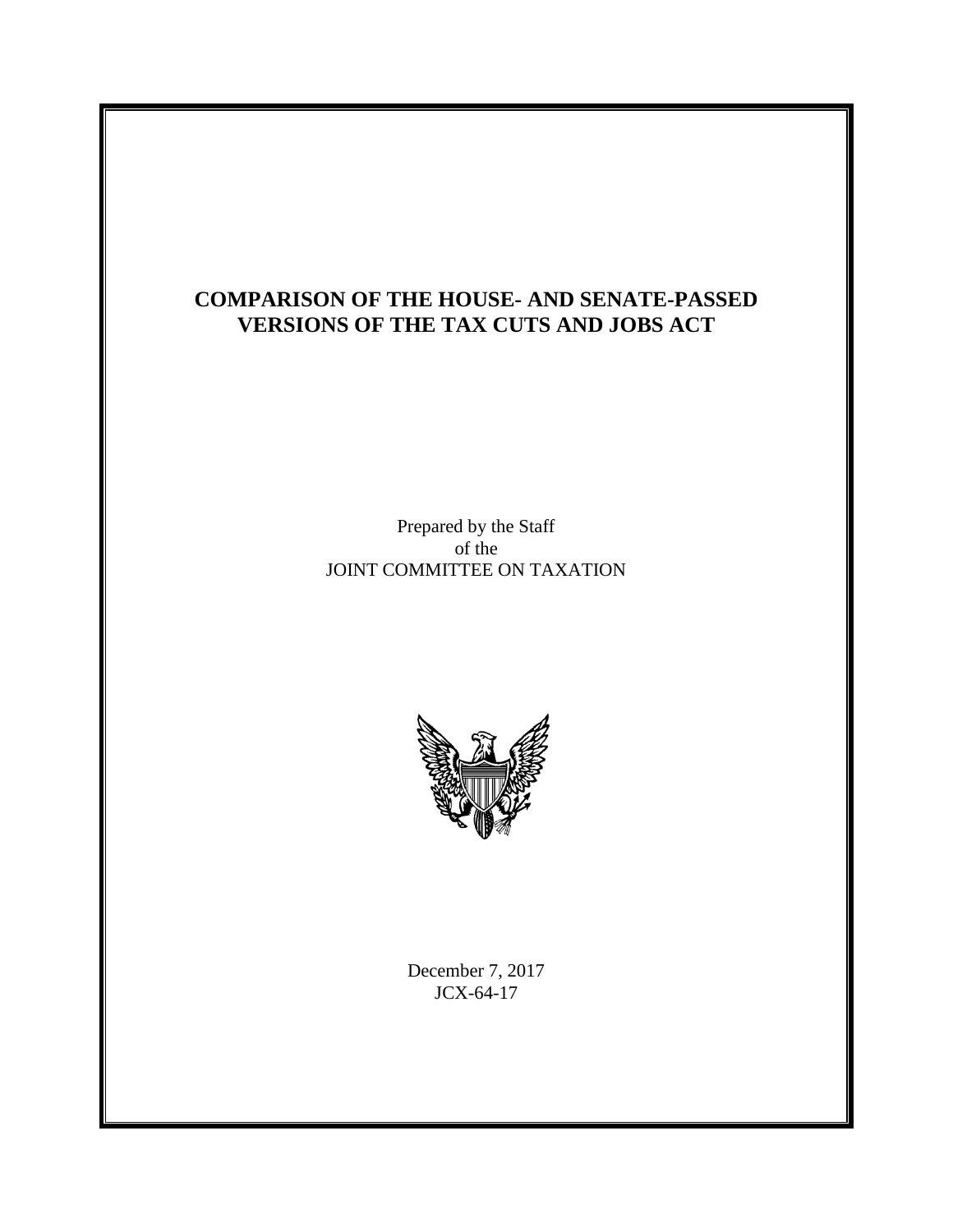#### **INTRODUCTION**

This document, $<sup>1</sup>$  prepared by the staff of the Joint Committee on Taxation, compares the</sup> provisions of the House- and Senate-passed versions of the Tax Cuts and Jobs Act ("TCJA").<sup>2</sup>

Largely following the organization of the House bill, the document is divided into four sections, individual tax reform, business tax reform, taxation of foreign income and foreign persons, and exempt organizations.<sup>3</sup> Within each section of the document, provisions of the legislation are divided into three categories: (1) provisions for which there are no differences between the House bill and the Senate amendment; (2) provisions for which there are differences between the House bill and the Senate amendment; and (3) provisions that are in only the House bill or the Senate amendment. Except for provisions that are only in the Senate amendment, within each category provisions are generally listed in the order in which they appear in the House bill.

A provision may be included in the first category (no differences between the House bill and Senate amendment) if the House bill provision and the Senate amendment provision are substantively the same as one another but include differences in, for example, their legislative language or effective (or termination) dates.

For provisions in the second category (House-Senate differences), this document does not describe all differences. Instead, the document summarizes certain differences between the House and Senate bills that in the judgment of the Joint Committee staff are substantial in nature.

<sup>1</sup> This document may be cited as follows: Joint Committee on Taxation, *Comparison of the House- and Senate-Passed Versions of the Tax Cuts and Jobs Act*, (JCX-64-17), December 7, 2017. The document can be accessed at [www.jct.gov.](http://www.jct.gov/)

<sup>&</sup>lt;sup>2</sup> H.R. 1, 115<sup>th</sup> Cong., 1<sup>st</sup> Sess. (2017); S. Amdt. 1855, 115<sup>th</sup> Cong., 1<sup>st</sup> Sess. (2017). The House-passed version of TCJA is generally referred to as the "House bill," and the Senate-passed version is generally referred to as the "Senate amendment."

<sup>&</sup>lt;sup>3</sup> Individual alternative minimum tax ("AMT") provisions are included in the individual tax reform section, and corporate AMT provisions are included in the business tax reform section even though the AMT provisions of the House bill are in a separate title.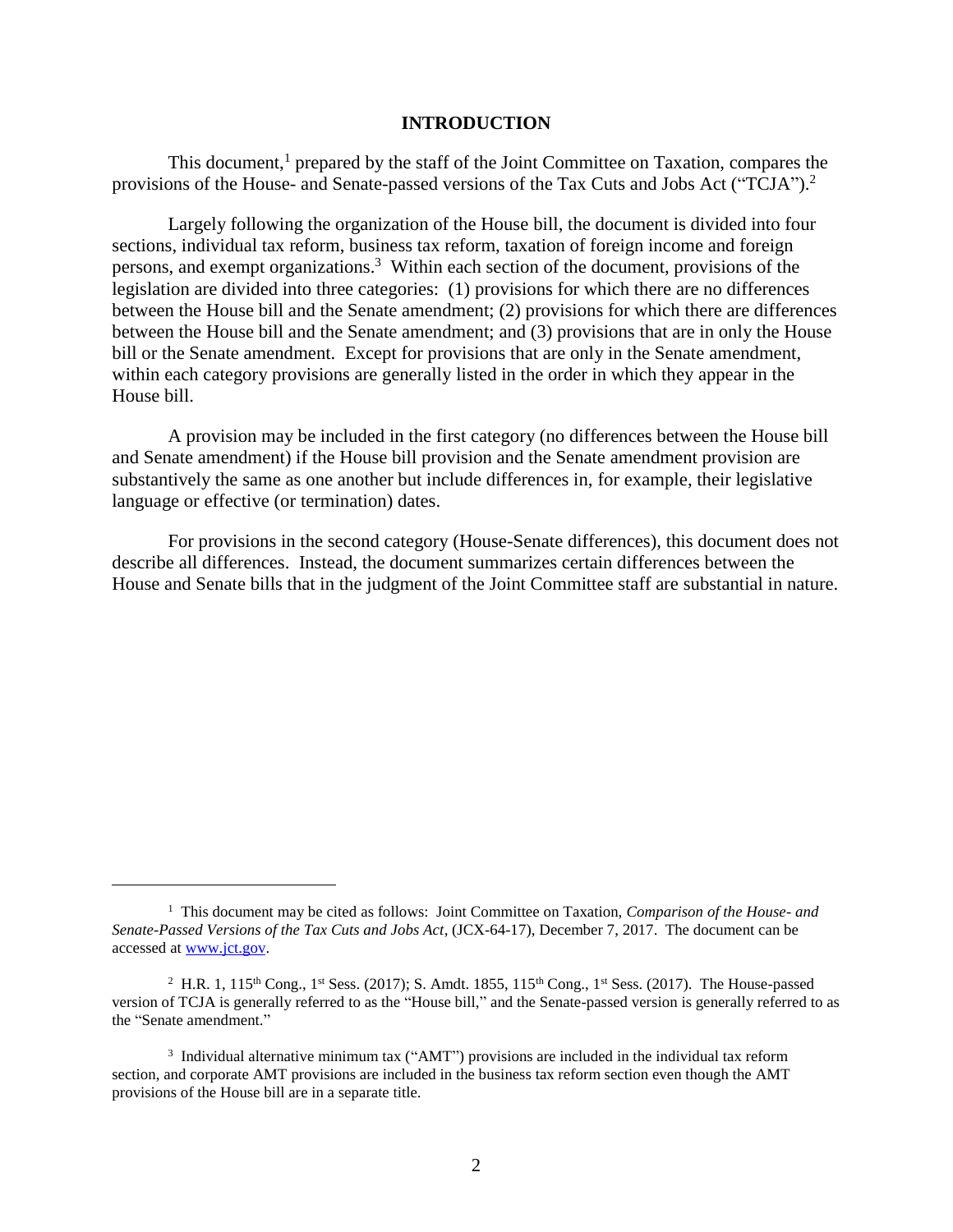## **INDIVIDUAL TAX REFORM**

#### **A. Provisions without Differences**

- Repeal of deduction for personal exemptions<sup>4</sup> (sec. 1003 of the House bill, sec. 11041 of the Senate amendment, and sec. 151 of the Code)
- Alternative inflation measure<sup>5</sup> (sec. 1001 of the House bill, sec. 11002 of the Senate amendment, and sec. 1(f) of the Code)
- Rollovers between qualified tuition programs and qualified ABLE programs<sup>4</sup> (sec. 1205) of the House bill, sec. 11025 of the Senate amendment, and secs. 529 and 529A of the Code)
- Repeal of overall limitation on itemized deductions<sup>4</sup> (sec. 1301 of the House bill, sec. 11046 of the Senate amendment, and sec. 68 of the Code)
- Repeal of deduction for taxes not paid or accrued in a trade or business, with an exception for up to  $$10,000$  in real property taxes paid by an individual<sup>4</sup> (sec. 1303 of the House bill, sec. 11042 of the Senate amendment, and sec. 164 of the Code)
- Limitation on wagering  $losses<sup>4</sup>$  (sec. 1305 of the House bill, sec. 11051 of the Senate amendment, and sec. 165(d) of the Code)
- Charitable contributions (sec. 1306 of the House bill, secs. 11023, 13703, and 13704 of the Senate amendment, and sec. 170 of the Code)
- Increase in the charitable contribution percentage  $\lim_{x \to 0} t^4$  (from 50 percent to 60 percent) for charitable contributions of cash to public charities
- Denial of charitable deduction for payments in exchange for which the payer obtains the right to purchase college athletic event seating
- Repeal of charitable contribution substantiation exception for contributions reported by the donee charitable organization
- Repeal of deduction for moving expenses other than Members of the Armed Forces<sup>4</sup> (sec. 1310 of the House bill, sec. 11050 of the Senate amendment, and sec. 217 of the Code)
- Repeal of income and FICA tax exclusions for employer-provided qualified moving expenses<sup>4</sup> (sec. 1405 of the House bill, sec. 11049 of the Senate amendment, and sec.  $132(g)$  of the Code)
- Repeal of rule permitting a contribution to traditional or Roth IRA to be recharacterized as a contribution to the other type of IRA (sec. 1501 of the House bill, sec. 13611 of the Senate amendment, and sec. 408A(d) of the Code)

<sup>&</sup>lt;sup>4</sup> In Senate amendment, the provision expires, and reverts to present law, for taxable years beginning after December 31, 2025.

<sup>&</sup>lt;sup>5</sup> Chained Consumer Price Index for All Urban Consumers ("C-CPI-U").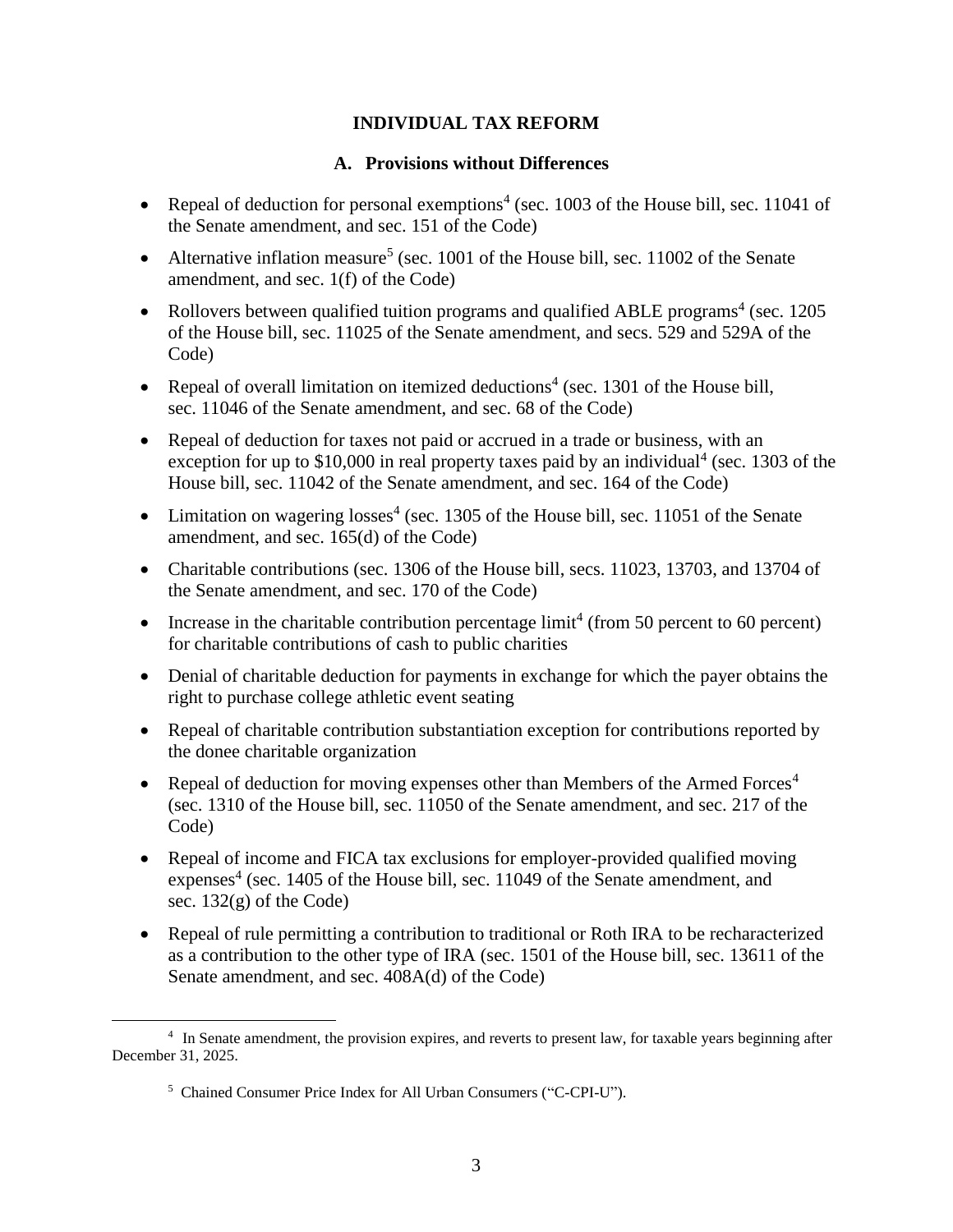- Modification of rules relating to withdrawals from cash or deferred arrangements to provide consistency in the types of retirement plan funds that can be distributed to an employee experiencing financial hardship (sec. 1504 of the House bill, sec. 13612 of the Senate amendment, and sec. 401(k) of the Code)
- Extended rollover period for an employee whose retirement plan account is reduced by a loan balance at termination of employment (a "plan loan offset") to contribute a corresponding amount to another retirement plan or IRA (sec. 1505 of the House bill, sec. 13613 of the Senate amendment, and sec. 402(c) of the Code)<sup>6</sup>

<sup>&</sup>lt;sup>6</sup> Some technical differences exist between the House and Senate language.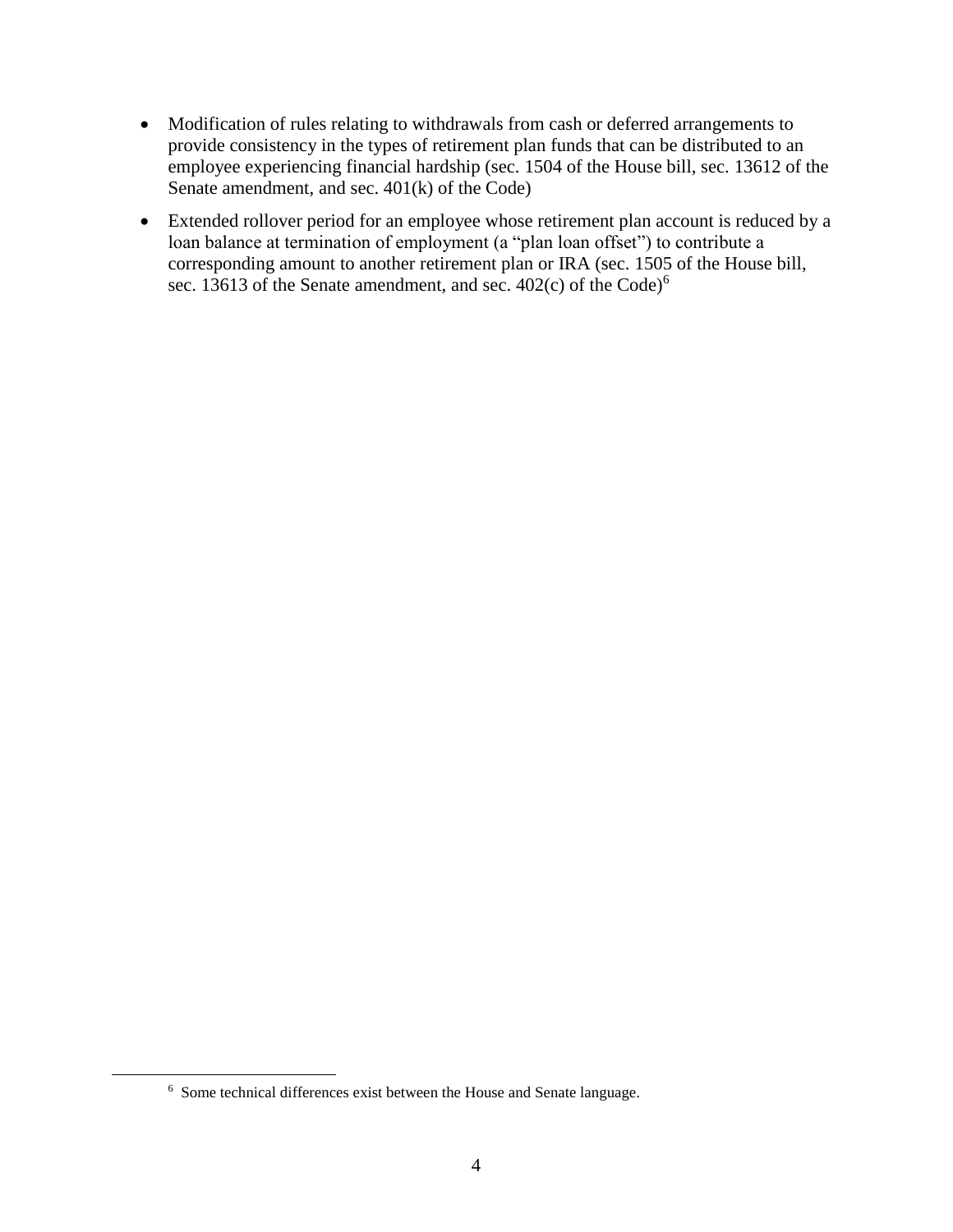### **B. Provisions with Differences**

### **1. Income tax rates and brackets (sec. 1001 of the House bill, sec. 11001 of the Senate amendment, and sec. 1 of the Code)**

| <b>Bracket Beginning Point</b> |                                               |                                   |                     |                                                  |
|--------------------------------|-----------------------------------------------|-----------------------------------|---------------------|--------------------------------------------------|
| Rate<br>(percent)              | <b>Married Filing</b><br>Jointly<br>(dollars) | Head of<br>Household<br>(dollars) | Single<br>(dollars) | <b>Married Filing</b><br>Separately<br>(dollars) |
| 12                             | 0                                             | 0                                 | 0                   |                                                  |
| 25                             | 90,000                                        | 67,500                            | 45,000              | 45,000                                           |
| 35                             | 260,000                                       | 200,000                           | 200,000             | 130,000                                          |
| 39.6                           | 1,000,000                                     | 500,000                           | 500,000             | 500,000                                          |

House bill.−The table below presents the tax rates and brackets for taxable years beginning after December 31, 2017 in the House bill:

Senate amendment.−The table below presents the tax rates and brackets for taxable years beginning after December 31, 2017 in the Senate amendment<sup>4</sup>:

| <b>Bracket Beginning Point</b> |                                               |                                   |                     |                                                  |
|--------------------------------|-----------------------------------------------|-----------------------------------|---------------------|--------------------------------------------------|
| Rate<br>(percent)              | <b>Married Filing</b><br>Jointly<br>(dollars) | Head of<br>Household<br>(dollars) | Single<br>(dollars) | <b>Married Filing</b><br>Separately<br>(dollars) |
| 10                             | 0                                             | $\theta$                          | $\theta$            | $\overline{0}$                                   |
| 12                             | 19,050                                        | 13,600                            | 9,525               | 9,525                                            |
| 22                             | 77,400                                        | 51,800                            | 38,700              | 38,700                                           |
| 24                             | 140,000                                       | 70,000                            | 70,000              | 70,000                                           |
| 32                             | 320,000                                       | 160,000                           | 160,000             | 160,000                                          |
| 35                             | 400,000                                       | 200,000                           | 200,000             | 200,000                                          |
| 38.5                           | 1,000,000                                     | 500,000                           | 500,000             | 500,000                                          |

Both the House bill and Senate amendment have rates applicable to trusts and estates that are similar in structure to those under present law and applies these rates to the unearned income of certain children. Both the House bill and Senate amendment index brackets using the C-CPI-U for taxable years beginning after December 31, 2019.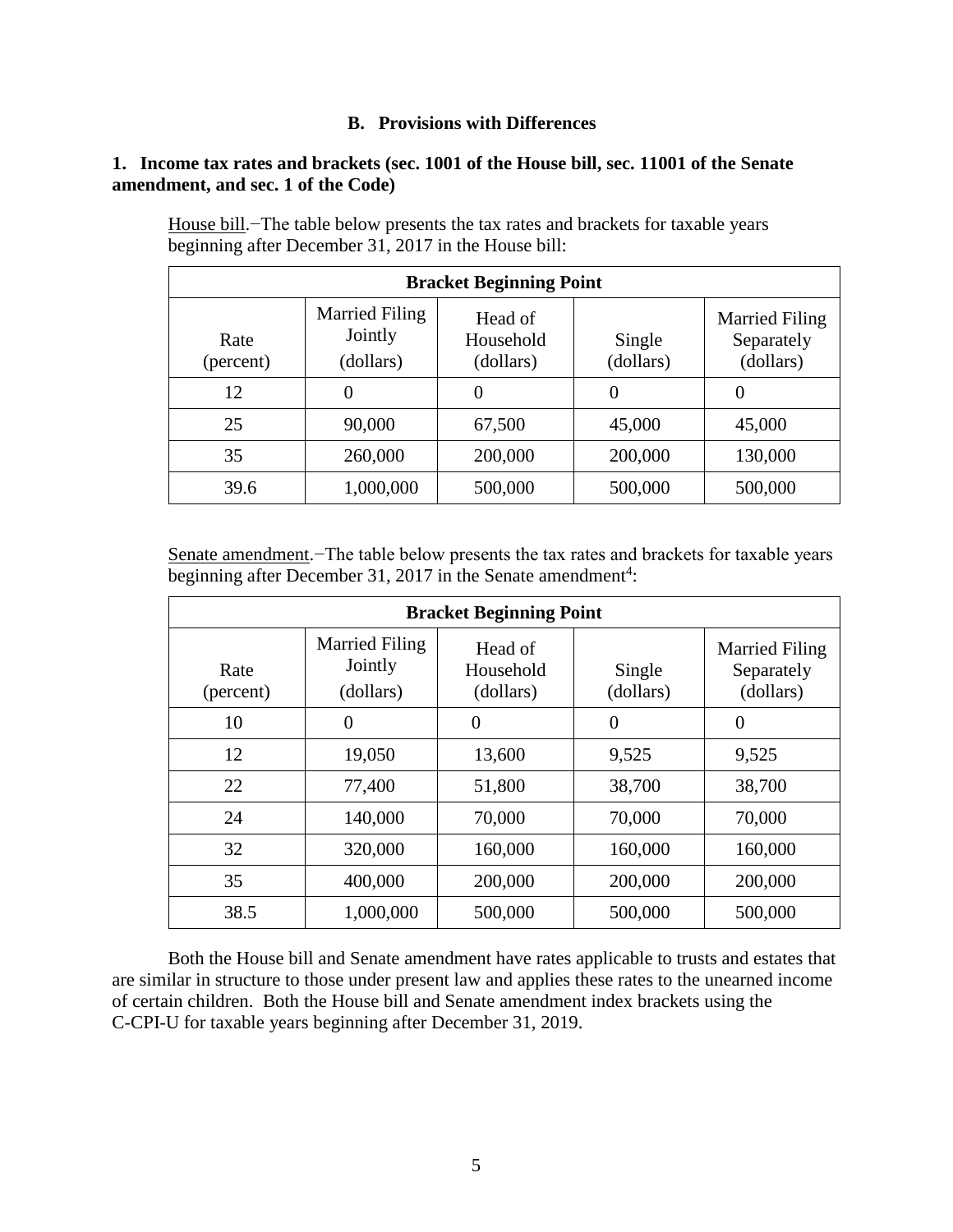## **2. Increase in standard deduction (sec. 1002 of the House bill, sec. 11021 of the Senate amendment, and sec. 63 of the Code)**

## House Bill

- Increases the standard deduction to \$24,400 for married individuals filing a joint return, \$18,300 for head-of-household filers, and \$12,200 for all other taxpayers.
- Indexes the standard deduction for inflation using the C-CPI-U for taxable years beginning after December 31, 2019.
- Eliminates the additional standard deduction for the elderly and the blind.

### Senate Amendment

- Increases the standard deduction to \$24,000 for married individuals filing a joint return, \$18,000 for head-of-household filers, and \$12,000 for all other individuals.<sup>4</sup>
- Indexes the standard deduction for inflation using the C-CPI-U for taxable years beginning after December 31, 2018.

## **3. Maximum rate on business income of individuals (sec. 1003 of the House bill and new sec. 5 of the Code); Deduction for qualified business income (sec. 11011 of the Senate amendment and new sec. 199A of the Code)**

### House Bill

- Qualified business income of an individual from a partnership, S corporation, or sole proprietorship, is subject to Federal income tax at a rate no higher than 25 percent.
	- o A 25-percent tax rate applies generally to dividends received from a REIT (other than any portion that is a capital gain dividend or a qualified dividend), and applies generally to dividends that are includable in gross income from certain cooperatives.
- A reduced tax rate of 11, 10, or nine percent applies in the case of an individual's qualified active business income below an indexed threshold of \$75,000 (in the case of a joint return or a surviving spouse; three quarters of that amount for individuals filing as head of household and half that amount for other individuals).
	- o The reduced rate is phased in: the reduced rate is 11 percent (that is, one percentage point below the 12 percent rate) for taxable years beginning in 2018 and 2019, and is 10 percent (that is, two percentage points below the 12 percent rate) for taxable years beginning in 2020 and 2021. For taxable years beginning in 2022 and thereafter the reduced rate is nine percent (that is, three percentage points below the 12 percent rate).
- Qualified business income includes 100 percent of any net business income derived from any passive business activity. A passive business activity generally has the same meaning as a passive activity under the present-law passive loss rules.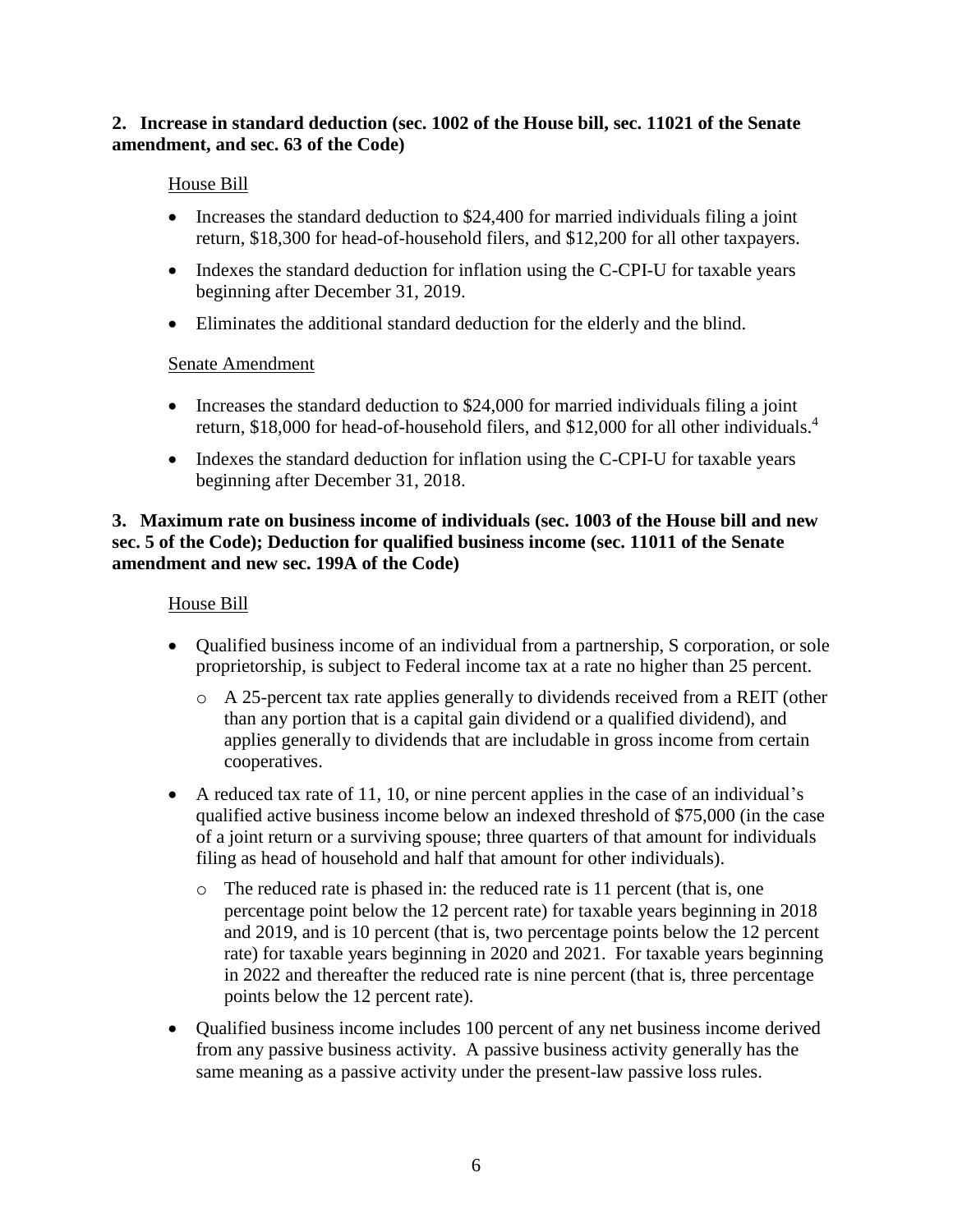- Qualified business income includes 30 percent (except as otherwise provided under rules for determining the capital percentage) of any net business income derived from any active business activity. An active business activity generally has the same meaning as under the present-law passive loss rules.
- In the case of a capital-intensive business, a taxpayer may "prove out" a capital percentage by electing the application of an increased percentage for the taxable year it is made and each of the next four taxable years.
	- $\circ$  The applicable percentage is determined by dividing (1) the specified return on capital for the activity for the taxable year, by (2) the taxpayer's net business income derived from that activity for that taxable year.
- In the case of a specified service activity, the capital percentage is generally zero, except that a taxpayer may elect to determine the capital percentage under a special rule for capital-intensive specified service activities, provided the applicable percentage for the taxable year is at least 10 percent.

- For taxable years beginning after December 31, 2017 and before January 1, 2026, an individual taxpayer generally may deduct 23 percent of qualified business income from a partnership, S corporation, or sole proprietorship.
- An individual taxpayer also generally may deduct 23 percent of qualified REIT dividends, qualified cooperative dividends, and qualified publicly traded partnership income.
- A specified agricultural or horticultural cooperative generally may deduct 23 percent of its taxable income for the year.
- A limitation based on 50 percent of W-2 wages paid that are properly allocable to the trade or business applies with respect to individuals and specified agricultural or horticultural cooperatives.
	- o The W-2 wage limit is phased in above a threshold amount of taxable income, which is \$250,000 (twice that amount for joint returns of individuals), indexed.
	- o The W-2 wage limit does not apply with respect to qualified REIT dividends, qualified cooperative dividends, and qualified publicly traded partnership income.
- A disallowance of the deduction with respect to specified service trades or businesses is phased in above the threshold amount of taxable income, which is \$250,000 (twice that amount for joint returns of individuals), indexed.
- Qualified business income is limited to items that are effectively connected with the conduct of a trade or business within the United States. Puerto Rico is treated the same as the United States for this purpose.
- Qualified business income does not include reasonable compensation paid to the taxpayer for services rendered with respect to the trade or business, nor guaranteed payments (or similar payments) paid to the taxpayer if he or she is a partner.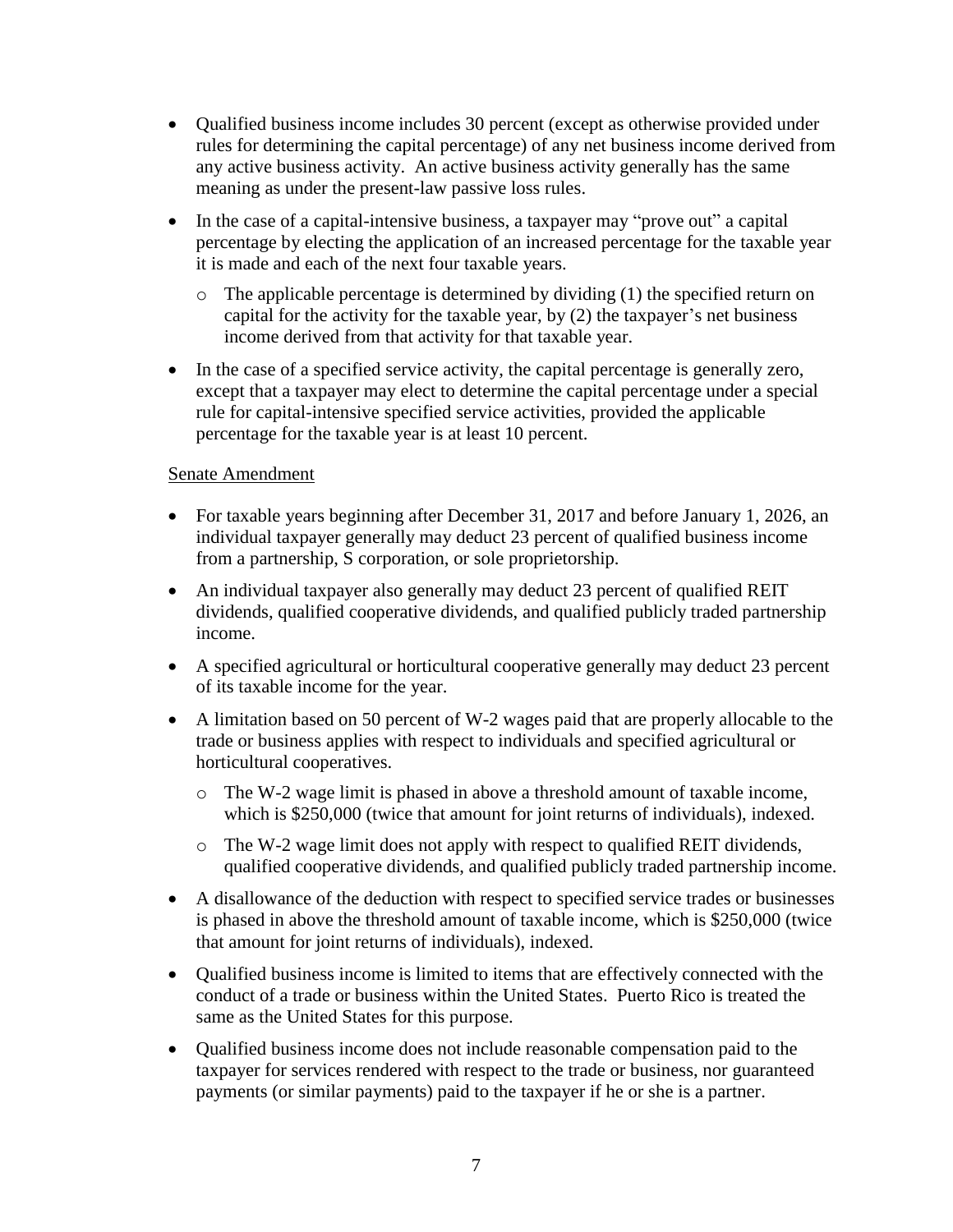• The accuracy-related penalty is tightened in the case of the deduction under the provision.

## Substantially similar or identical rules in House bill and Senate amendment

- The House bill excludes investment income from qualified business income. The Senate amendment generally follows the House bill.
- The House bill defines a specified service activity as any trade or business involving the performance of services in the fields of health, law, engineering, architecture, accounting, actuarial science, performing arts, consulting, athletics, financial services, brokerage services, including investing and investment management, trading, or dealing in securities, partnership interests, or commodities, and any trade or business where the principal asset of such trade or business is the reputation or skill of one or more of its employees. For this purpose a security and a commodity have the meanings provided in the rules for the mark-to-market accounting method for dealers in securities (sections  $475(c)(2)$  and  $475(e)(2)$ , respectively). The Senate amendment definition of a specified service trade or business follows the House bill.

## **4. Child tax credit (sec. 1101 of the House bill, sec. 11022 of the Senate amendment, and sec. 24 of the Code)**

### House Bill

- $\bullet$  Increases the child tax credit to \$1,600.
- Increases the adjusted gross income phaseout thresholds to \$230,000 for married taxpayers filing joint returns and \$115,000 for other individuals.
- The credit is refundable up to \$1,100 in 2018 (indexed). Earned income threshold unchanged from present law (\$3,000).
- Any qualifying child claimed for the credit is required to use a Social Security number as that child's taxpayer identification number. The entire credit with respect to that qualifying child (refundable and nonrefundable portion) is denied if no SSN is provided.

- Increases the child tax credit to  $$2,000.<sup>4</sup>$
- Increases the adjusted gross income phaseout thresholds to \$500,000 for all taxpayers.<sup>4</sup>
- The credit is refundable up to \$1,100 in 2018 (indexed). Earned income threshold is lowered to  $$2,500$  (from present law  $$3,000$ ).<sup>4</sup>
- Increases age for qualifying child by one year (children under age 18). This change expires one year earlier than other expiring provisions (for taxable years beginning after December 31, 2024).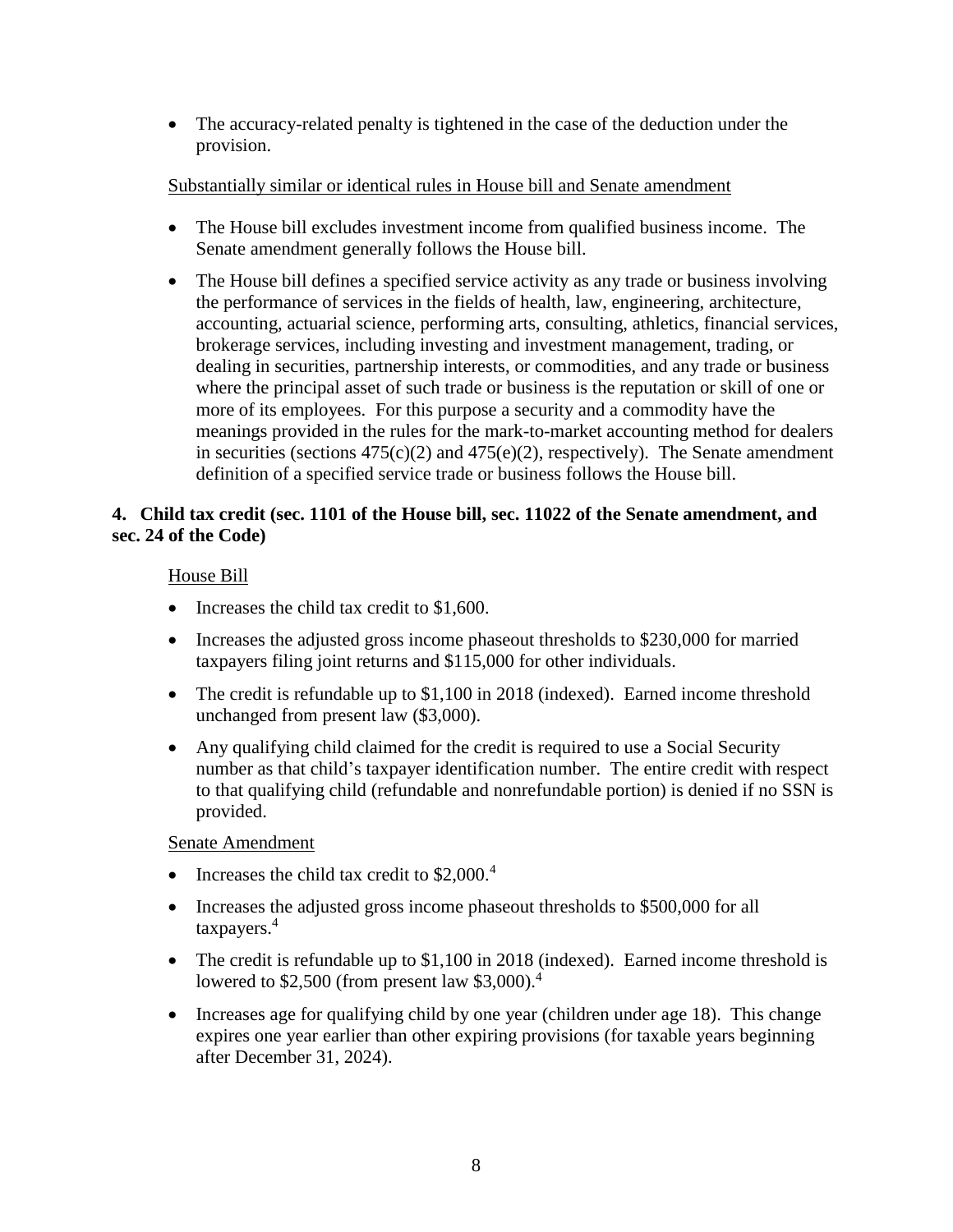Any qualifying child claimed for the credit is required to use a Social Security number as that child's taxpayer identification number. Only the refundable portion of the credit is denied if no SSN is provided. $4$ 

## **5. Credit for non-child taxpayers (sec. 1101 of the House bill, sec. 11022 of the Senate amendment, and sec. 24 of the Code)**

## House Bill

- Provides a \$300 non-refundable credit for each member of a taxpayer's household other than a qualifying child.
- Expires for taxable years beginning after December 31, 2022.
- Phase-out rules applicable to the child tax credit apply.

### Senate Amendment

- Provides a \$500 non-refundable credit for non-child dependents of the taxpayer.<sup>4</sup>
- Phase-out rules applicable to the child tax credit apply.

## **6. Modification of 529 accounts (sec. 1202 of the House bill, sec. 11033 of the Senate amendment, and sec. 529 of the Code)**

### House Bill

- Terminates contributions to Coverdell savings accounts.
- Allows up to \$10,000 (annually) in aggregate 529 distributions to be used for elementary and secondary school tuition.
- Allows distributions to be used for apprenticeship expenses.
- Provides that accounts may be opened for individuals who are *in utero*.

### Senate Amendment

 Allows up to \$10,000 in aggregate 529 distributions to be used for elementary and secondary school tuition. This also includes certain home school expenses.

### **7. Treatment of discharge of student loan indebtedness in the case of death or disability of student (sec. 1203 of the House bill, sec. 11031 of the Senate amendment, sec. 108 of the Code)**

## House Bill

- Provides that student loans discharged on account of the death or disability of the student are not includible in income.
- Excludes from income amounts received under the Indian Health Service loan repayment program.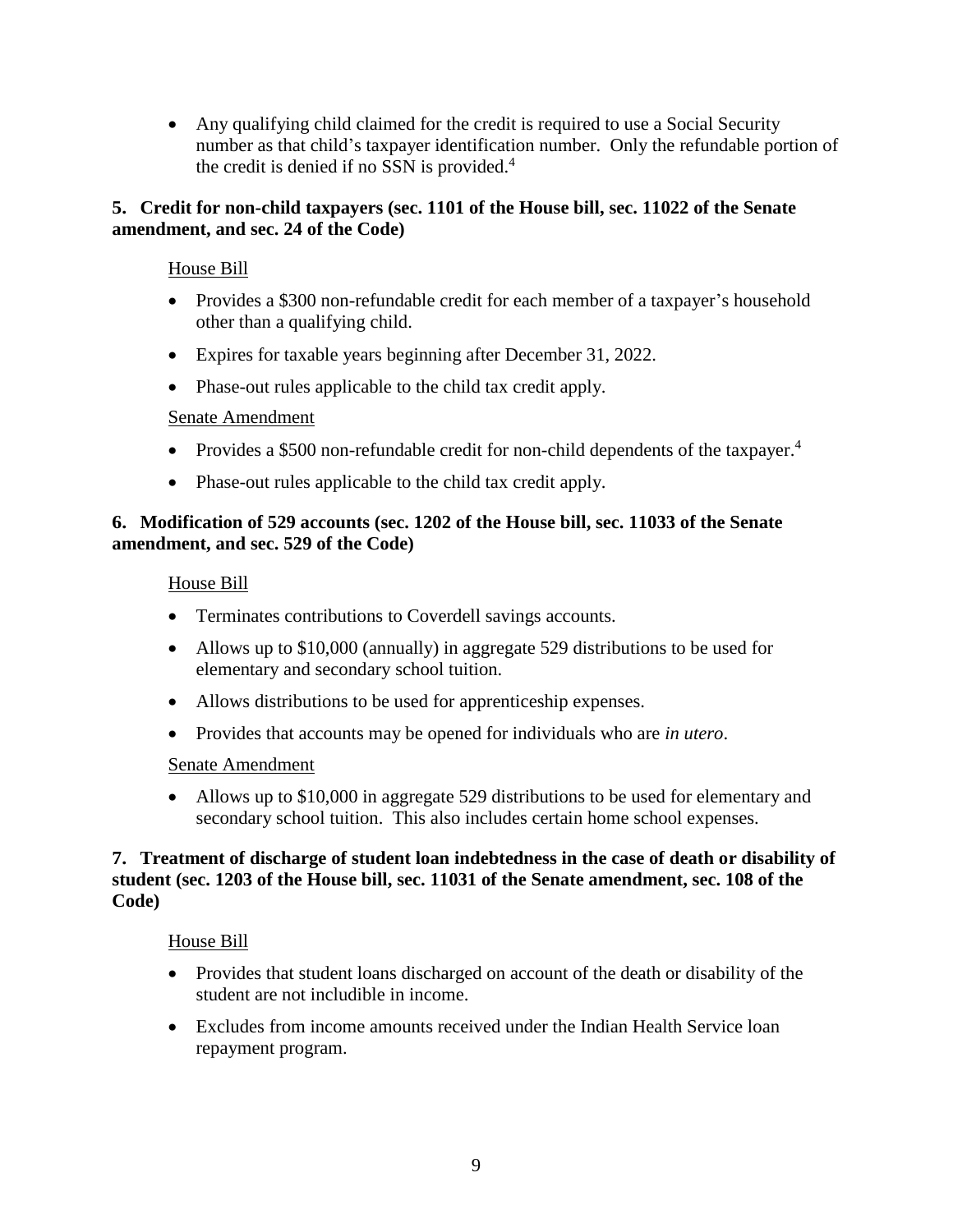• Provides that student loans discharged on account of the death or disability of the student are not includible in income.<sup>4</sup>

### **8. Modifications to ABLE accounts (sec. 1205 of the House bill, secs. 11024 and 11025 of the Senate amendment, and sec. 529A of the Code)**

### House Bill

 Allows amounts to be rolled over from 529 accounts into ABLE accounts, up to the annual maximum contribution limit.

#### Senate Amendment

- Allows amounts to be rolled over from 529 accounts into ABLE accounts, up to the annual maximum contribution limit (not including the increased limit below).<sup>4</sup>
- Increases the annual contribution limit by earned income of the designated beneficiary, up to the poverty line. $4$
- Makes contributions to ABLE accounts eligible for the saver's credit.<sup>4</sup>

## **9. Deduction for home mortgage interest (sec. 1302 of the House bill, sec. 11043 of the Senate amendment, and sec. 163 of the Code)**

### House Bill

- Lowers the limitation on qualifying indebtedness to \$500,000. Indebtedness incurred on or before November 2, 2017 is grandfathered at \$1,000,000.
- Eliminates the deduction for interest on indebtedness incurred to purchase a second home.
- Eliminates the deduction for home equity interest indebtedness.

### Senate Amendment

• Eliminates the deduction for home equity interest indebtedness.<sup>4</sup>

### **10. Deduction for certain miscellaneous expenses (secs. 1307 and 1312 of the House bill, sec. 11045 of the Senate amendment, and sec. 67 of the Code)**

### House Bill

- Repeals the deduction for tax preparation fees.
- Repeals the deduction for unreimbursed employee business expenses.

- Repeals the deduction for tax preparation fees.<sup>4</sup>
- Repeals the deduction for unreimbursed employee business expenses.<sup>4</sup>
- Repeals the deduction for expenses for the production or collection of income.<sup>4</sup>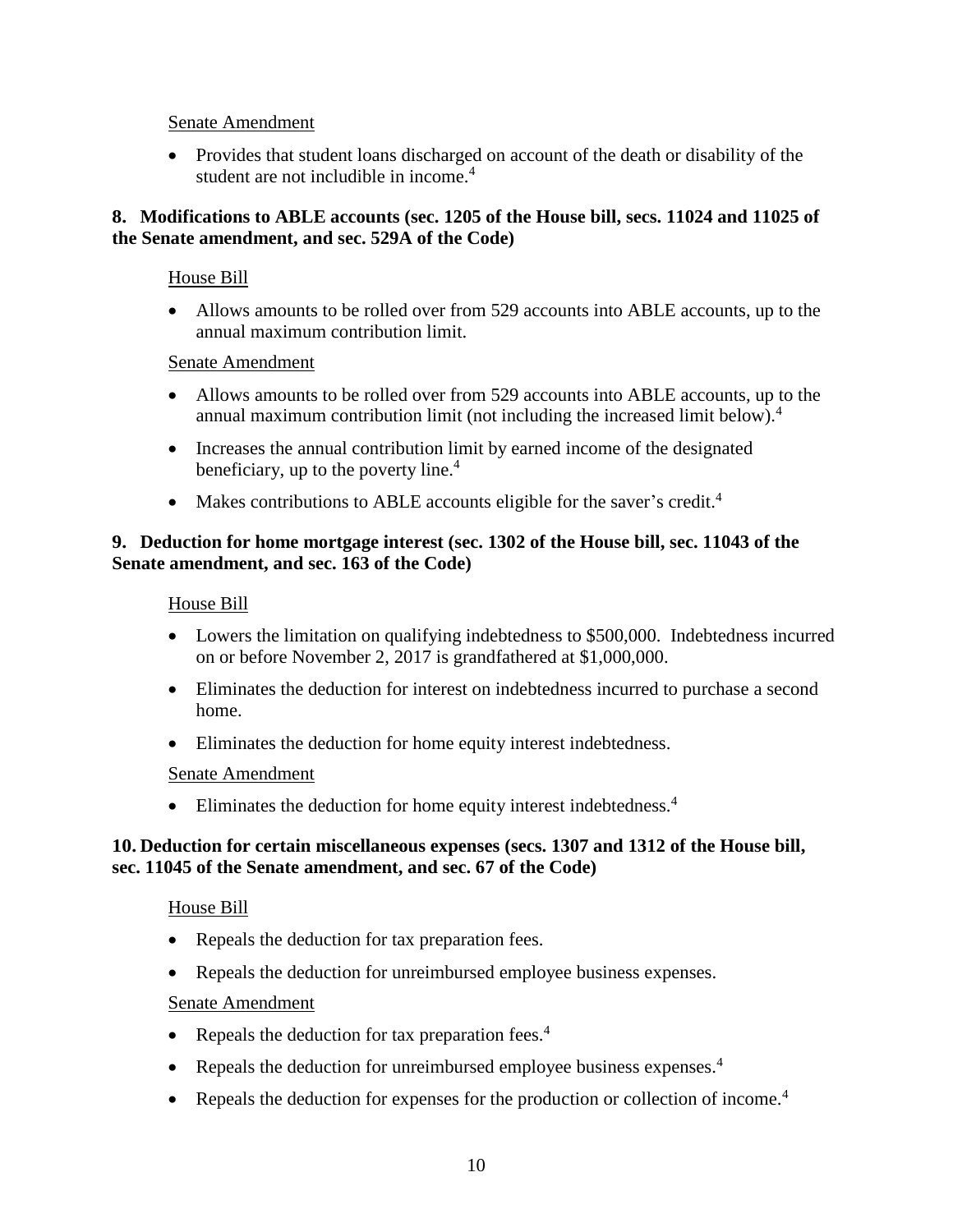Repeals other miscellaneous itemized deductions currently subject to the two-percent floor. $4$ 

### **11. Deduction for casualty and theft losses (sec. 1304 of the House bill, sec. 11044 of the Senate amendment, and sec. 165 of the Code)**

House Bill

- Repeals the deduction for personal casualty and theft losses.
- Provides a rule grandfathering the provisions of the "Disaster Tax Relief and Airport and Airway Extension Act of 2017" (related to victims of Hurricanes Harvey, Irma and Maria).

Senate Amendment

• Repeals the deduction for personal casualty and theft losses, other than in the case of a casualty loss suffered in a Presidentially declared disaster.<sup>4</sup>

# **12. Deduction for educator expenses (sec. 1312 of the House bill, sec. 11032 of the Senate amendment, and sec. 62(a)(2) of the Code)**

House Bill

• Repeals the \$250 above-the-line deduction for educator expenses.

### Senate Amendment

Increases the above-the-line deduction for educator expenses to  $$500<sup>4</sup>$ 

### **13. Modify exclusion of gain from sale of a principal residence (sec. 1402 of the House bill, sec. 11047 of the Senate amendment, and sec. 121 of the Code)**

## House Bill

- Modifies the holding period requirement such that a taxpayer must live in the residence for five out of the eight prior taxable years.
- Exclusion applies only to one residence every five years.
- Exclusion phases out based on modified adjusted gross income (\$250,000/\$500,000) measured over the average income for taxable year and two prior years.

- Modifies the holding period requirement such that a taxpayer must live in the residence for five out of the eight prior taxable years.<sup>4</sup>
- Exclusion applies only to one residence every five years.<sup>4</sup>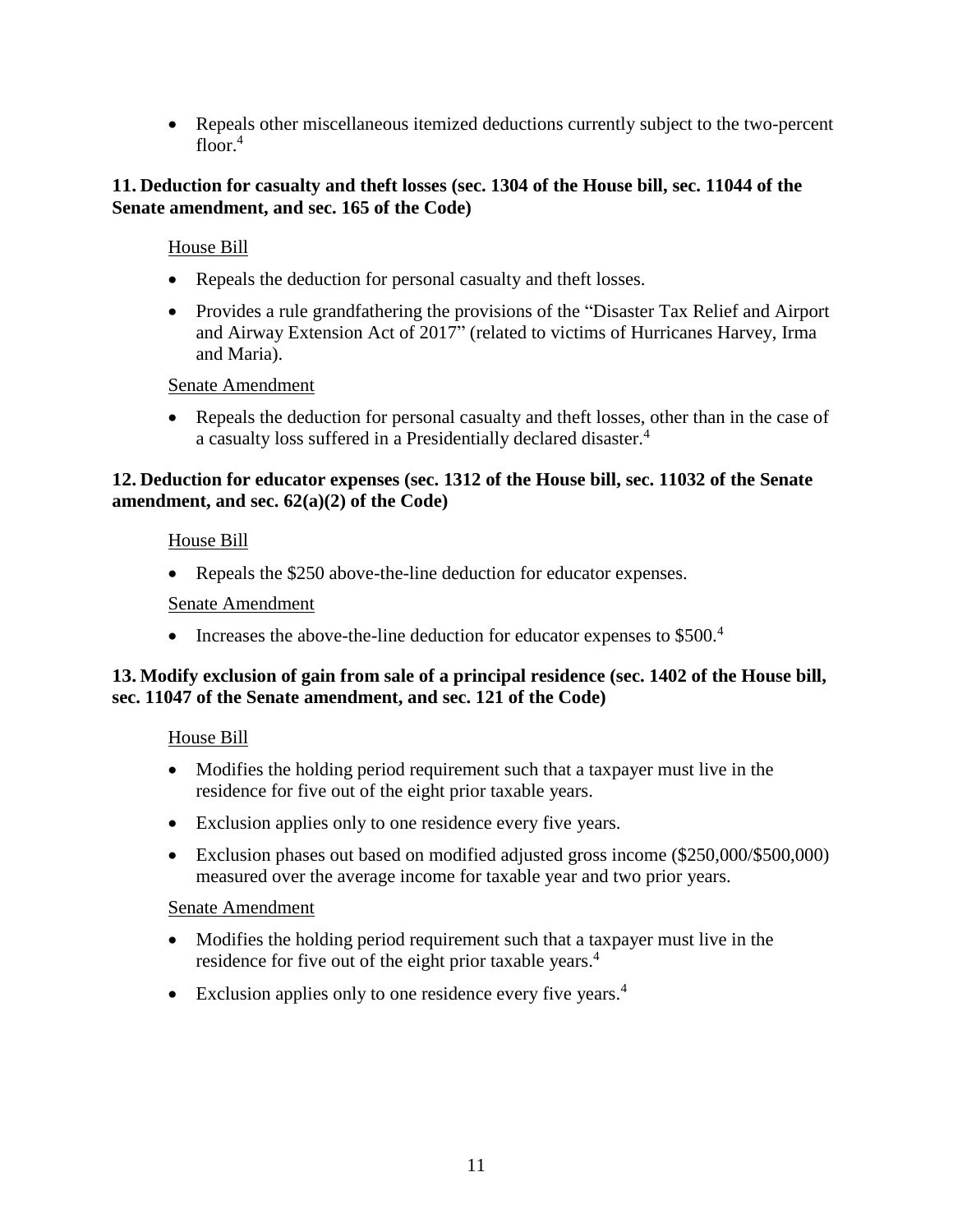## **14. Employee achievement awards (sec. 1403 of the House bill, sec. 13310 of the Senate amendment, and secs. 74(c) and 274(j) of the Code)**

# House Bill

Repeals income and FICA tax exclusions; allows deduction without limit.

# Senate Amendment

 Clarifies forms of achievement awards ineligible for deduction (cash, gift cards, and various intangible property).

## **15. Deduction for medical expenses (sec. 1308 of the House bill, sec. 11028 of the Senate amendment, and sec. 213 of the Code)**

## House Bill

• Repeals the deduction for medical expenses.

## Senate Amendment

- Retains the deduction for medical expenses.
- Decreases the floor for the medical expense deduction to 7.5 percent for taxable years 2017 and 2018.

# **16. Estate, gift, and generation-skipping transfer taxes (secs. 1601 and 1602 of the House bill, sec. 11061 of the Senate amendment, and chapters 11, 12, and 13 of the Code)**

## House Bill

- Permanently doubles the basic exclusion amount for estate and gift tax purposes from \$5 million to \$10 million (indexed for inflation occurring after 2011) for estates of decedents dying and gifts made after December 31, 2017.
- Repeals the estate and generation-skipping transfer taxes for estates of decedents dying, gifts made, and generation-skipping transfer made after December 31, 2024.
- Reduces the gift tax rate from 40 percent to 35 percent for gifts made after December 31, 2024.

## Senate Amendment

• Doubles the basic exclusion amount for estate and gift tax purposes from \$5 million to \$10 million (indexed for inflation occurring after 2011) for estates of decedents dying and gifts made after December 31, 2017, and before January 1, 2026.

## **17.Individual alternative minimum tax (sec. 2001 of the House bill, sec. 12001 of the Senate amendment, and sec. 55 of the Code)**

# House Bill

• Repeals the individual alternative minimum tax.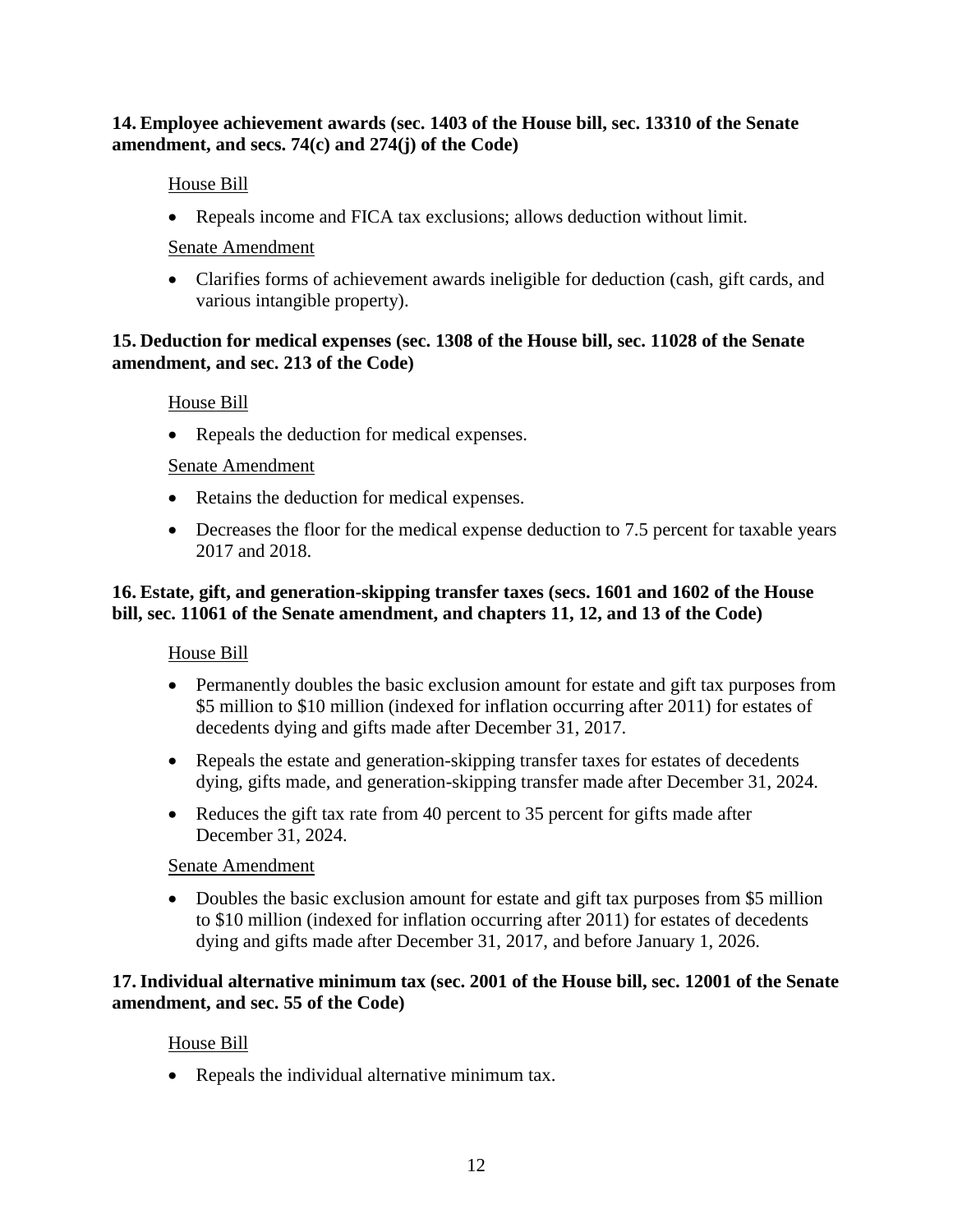- Retains the alternative minimum tax.
- Provides an increase in the AMT exemption amount (\$109,400/\$70,300) and the exemption amount phaseout thresholds (\$208,400/\$156,300).<sup>4</sup>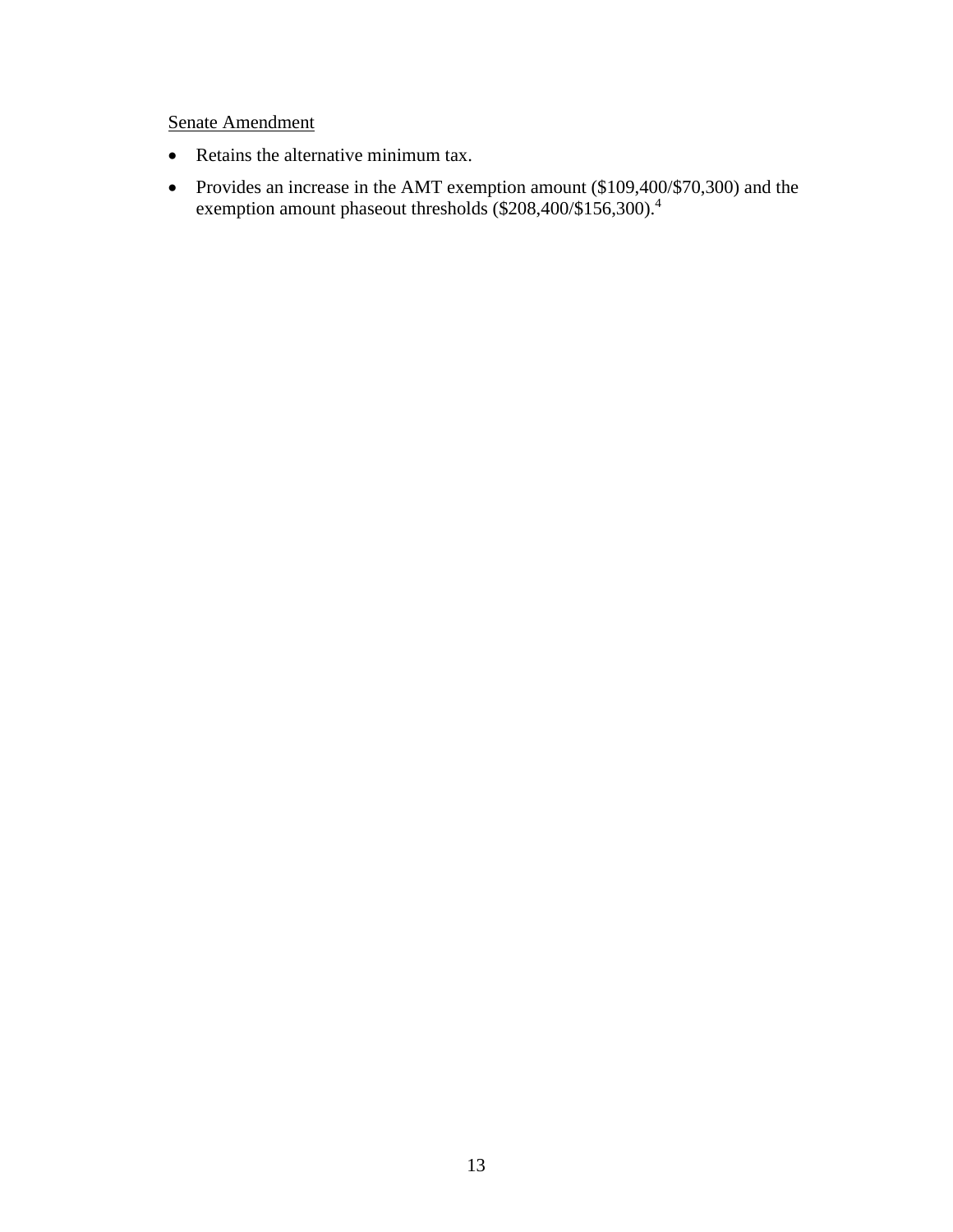# **C. Provisions Unique to Each Bill**

## **House Bill**

- Repeal of credit for the elderly and permanently and totally disabled (sec. 1102 of the House bill and sec. 22 of the Code)
- Repeal plug-in hybrid electric vehicle credit (sec. 1102 of the House bill and sec. 30D of the Code)
- Termination of credit for interest on certain home mortgages (sec. 1102 of the House bill and sec. 25 of the Code)
- Require Social Security number for student for purposes of the American Opportunity credit (sec. 1102 of the House bill and sec. 25A of the Code)
- Individuals prohibited from engaging in employment in United States not eligible for earned income tax credit (sec. 1103 of the House bill and sec. 32 of the Code)
- Procedures to reduce improper claims of earned income tax credit (sec. 1104 of the House bill and sec. 32 of the Code)
	- o Clarifies that a taxpayer is required to claim all allowable deductions in computing net earnings from self-employment for EIC purposes.
	- o Modifies employer reporting requirements associated with the deduction and withholding of certain employment taxes on wages.
- Certain income disallowed for purposes of the earned income tax credit (sec. 1105 of the House bill and sec. 32 of the Code)
	- o Clarifies that the Secretary may limit earned income for EIC purposes to amounts substantiated either by third party returns or by the taxpayer's books and records.
- Modify credits for higher education tuition expenses (sec. 1201 of the House bill and sec. 25A of the Code)
	- $\circ$  Expands American Opportunity credit into  $5<sup>th</sup>$  year of higher education, at half-value of credit.
	- o Repeals Hope credit and Lifetime Learning credit.
- Repeal of other provisions relating to education
	- o Repeal deduction for student loan interest (sec. 1203 of the House bill and sec. 221 of the Code)
	- o Repeal deduction for college tuition and related expenses (sec. 1204 of the House bill and sec. 222 of the Code)
	- o Repeal of exclusion (including FICA exclusion) for employer educational assistance programs (sec. 1204 of the House bill and sec. 127 of the Code)
	- o Repeal of exclusion on United States savings bonds used for educational expenses (sec. 1204 of the House bill and sec. 135 of the Code)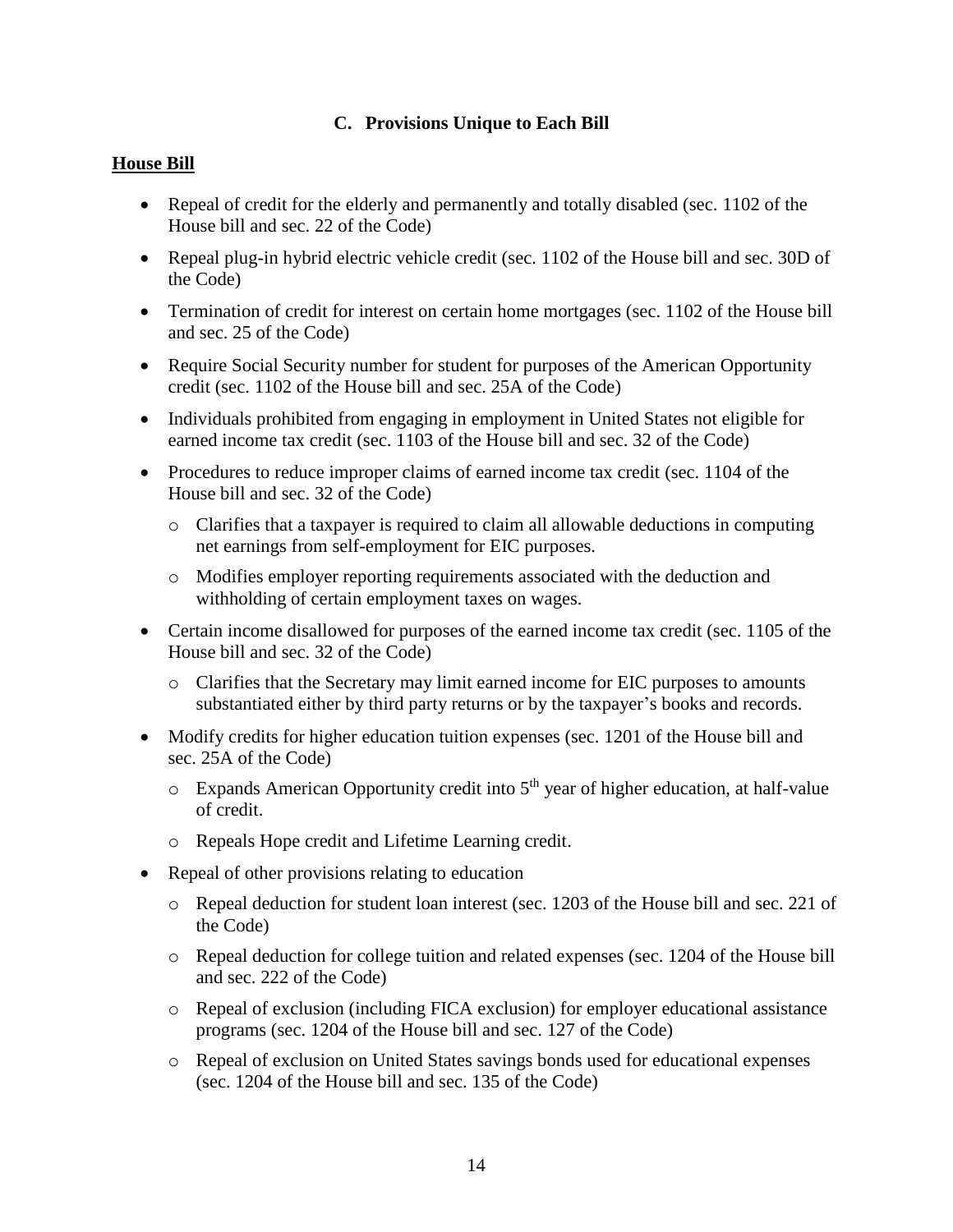- o Repeal of exclusion (including FICA exclusion) for qualified tuition reductions (sec. 1204 of the House bill and sec. 117(d) of the Code)
- Charitable mileage rate, which is currently fixed by statute at 14 cents per mile, adjusted for inflation (sec. 1306 of the House bill and sec. 170 of the Code)
- Repeal of deduction for alimony payments (and corresponding inclusion in gross income) (sec. 1309 of the House bill and sec. 215 of the Code)
- Repeal deductions and income and FICA tax exclusions for contributions to Archer medical savings accounts (sec. 1311 of the House bill and secs. 106(b) and 220 of the Code)
- Limit income and FICA tax exclusions to \$50,000 (phased out based on compensation level) for employer-provided housing (sec. 1401 of the House bill and sec. 119 of the Code)
- Sunset income and FICA tax exclusions for dependent care assistance programs exclusion ends December 31, 2022 (sec. 1404 of the House bill and sec. 129 of the Code)
- Repeal income and FICA tax exclusions for adoption assistance programs (sec. 1406 of the House bill and sec. 137 of the Code)
- Reduction to age 59½ of minimum age at which any type of retirement plan may make distributions to employees who are still employed (sec. 1502 of the House bill and sec.  $401(a)(36)$  of the Code)
- Modification of retirement plan rules to remove prohibition on employee contributions for six months after receiving a hardship distribution (sec. 1503 of the House bill and secs. 401(k) and 403(b) of the Code)
- Modification of nondiscrimination rules to provide greater flexibility for defined benefit retirement plans in which new employees are not eligible to participate and for defined contribution plans providing "make-up" contributions to employees whose benefits under a defined benefit plan have been frozen (sec. 1504 of the House bill and sec. 401(a)(4) and (26) of the Code)

- Limitation on losses for taxpayers other than corporations (sec. 11012 of the Senate Amendment and sec. 461 of the Code)
	- o For taxable years beginning after December 31, 2017 and before January 1, 2026, excess business losses of a taxpayer other than a corporation are not allowed for the taxable year.
	- o Such losses are carried forward and treated as part of the taxpayer's net operating loss ("NOL") carryforward in subsequent taxable years.
	- o Excess business loss for the taxable year is the excess of aggregate deductions attributable to trades or businesses of the taxpayer over the sum of aggregate gross income or gain of the taxpayer, plus a threshold amount.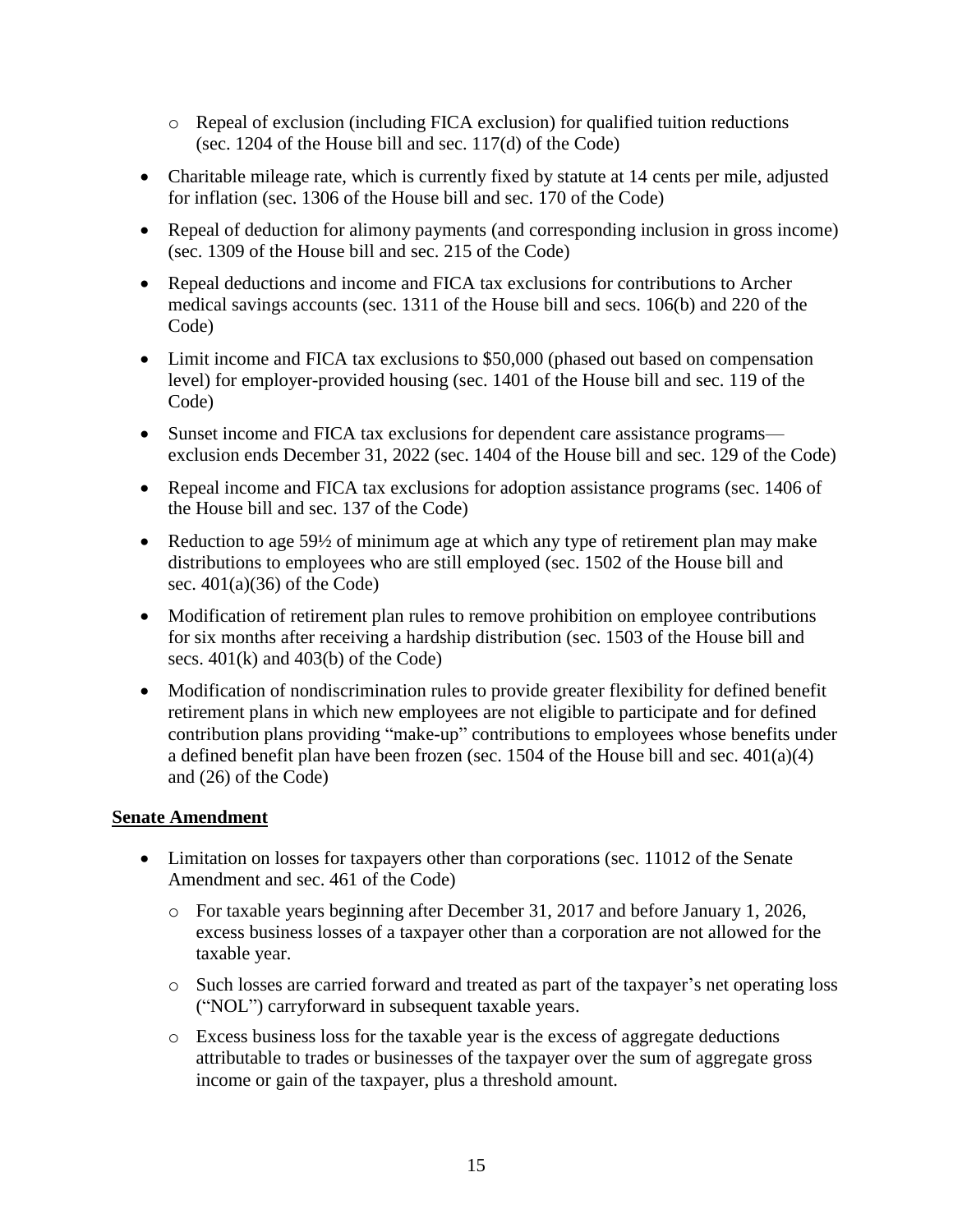- $\circ$  The threshold amount for a taxable year is \$250,000 (twice that amount in the case of a joint return), indexed.
- Extend combat zone benefits to Sinai Peninsula of Egypt<sup>4</sup> (sec. 11026 of the Senate amendment and secs. 2, 112, 692, 2201, 3401, 4253, 6013, and 7508 of the Code)
- Extend the limitations period with respect to excluding amounts received by wrongfully incarcerated individuals by one year (sec. 11027 of the Senate amendment and sec. 139F of the Code)
- Relief for individuals residing in areas experiencing a presidentially declared disaster during 2016 (sec. 11029 of the Senate amendment, off-Code)
	- o Retirement plan and IRA distributions up to \$100,000 exempt from 10-percent early withdrawal tax, includible in income in installments over three years, and eligible for rollover to another plan or IRA within three years.
	- o Deduction for casualty losses not subject to ten-percent AGI floor, may be taken in addition to standard deduction.
- Repeals income and FICA tax exclusions for employer-provided bicycle commuter fringe benefit<sup>4</sup> (sec. 11048 of the Senate amendment and sec. 132(f)(1)(D) of the Code)
- Extend time limit for contesting IRS levy from nine months to two years (sec. 11071 of the Senate amendment and secs. 6343 and 6532 of the Code)
- Prohibits increases in user fees for installment agreements (sec. 11072 of the Senate amendment and new sec. 6159(f) of the Code)
- Above-the-line deduction for attorneys' fees relating to awards to whistleblowers (sec. 11073 of the Senate amendment and sec.  $62(a)(21)$  of the Code)
- Clarification of whistleblower awards (sec. 11074 of the Senate amendment and new sec. 7623(c) of the Code)
- Eliminates ACA individual shared responsibility payment for failure to obtain required health coverage (sec. 11081 of the Senate amendment and sec. 5000A of the Code)
- Modification of rules for length of service award programs for public safety volunteers to allow awards of up to \$6,000 for each year of volunteer service (sec. 13612 of the Senate amendment and sec. 457(e) of the Code)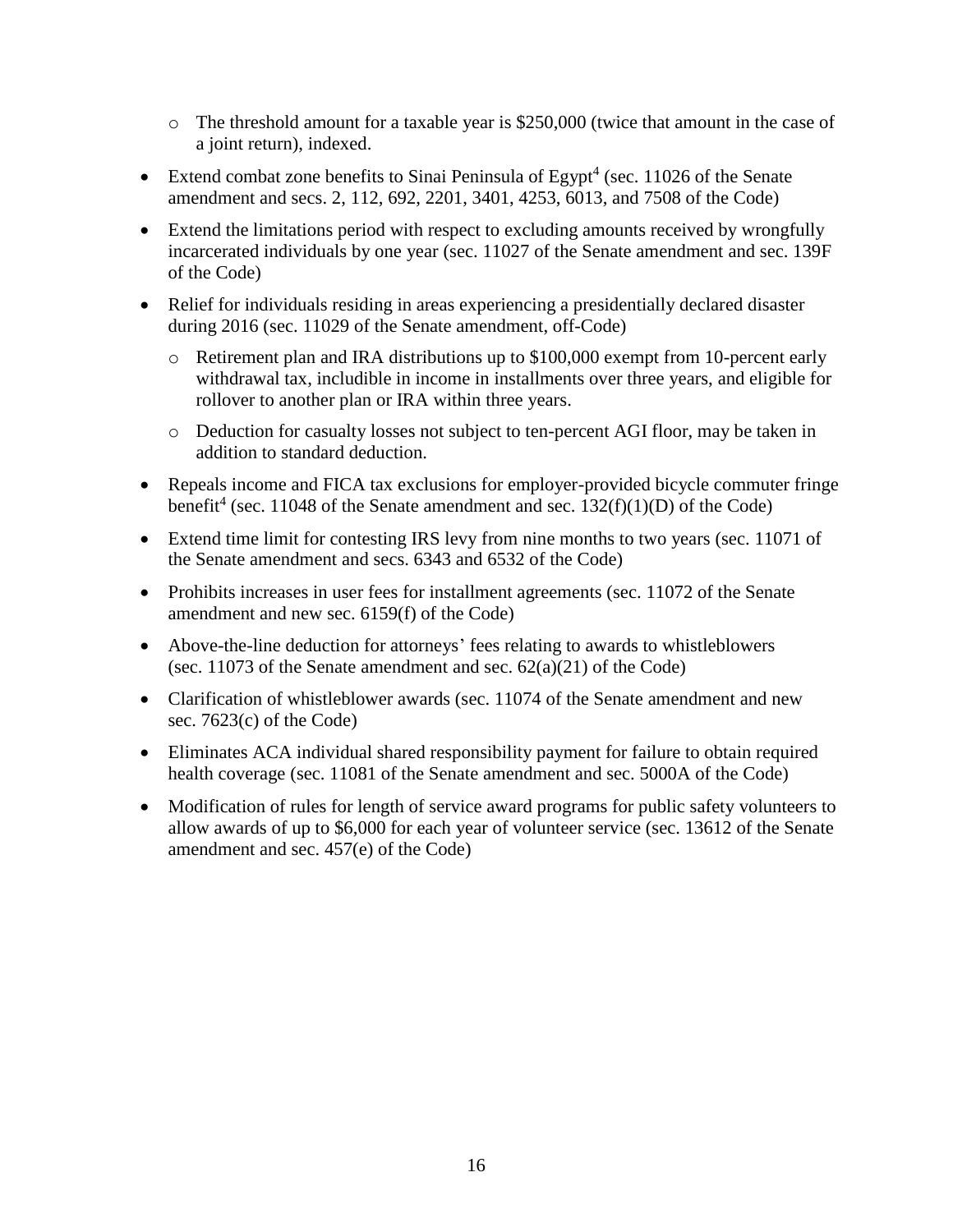#### **BUSINESS TAX REFORM**

#### **A. Provisions without Differences**

- Reduction in corporate tax rate to 20 percent (sec. 3001 of the House bill, sec. 13001 of the Senate amendment, and sec. 11 of the  $Code$ <sup>7</sup>
- Reduction in dividends-received deductions (sec. 3001 of the House bill, sec. 13002 of the Senate amendment, and sec. 243 of the  $Code)^8$
- Modification of treatment of S corporation conversions into C corporations (sec. 3204 of the House bill, sec. 13543 of the Senate amendment, and secs. 481 and 1371 of the  $Code)^9$
- Like-kind exchanges limited to real property not held primarily for sale (sec. 3303 of the House bill, sec. 13303 of the Senate amendment, and sec. 1031 of the Code)
- Repeal of deduction for local lobbying expenses (sec. 3305 of the House bill, sec. 13308 of the Senate amendment, and sec. 162(e) of the Code)
- Repeal of deduction for income attributable to domestic production activities (sec. 3306) of the House bill, sec. 13305 of the Senate amendment, and sec. 199 of the Code)<sup>10</sup>
- Limitation on deduction for FDIC premiums (sec. 3309 of the House bill, sec. 13531 of the Senate amendment, and sec. 162 of the Code)
- Recharacterization of certain gains in the case of partnership profits interests held in connection with performance of investment services (sec. 3314 of the House bill, sec. 13309 of the Senate amendment, and new sec. 1061 of the Code)<sup>11</sup>

 $\overline{a}$ 

<sup>9</sup> The House bill is effective upon date of enactment. The Senate amendment applies to taxable years beginning after December 31, 2017. However, both bills are applicable to revocations of S corporation elections that occur during the two-year period beginning on the date of enactment.

 $10$  The House bill applies to taxable years beginning after December 31, 2017. The Senate amendment applies to noncorporate taxpayers and certain special rules for agricultural and horticultural cooperatives for taxable years beginning after December 31, 2017, and to C corporations for taxable years beginning after December 31, 2018.

The House bill applies to taxable years beginning after December 31, 2017. The Senate amendment applies to taxable years beginning after December 31, 2018. Under the House bill, personal service corporations are taxed at 25 percent.

<sup>&</sup>lt;sup>8</sup> The House bill applies to taxable years beginning after December 31, 2017. The Senate amendment applies to taxable years beginning after December 31, 2018.

 $11$  The House bill is drafted to provide that section 83 does not apply to the transfer of an applicable partnership interest, whereas the Senate amendment is drafted to provide that the short-term capital gain treatment under the provision applies notwithstanding section 83 or any election in effect under section 83(b).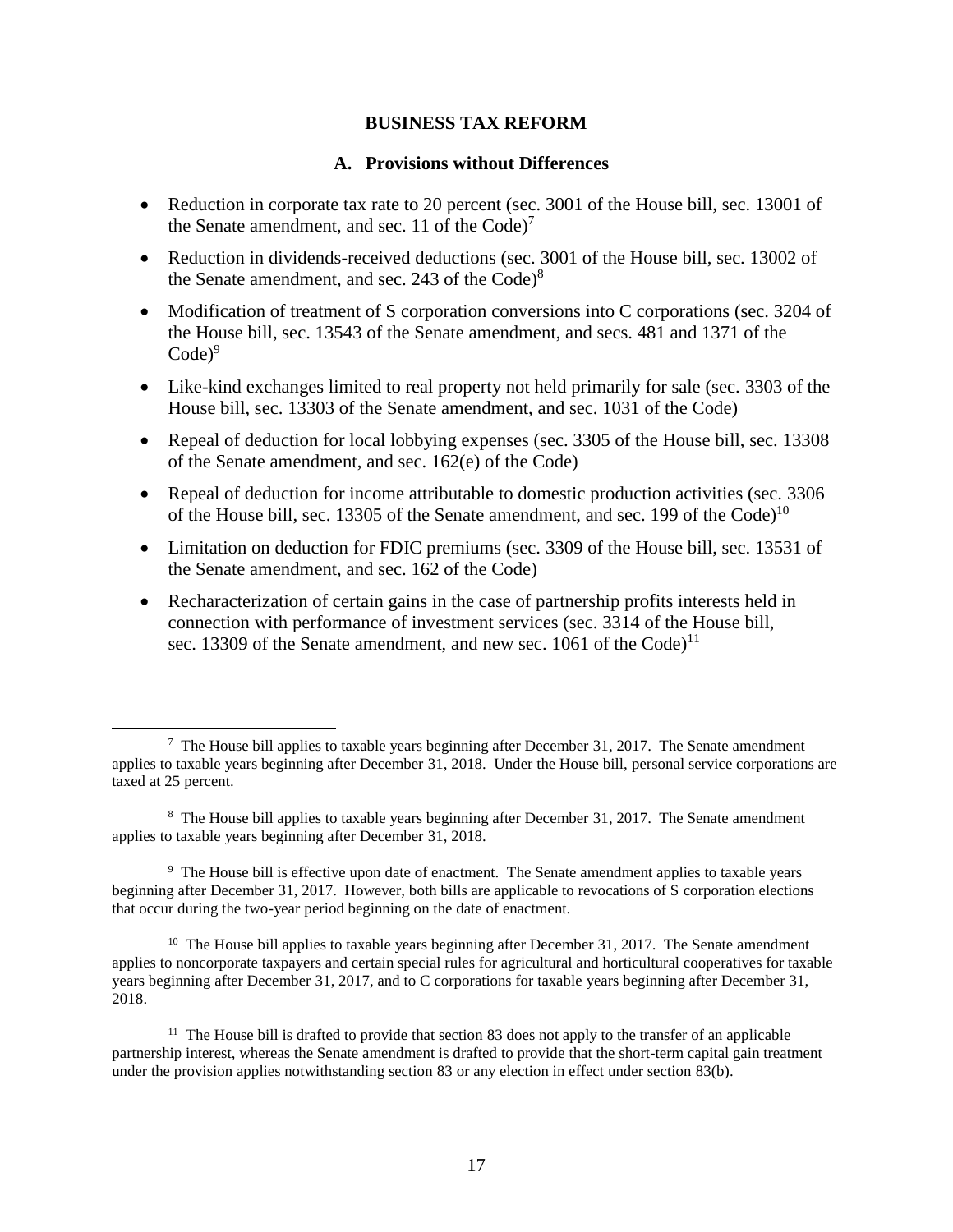- Amortization of research and experimental expenditures (sec. 3315 of the House bill, sec. 13206 of the Senate amendment, and sec. 174 of the Code)<sup>12</sup>
- Repeal of advance refunding bonds (sec. 3602 of the House bill, sec. 13532 of the Senate amendment, and sec. 149 of the Code)
- Net operating losses of life insurance companies (sec. 3701 of the House bill, sec. 13511 of the Senate amendment, and secs. 805(a)(5) and 810 of the Code)
- Repeal of small life insurance company deduction (sec. 3702 of the House bill, sec. 13512 of the Senate amendment, and sec. 806 of the Code)
- Adjustment for change in computing reserves (sec. 3704 of the House bill, sec. 13513 of the Senate amendment, and sec. 807(f) of the Code)
- Repeal of special rule for distributions to shareholders from pre-1984 policyholders surplus account (sec. 3705 of the House bill, sec. 13514 of the Senate amendment, and sec. 815 of the Code)
- Repeal of special estimated tax payments (sec. 3708 of the House bill, sec. 13516 of the Senate amendment, and sec. 847 of the Code)
- Modification of limitation on excessive employee remuneration (sec. 3801 of the House bill, sec. 13601 of the Senate amendment, and sec.  $162(m)$  of the Code)<sup>13</sup>
- Excise tax on excess tax-exempt organization executive compensation (sec. 3802 of the House bill, sec. 13602 of the Senate amendment, and new sec. 4960 of the Code)
- Treatment of qualified equity grants (sec. 3803 of the House bill, sec. 13603 of the Senate amendment, and secs. 83, 3401, and 6051 of the Code)

<sup>&</sup>lt;sup>12</sup> The House bill applies to amounts paid or incurred in taxable years beginning after December 31, 2022. The Senate amendment applies to amounts paid or incurred in taxable years beginning after December 31, 2025, and includes conforming amendments to sections 41 and 280C.

<sup>&</sup>lt;sup>13</sup> The Senate amendment provides a transition rule for remuneration pursuant to a written binding contract in effect on November 2, 2017 that is not materially modified after such date.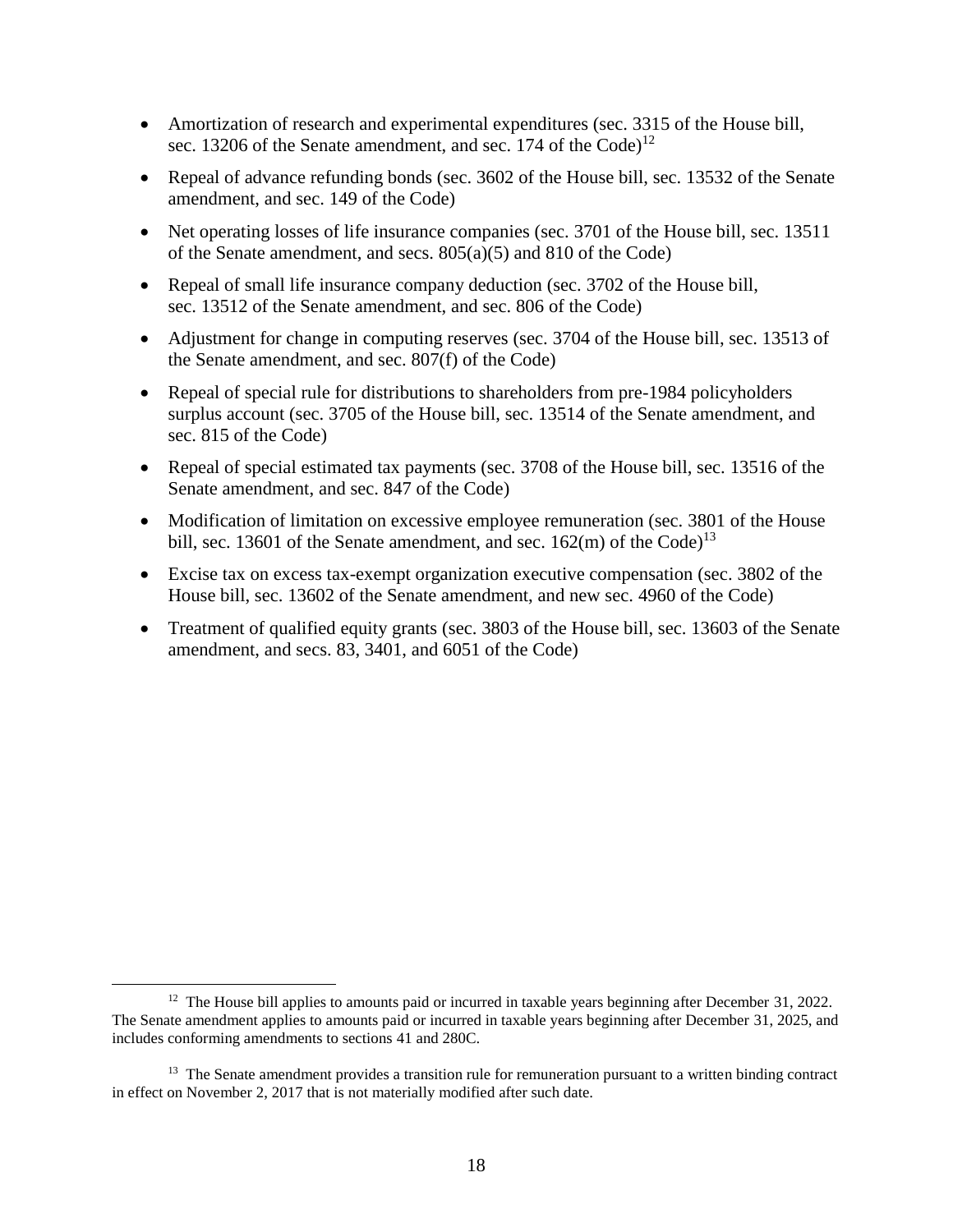### **B. Provisions with Differences**

### **1. Increased expensing (sec. 3101 of the House bill, secs. 13201 and 13311 of the Senate amendment, and sec. 168(k) of the Code)**

House bill and Senate amendment.–The tables below present the applicable percentage for the additional first-year depreciation deduction and increase in the section 280F limitation on passenger automobile depreciation under section 168(k).

Applicable percentage

|                                                | <b>House Bill</b>                                                                |                                                                                                          | <b>Senate Amendment</b>                                                          |                                                                                                   |
|------------------------------------------------|----------------------------------------------------------------------------------|----------------------------------------------------------------------------------------------------------|----------------------------------------------------------------------------------|---------------------------------------------------------------------------------------------------|
|                                                | <b>Bonus Depreciation Percentage</b>                                             |                                                                                                          |                                                                                  |                                                                                                   |
| <b>Placed in</b><br>Service Year <sup>14</sup> | Qualified<br><b>Property</b><br>in General/<br><b>Specified</b><br><b>Plants</b> | Longer<br><b>Production</b><br><b>Period</b><br><b>Property and</b><br><b>Certain</b><br><b>Aircraft</b> | Qualified<br><b>Property</b><br>in General/<br><b>Specified</b><br><b>Plants</b> | Longer<br><b>Production</b><br><b>Period</b><br><b>Property and</b><br><b>Certain</b><br>Aircraft |
| <b>Portion of Basis of Qualified Property</b>  |                                                                                  |                                                                                                          |                                                                                  |                                                                                                   |
| <b>Acquired before Sept. 28, 2017</b>          |                                                                                  |                                                                                                          |                                                                                  |                                                                                                   |
| Sept. $28, 2017 -$<br>Dec. 31, 2017            | 50 percent                                                                       | 50 percent                                                                                               | 100 percent                                                                      | 100 percent                                                                                       |
| 2018                                           | 40 percent                                                                       | 50 percent                                                                                               | 100 percent                                                                      | 100 percent                                                                                       |
| 2019                                           | 30 percent                                                                       | 40 percent                                                                                               | 100 percent                                                                      | 100 percent                                                                                       |
| 2020                                           | None                                                                             | $30$ percent <sup>15</sup>                                                                               | 100 percent                                                                      | 100 percent                                                                                       |
| $2021$ and<br>thereafter                       | None                                                                             | None                                                                                                     | See below                                                                        | See below                                                                                         |

<sup>&</sup>lt;sup>14</sup> In the case of specified plants, this is the year of planting or grafting.

<sup>&</sup>lt;sup>15</sup> Thirty percent applies to the adjusted basis attributable to manufacture, construction, or production before January 1, 2020, and the remaining adjusted basis does not qualify for bonus depreciation. Thirty percent applies to the entire adjusted basis of certain aircraft described in section 168(k)(2)(C) and placed in service in 2020.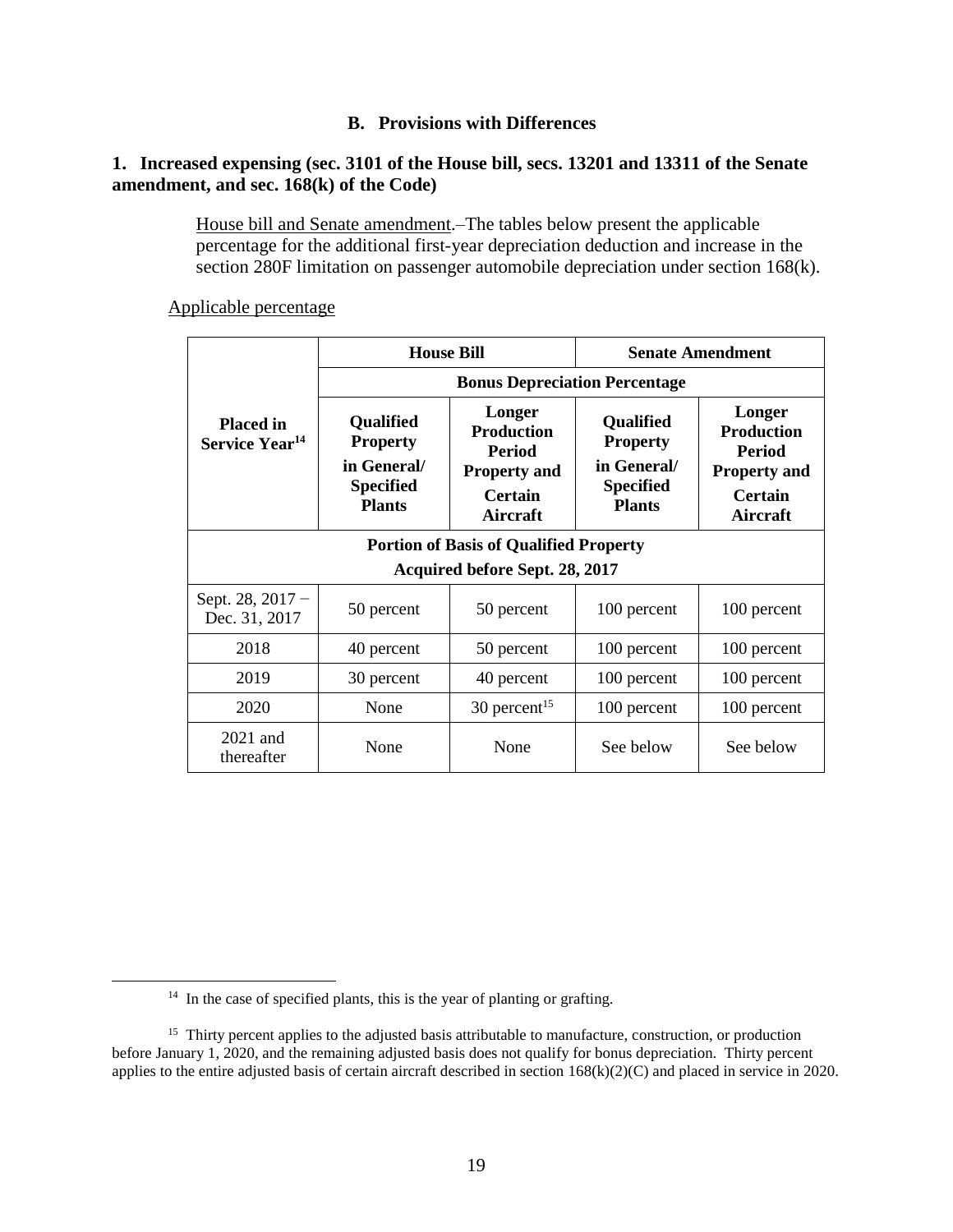| <b>Portion of Basis of Qualified Property</b><br>Acquired after Sept. 27, 2017 |             |                  |             |                          |
|--------------------------------------------------------------------------------|-------------|------------------|-------------|--------------------------|
| Sept. 28, $2017 -$<br>Dec. 31, 2022                                            | 100 percent | 100 percent      | 100 percent | 100 percent              |
| 2023                                                                           | None        | 100 percent $16$ | 80 percent  | 100 percent              |
| 2024                                                                           | None        | None             | 60 percent  | 80 percent               |
| 2025                                                                           | None        | None             | 40 percent  | 60 percent               |
| 2026                                                                           | None        | None             | 20 percent  | 40 percent               |
| 2027                                                                           | None        | None             | None        | 20 percent <sup>17</sup> |
| 2028 and<br>thereafter                                                         | None        | None             | None        | None                     |

## Increase in section 280F limitation

| Passenger<br><b>Automobiles</b><br><b>Placed in Service</b> | <b>House Bill</b> | <b>Senate Amendment</b> |  |  |
|-------------------------------------------------------------|-------------------|-------------------------|--|--|
| <b>Acquired before Sept. 28, 2017</b>                       |                   |                         |  |  |
| Sept. $28, 2017 -$<br>Dec. 31, 2017                         | \$8,000           | \$8,000                 |  |  |
| 2018                                                        | \$6,400           | \$8,000                 |  |  |
| 2019                                                        | \$4,800           | \$8,000                 |  |  |
| 2020 and thereafter                                         | None              | See below               |  |  |
| Acquired after Sept. 27, 2017                               |                   |                         |  |  |
| Sept. 28, $2017 -$<br>Dec. 31, 2022                         | \$16,000          | \$8,000                 |  |  |
| $2023 - 2026$                                               | None              | \$8,000                 |  |  |
| 2027 and thereafter                                         | None              | None                    |  |  |

<sup>&</sup>lt;sup>16</sup> One hundred percent applies to the adjusted basis attributable to manufacture, construction, or production before January 1, 2023, and the remaining adjusted basis does not qualify for bonus depreciation. One hundred percent applies to the entire adjusted basis of certain aircraft described in section  $168(k)(2)(C)$  and placed in service in 2023.

<sup>&</sup>lt;sup>17</sup> Twenty percent applies to the adjusted basis attributable to manufacture, construction, or production before January 1, 2027, and the remaining adjusted basis does not qualify for bonus depreciation. Twenty percent applies to the entire adjusted basis of certain aircraft described in section 168(k)(2)(C) and placed in service in 2027.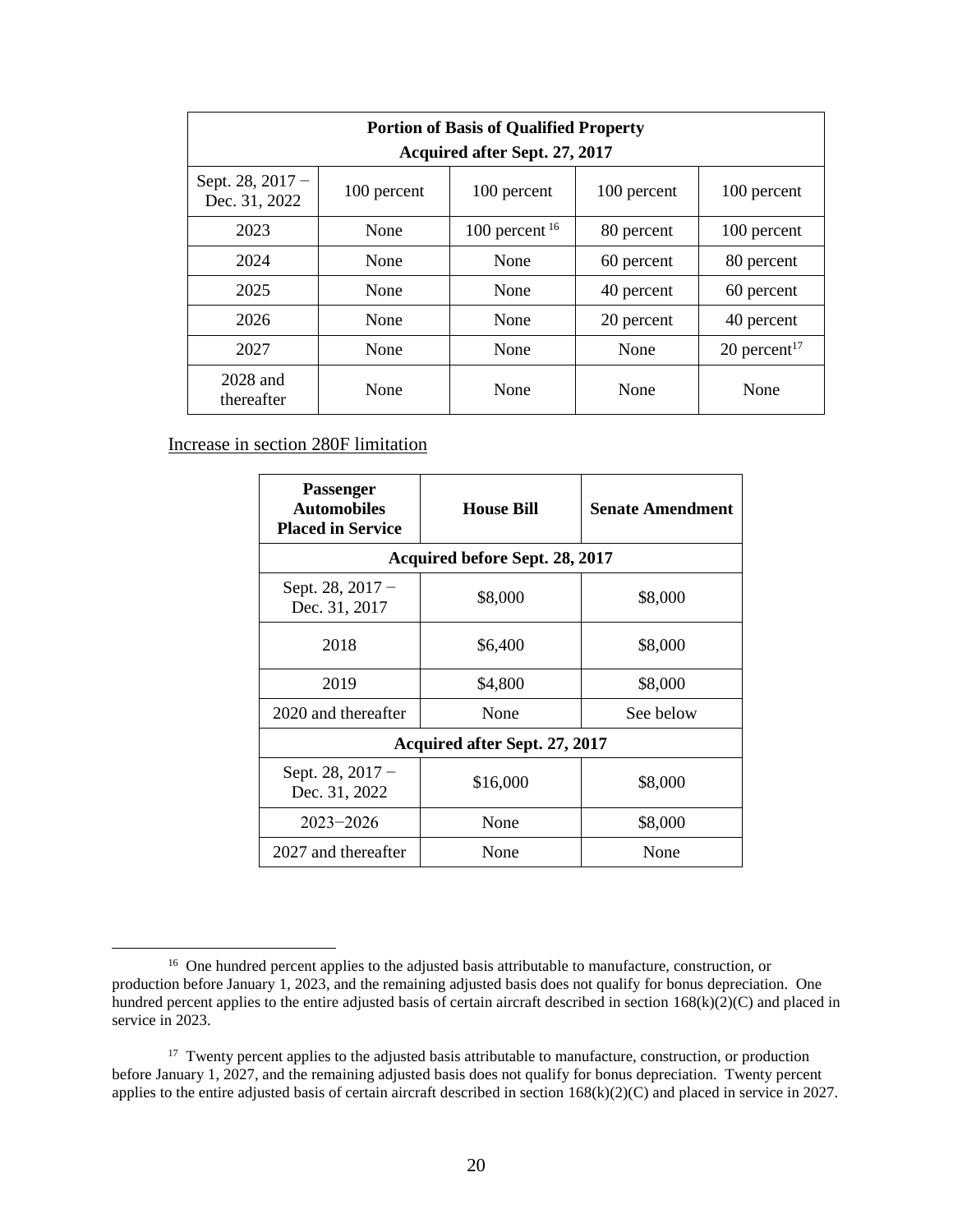### Qualified property

### Used property

House bill.–Removes the requirement that the original use of qualified property must commence with the taxpayer (*i.e.*, allows the additional first-year depreciation deduction for new and used qualified property).

Senate amendment.–Maintains present law original use requirement.

Qualified film, television, and live theatrical productions

House bill.–No provision.

Senate amendment.–Expands the definition of qualified property to include qualified film, television, and live theatrical productions for which a deduction otherwise would have been allowable under section 181 without regard to the dollar limitation or termination of such section.

Exclusions related to exceptions from business interest limitation

House bill.–Excludes from the definition of qualified property any property used in:

- o A real property trade or business,
- o The trade or business of certain regulated public utilities, and
- o A trade or business that has had floor plan financing indebtedness and that elects under the business interest limitation to deduct the interest on such debt.

Senate amendment.–Excludes from the definition of qualified property any property which is:

- o Primarily used in the trade or business of certain regulated public utilities and electric cooperatives, or
- o Used in a trade or business that has had floor plan financing indebtedness and that elects under the business interest limitation to deduct the interest on such debt.

Election to accelerate AMT credits in lieu of bonus depreciation

House bill.–Repeals the election to accelerate AMT credits in lieu of bonus depreciation as a conforming amendment to the repeal of AMT.

Senate amendment.–Maintains present law.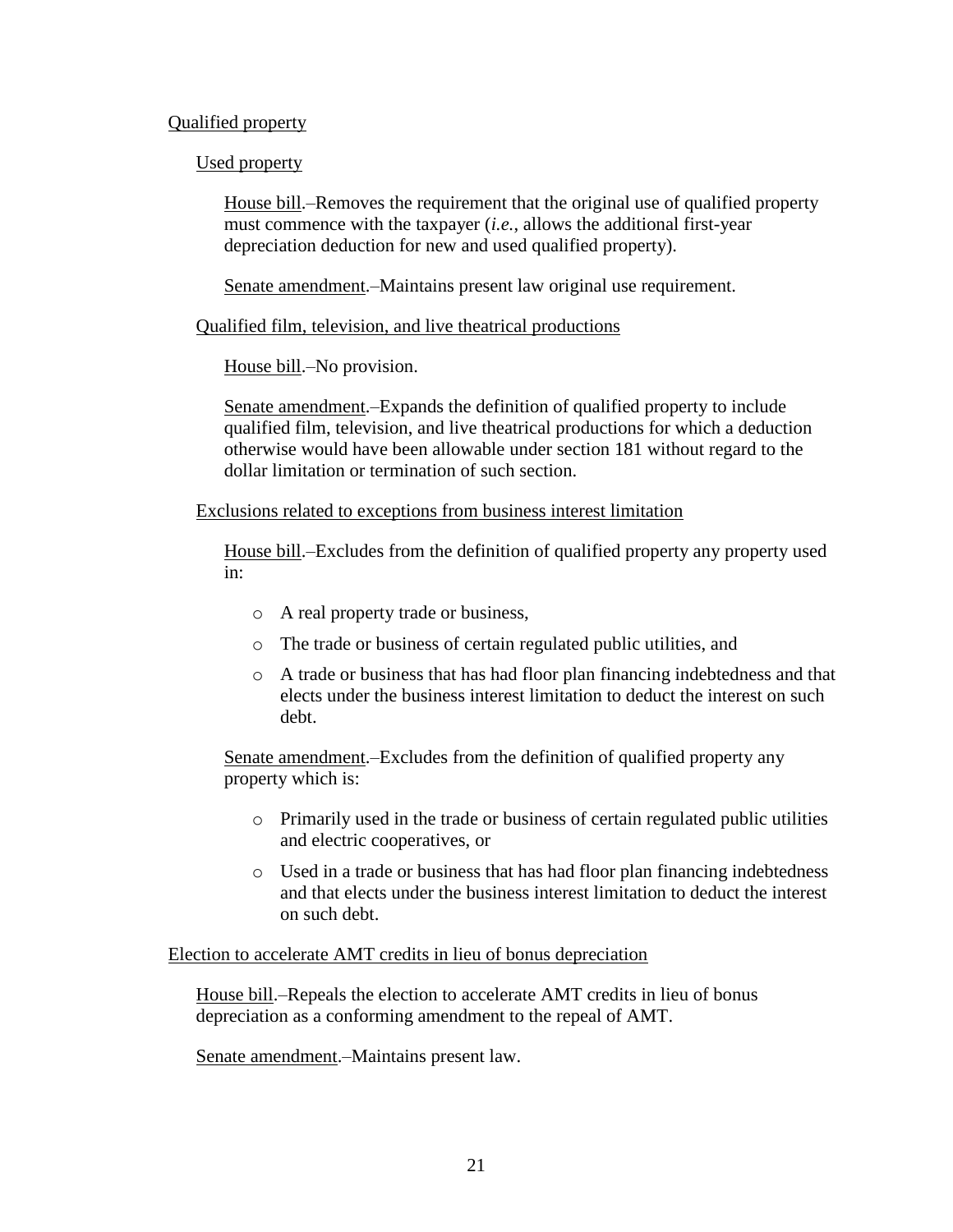#### Decoupling from percentage-of-completion method

House bill.–Extends the special rule under the percentage-of-completion method for the allocation of bonus depreciation to a long-term contract for property placed in service before January 1, 2023 (January 1, 2024, in the case of longer production period property).

Senate amendment.–Follows the House bill, but extends the special rule to property placed in service before January 1, 2027 (January 1, 2028, in the case of longer production period property).

Effective date

House bill.–Generally applies to property acquired and placed in service after September 27, 2017, and to specified plants planted or grafted after such date.

Senate amendment.–Generally applies to property placed in service after September 27, 2017, in taxable years ending after such date, and to specified plants planted or grafted after such date.

### Transition rule

House bill.–For a taxpayer's first taxable year ending after September 27, 2017, the taxpayer may elect to apply section 168 without regard to the amendments made by this provision. In the case of any taxable year that includes any portion of the period beginning on September 28, 2017, and ending on December 31, 2017, the amount of any net operating loss for such taxable year which may be treated as a net operating loss carryback is determined without regard to the amendments made by this provision.

Senate amendment.–For a taxpayer's first taxable year ending after September 27, 2017, the taxpayer may elect to apply a 50-percent allowance.

## **2. Expansion of section 179 expensing (sec. 3201 of the House bill, sec. 13101 of the Senate amendment, and sec. 179 of the Code)**

### Dollar limitations

### House Bill

- Increases the maximum amount a taxpayer may expense under section 179 to \$5,000,000, and the phase-out threshold amount to \$20,000,000, for taxable years beginning in 2018, 2019, 2020, 2021 and 2022.
- Indexes such amounts for inflation for taxable years beginning after 2018.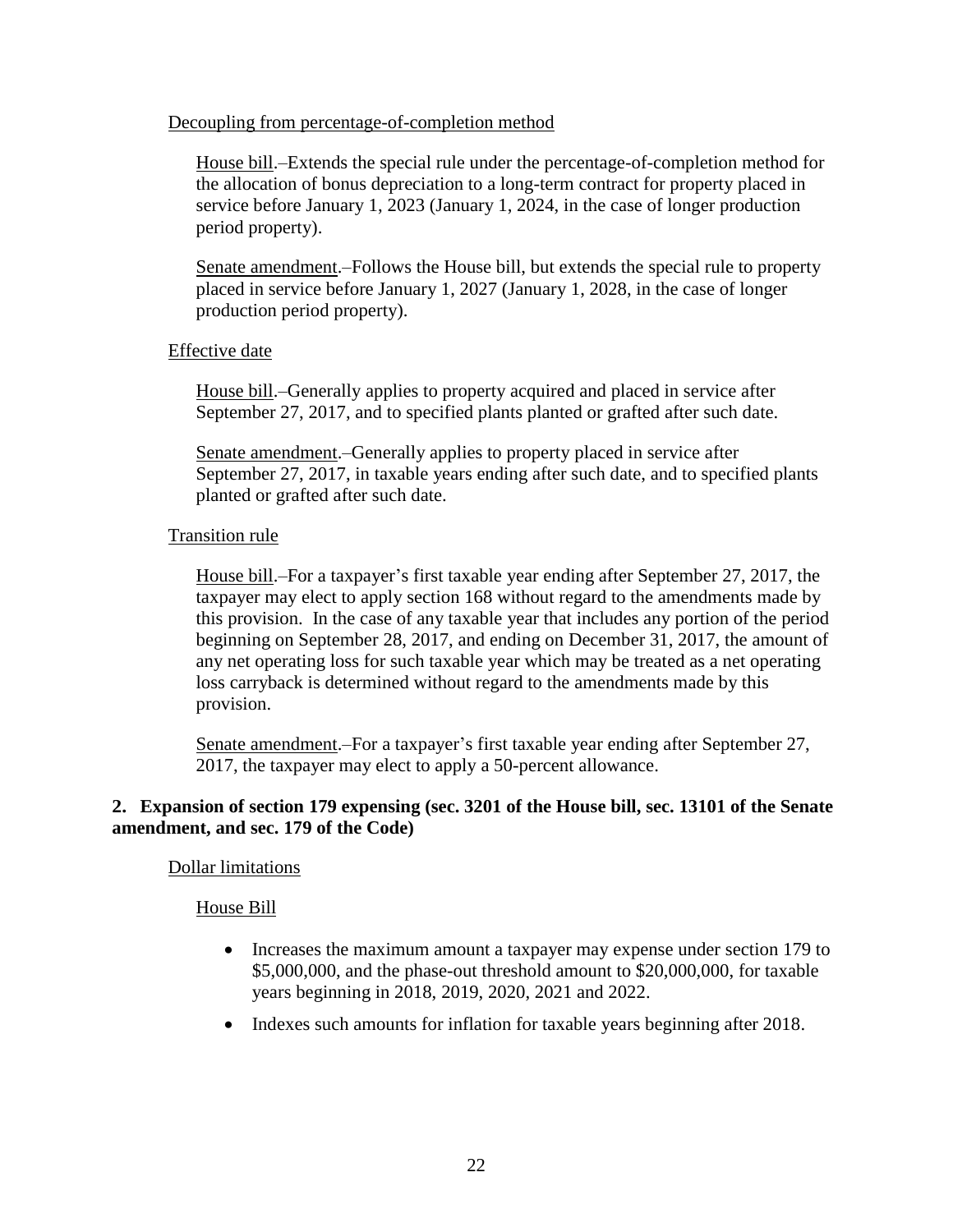- Increases the maximum amount a taxpayer may expense under section 179 to \$1,000,000, and the phase-out threshold amount to \$2,500,000, for taxable years beginning after 2017.
- $\bullet$  Indexes such amounts, as well as the \$25,000 sport utility vehicle limitation, for inflation for taxable years beginning after 2018.

## Qualified property

House bill.–Expands the definition of qualified real property under section 179 to include qualified energy efficient heating and air-conditioning property acquired and placed in service by the taxpayer after November 2, 2017.

Senate amendment.–Expands the definition of:

- Section 179 property to include certain depreciable tangible personal property used predominantly to furnish lodging or in connection with furnishing lodging; and
- Qualified real property to include any of the following improvements to nonresidential real property placed in service after the date such property was first placed in service: roofs; heating, ventilation, and air-conditioning property; fire protection and alarm systems; and security systems.

## Effective date

## House Bill

- Applies the increased dollar limitations under section 179 to taxable years beginning after December 31, 2017.
- Applies the expansion of qualified real property to include qualified energy efficient heating and air-conditioning property to property acquired and placed in service after November 2, 2017.

## Senate Amendment

 Applies to property placed in service in taxable years beginning after December 31, 2017.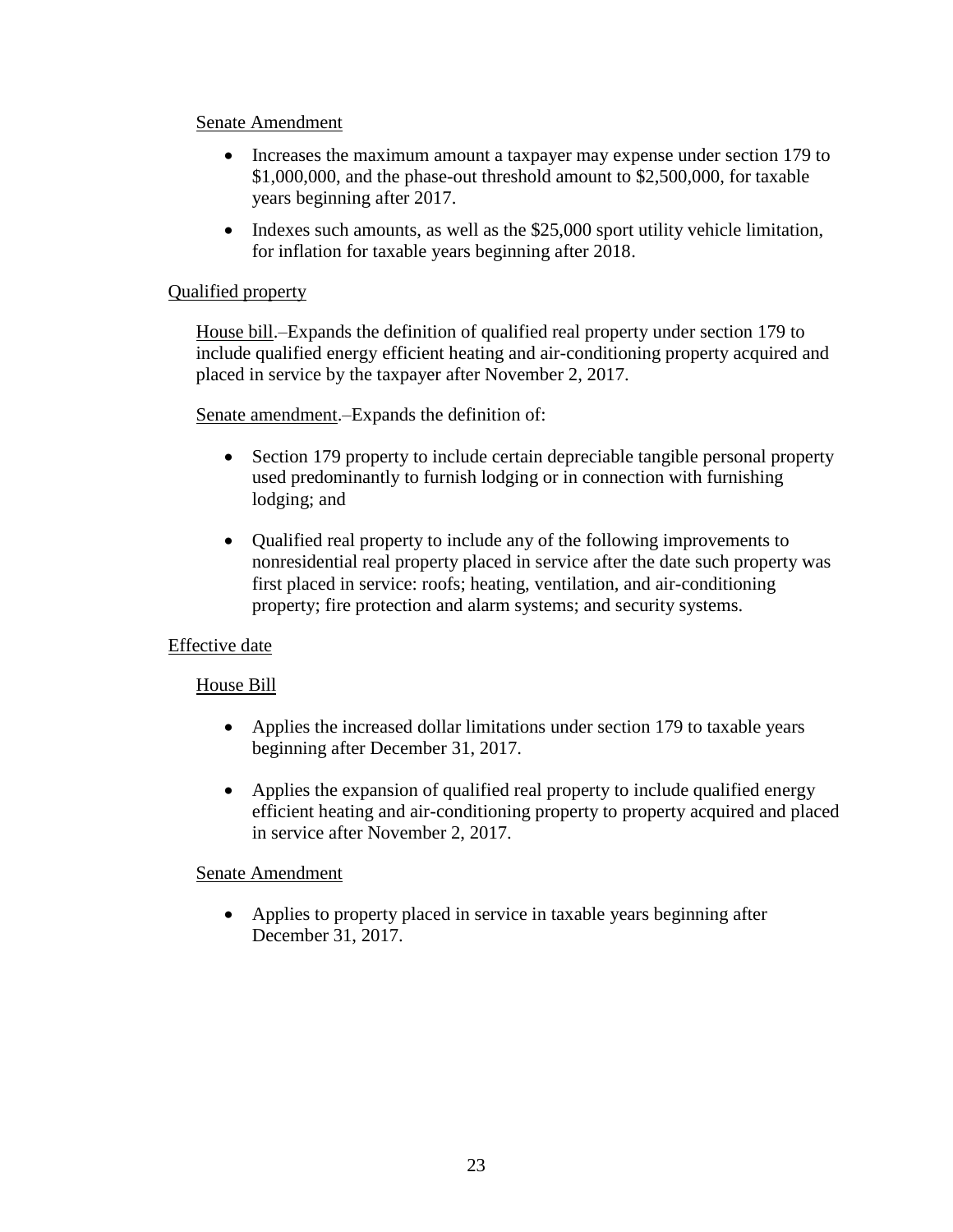### **3. Small business accounting method reform and simplification (sec. 3202 of the House bill, secs. 13102 to 13105 of the Senate amendment, and secs. 263A, 448, 460, and 471 of the Code)**

#### Gross receipts test for small business taxpayers

House bill.−A taxpayer whose average annual gross receipts for the three prior taxable-year period do not exceed \$25,000,000.<sup>18</sup> The \$25 million amount is indexed for inflation beginning after 2018.

Senate amendment.−Follows the House bill, but with a \$15 million gross receipts test.

#### Cash method of accounting

House bill.−Expands the universe of small business corporations (and partnerships with a C corporation partner) that may use the cash method. Expands the universe of small business farming C corporations (or farming partnerships with a C corporation partner) that may use the cash method. Retains the present law \$25 million gross receipts limit for family farming corporations that are allowed to use the cash method, but applies such limit using the gross receipts test contained in the House bill.

Senate amendment.−Follows the House bill except that the gross receipts test is applied to family farming corporations at the consolidated group level consistent with present law.

#### Accounting for inventories

House bill.−Exempts small business taxpayers from the requirement to keep inventories and allows such taxpayers to use a method of accounting for inventories that either (1) treat inventories as non-incidental materials and supplies, or (2) conforms to the taxpayer's financial accounting treatment of inventories.

Senate amendment.−Follows the House bill.

### Uniform capitalization rules

 $\overline{a}$ 

House bill.−Expands the exception for small business taxpayers from the uniform capitalization rules.

Senate amendment.−Follows the House bill.

<sup>&</sup>lt;sup>18</sup> Consistent with present law, all persons treated as a single employer under subsection (a) or (b) of section 52 or subsection (m) or (o) of section 414 are treated as one person. In addition, special rules applicable under present law regarding taxpayers in existence less than three years, taxpayers with short taxable years, adjustments for returns and allowances, and the treatment of predecessors of the taxpayers continue to apply.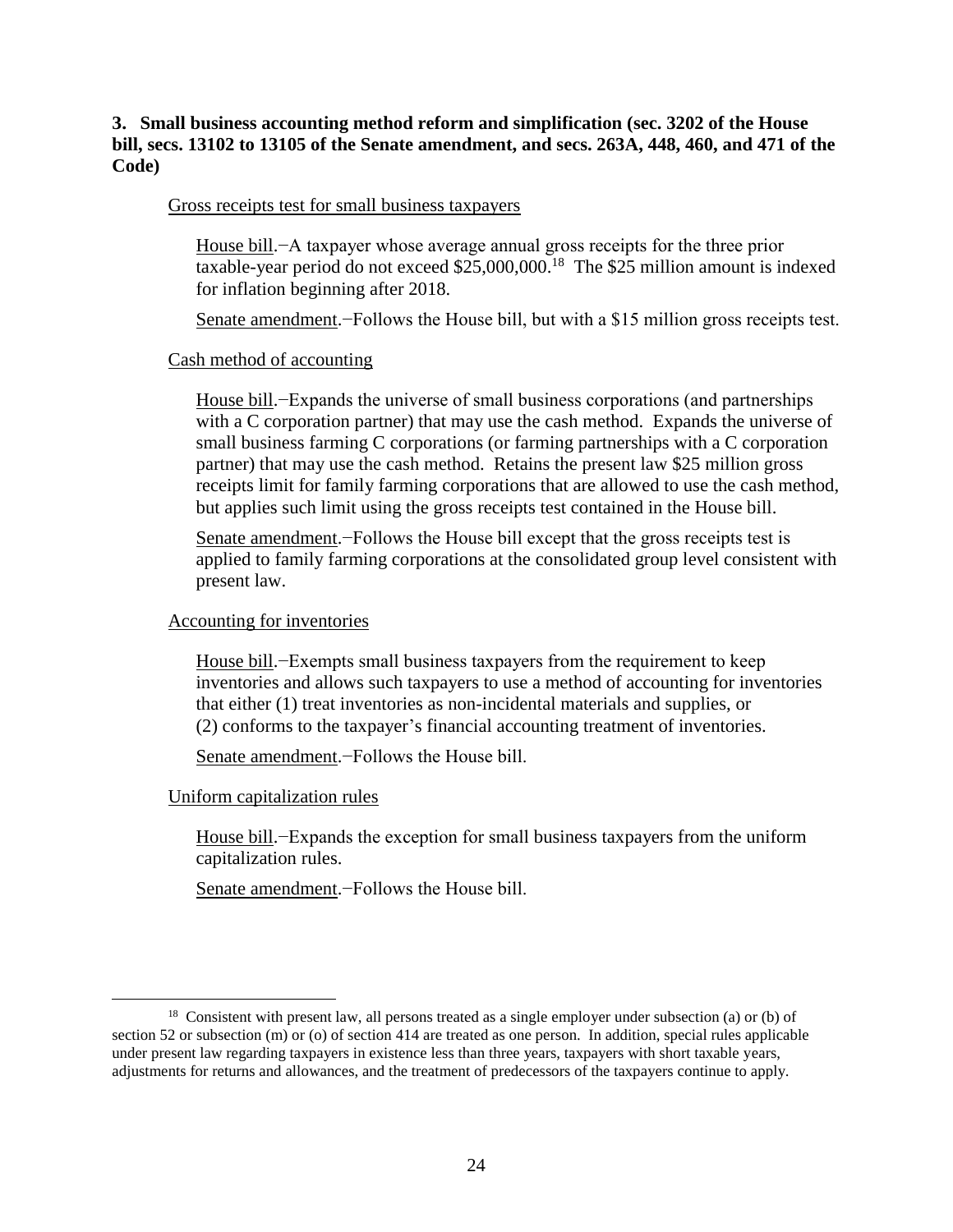#### Accounting for long-term contracts

House bill.−Expands the exception for small construction contracts from the requirement to use the percentage-of-completion method for taxpayers that meet the gross receipts test for the taxable year in which the contract was entered into.<sup>19</sup>

Senate amendment.−Follows the House bill.

## **4. Interest limitation (secs. 3203 and 3301 of the House bill, secs. 13301 and 13311 of the Senate amendment, and sec. 163(j) of the Code)**

### In general

 $\overline{a}$ 

House Bill

- Limits interest deduction to the sum of (i) the business interest income of the taxpayer for the taxable year, (ii) 30 percent of the adjusted taxable income of the taxpayer for the taxable year, and (iii) the floor plan financing interest of the taxpayer for the taxable year.
- Defines adjusted taxable income by starting with taxable income without regard to non-business items, interest, and NOLs, but adding back deductions for depreciation, amortization, or depletion.
- Defines floor plan financing interest as interest paid or accrued on indebtedness used to finance the acquisition of motor vehicles held for sale to retail customers and secured by the inventory so acquired, defining motor vehicle as an automobile, a truck, a recreational vehicle, a motorcycle, a boat, farm machinery or equipment, or construction machinery or equipment.

Senate amendment.–Follows the House bill, but with the following modifications:

- Makes the following changes to the definition of adjusted taxable income:
	- o Does not add back deductions for depreciation, amortization, or depletion;
	- o Adds back any deduction under section 199; and
	- o Adds back the 23-percent deduction for qualified business income.
- Makes the following changes to the definition of floor plan financing:
	- o Permits interest on indebtedness used to finance the acquisition of motor vehicles for sale or lease to qualify as floor plan financing interest;

<sup>&</sup>lt;sup>19</sup> Consistent with present law, such contract must be expected (at the time the contract is entered into) to be completed within two years of commencement of the contract.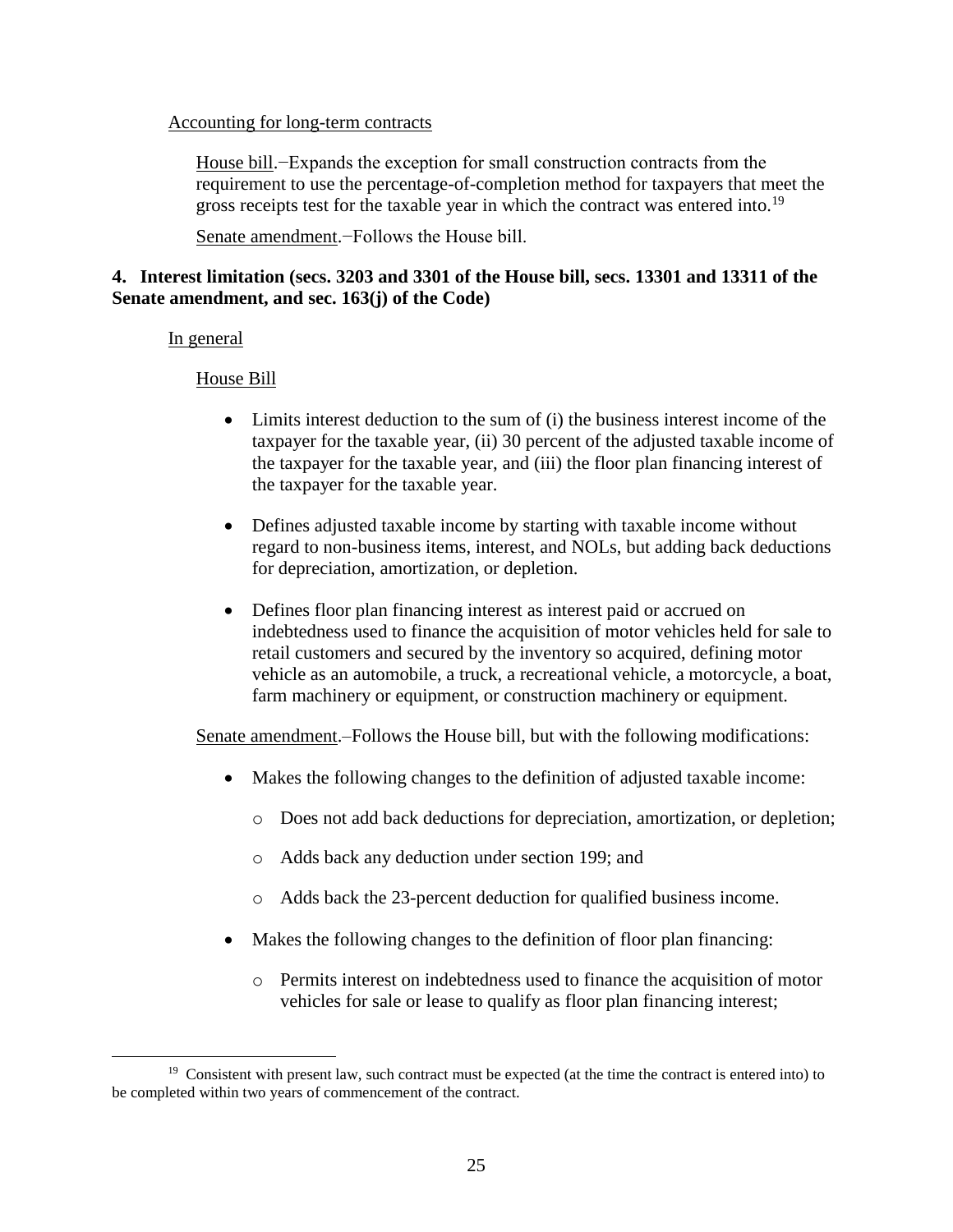- o Includes self-propelled vehicles in the definition of motor vehicle; and
- o Does not include construction machinery or equipment in the definition of motor vehicle.

### Application to pass-through entities

## House Bill

- Requires a partner in a partnership to ignore the partner's distributive share of the nonseparately stated income or loss of the partnership when calculating adjusted taxable income.
- Increases a partner's interest limitation to reflect the partner's distributive share of the amount by which the partnership's limitation amount exceeds the partnership's business interest.<sup>20</sup>
- Similar rules also apply to a shareholder in an S corporation.

Senate amendment.–Follows the House bill with the following modifications:

- Requires a partner in a partnership to ignore the partner's distributive share of all items of income, gain, deduction, or loss of the partnership when calculating adjusted taxable income.
- Provides a special rule for the carryforward of disallowed partnership deductions under which the disallowed deductions are allocated to partners, carried forward at the partner level, deducted only against excess taxable income of the partnership that produced the carryforward, and nontransferrable.

## Carryforward of disallowed business interest

House bill.–Permits disallowed interest deductions to be carried forward for five years after the year in which the interest was paid or accrued, on a first-in, first-out basis.

Senate amendment.–Permits disallowed interest deductions to be carried forward indefinitely, subject to certain restrictions applicable to partnerships, described above.

## **Exceptions**

 $\overline{a}$ 

House bill.–Exempts the following categories of taxpayers or trades or businesses from the interest limitation:

• Any taxpayer that meets the \$25 million gross receipts test of section  $448(c)$ as set out in the House bill;

 $20$  Some technical differences exist between the House and Senate language.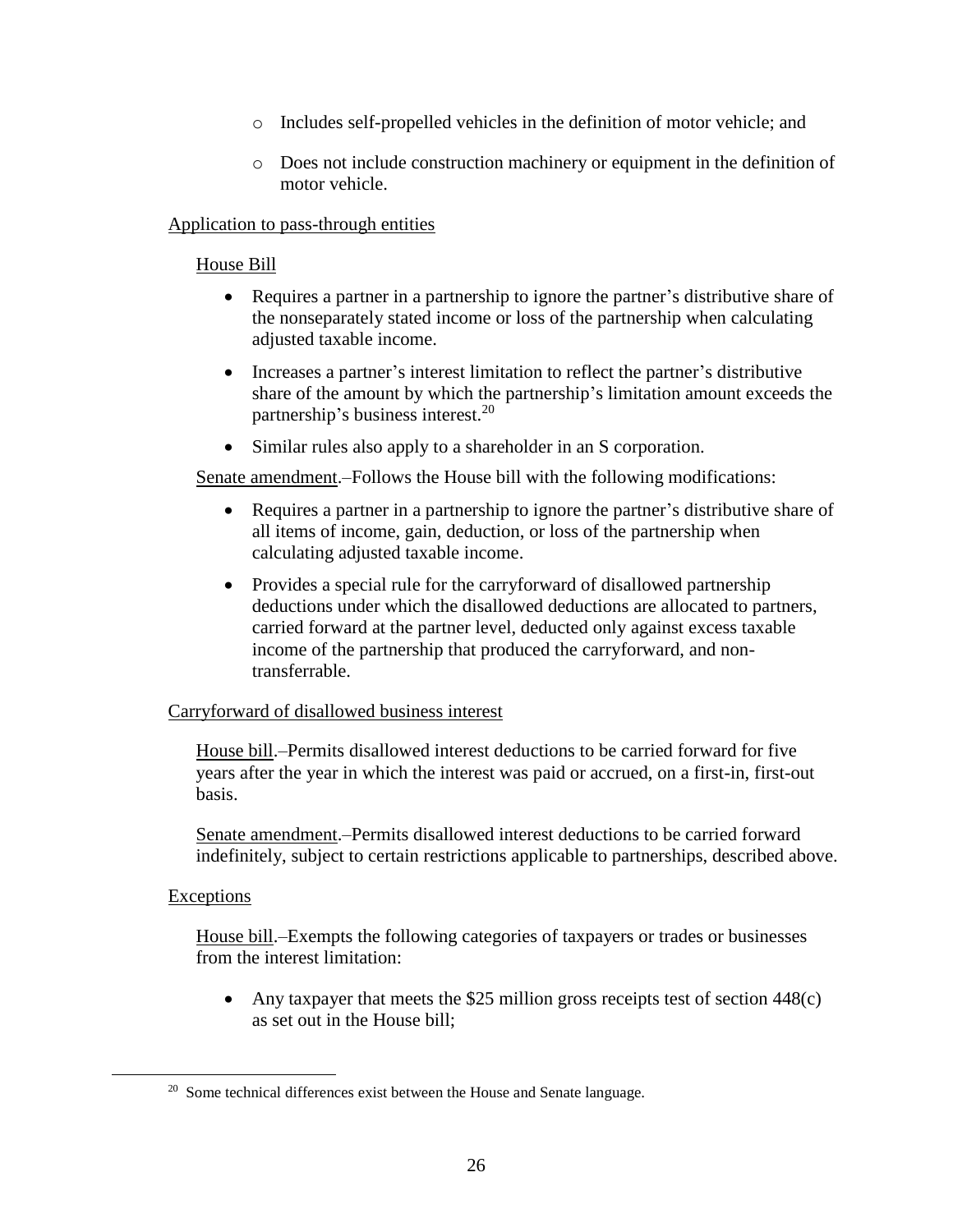- Certain regulated public utilities; and
- Any real property trade or business, as defined in section  $469(c)(7)(C)$ .

- Exempts the following categories of taxpayers from the interest limitation:
	- o Any taxpayer that meets the \$15 million gross receipts test of section 448(c) as set out in the Senate amendment; and
	- o Certain regulated public utilities and electric cooperatives.
- Permits a real property trade or business (as defined in section  $469(c)(7)(C)$ ) to elect to be exempt from the interest limitation.
- **•** Permits a farming business (as defined in section  $263A(e)(4)$ ), as well as any business engaged in the trade or business of a specified agricultural or horticultural cooperative (as defined in new section  $199A(g)(2)$ ), to elect to be exempt from the interest limitation.

## **5. Modification of net operating loss deduction (sec. 3302 of the House bill, sec. 13302 of the Senate amendment, and sec. 172 of the Code)**

### Net operating loss limitations

House bill.−Limits the net operating loss ("NOL") deduction to 90 percent of taxable income.

Senate amendment.−Limits the NOL deduction with respect to losses arising in taxable years after December 31, 2017 to 90 percent of taxable income and to 80 percent of taxable income in taxable years beginning after December 31, 2022.

### Net operating loss carrybacks

House bill.−Allows a one-year carryback in the case of certain disaster losses incurred in the trade or business of farming, or by certain small businesses.

Senate amendment.−Allows a two-year carryback in the case of certain disaster losses incurred in the trade or business of farming.

Special rule for net operating loss carryovers

House bill.−Increases NOL carryovers attributable to losses arising in taxable years beginning after December 31, 2017.

Senate amendment.−No provision.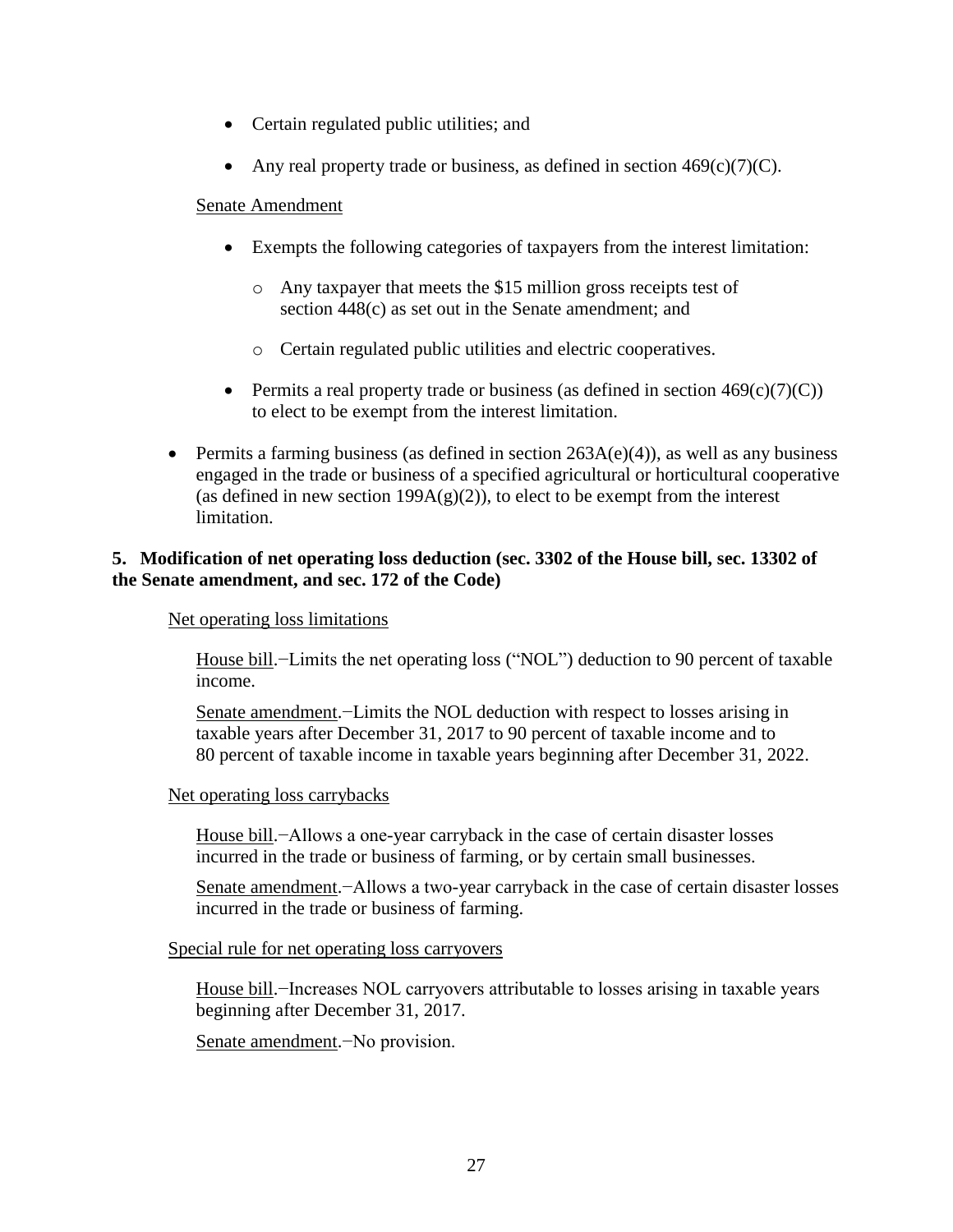### Special rule for property and casualty insurance companies

House bill.−No provision.

Senate amendment.−Provides a special rule for the NOLs of property and casualty insurance companies, which may be carried back two years and carried over 20 years to offset 100 percent of taxable income in such years.

## **6. Fringe benefit deductions (sec. 3307 of the House bill, sec. 13304 of the Senate amendment, and sec. 274 of the Code)**

### Entertainment expenses

### House Bill

- Disallows deduction for expenses associated with entertainment activities, membership dues, *de minimis* fringes that are primarily personal in nature, and facilities associated with any of these.
- Repeals present-law exception for expenses associated with recreational, social, or similar activities primarily for the benefit of rank-and-file employees.
- Disallows deduction for expenses reimbursed by non-employer service recipient that is a tax-exempt organization.
- Modifies present-law exception to permit deduction only up to the amount properly reported as compensation.

### Senate Amendment

 Disallows deduction for expenses associated with entertainment activities, membership dues, and facilities associated with any of these.

### Meal expenses

### House Bill

- Disallows deduction for expenses associated with entertainment meals, including meals in connection with recreational, social, or similar activities primarily for benefit of rank-and-file employees.
- Modifies present-law exception to permit deduction only up to the amount properly reported as compensation.

- Disallows deduction for expenses associated with entertainment meals.
- Applies 50-percent deduction limitation to expenses associated with providing meals for the convenience of the employer on the employer's business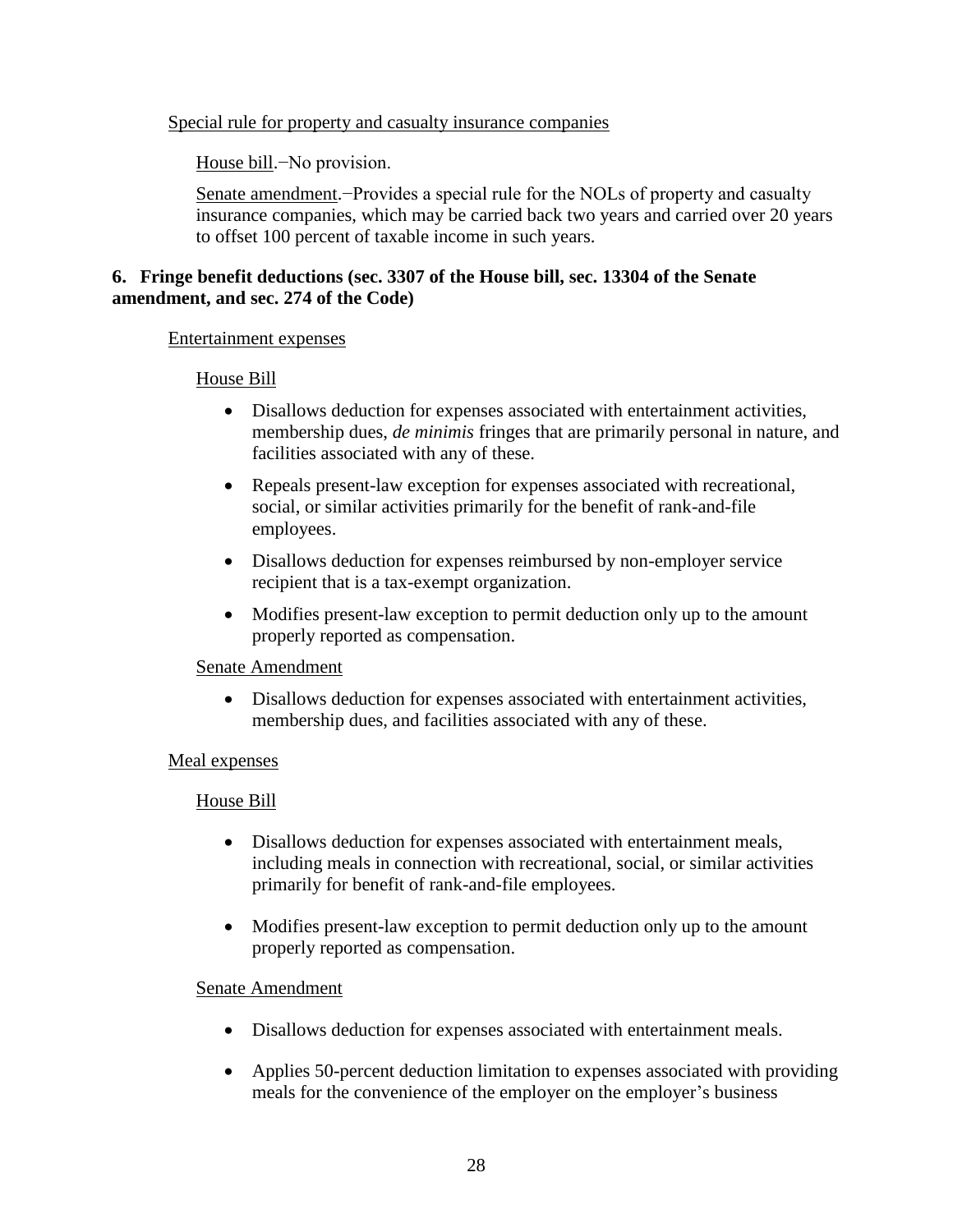premises, or on or near the employer's business premises through certain employer-operated eating facilities; further expands deduction disallowance to 100 percent after December 31, 2025.

## Transportation and parking expenses

### House Bill

• Repeals deduction for expenses associated with providing employees with qualified transportation and parking benefits; modifies present-law exception to permit deduction only up to the amount properly reported as compensation.

### Senate Amendment

- Repeals deduction for expenses associated with providing employees with qualified transportation and parking benefits.
- Disallows deduction for expenses of employer-paid or employer-provided commuting except as necessary for ensuring the employee's safety.

### Other benefit expenses

House bill.−Repeals deduction for expenses associated with providing employees an on-premises athletic facility; modifies present-law exception to permit deduction only up to the amount properly reported as compensation.

Senate amendment.−No provision.

**7. Credit for clinical testing for certain drugs for rare diseases or conditions (orphan drug credit) (sec. 3401 of the House bill, sec. 13401 of the Senate amendment, and sec. 45C of the Code)**

House bill.−Repeals the orphan drug credit.

Senate amendment.−Reduces orphan drug credit rate to 27.5 percent.

## **8. Rehabilitation tax credit (sec. 3403 of the House bill, sec. 13402 of the Senate amendment, and sec. 47 of the Code)**

House bill.−Repeals the rehabilitation credit.

Senate amendment.−Repeals the 10-percent credit for pre-1936 buildings; retains the 20percent credit for qualified rehabilitation expenditures with respect to a certified historic structure, allowable ratably over a five-year period starting with the year the qualified rehabilitated building is placed in service.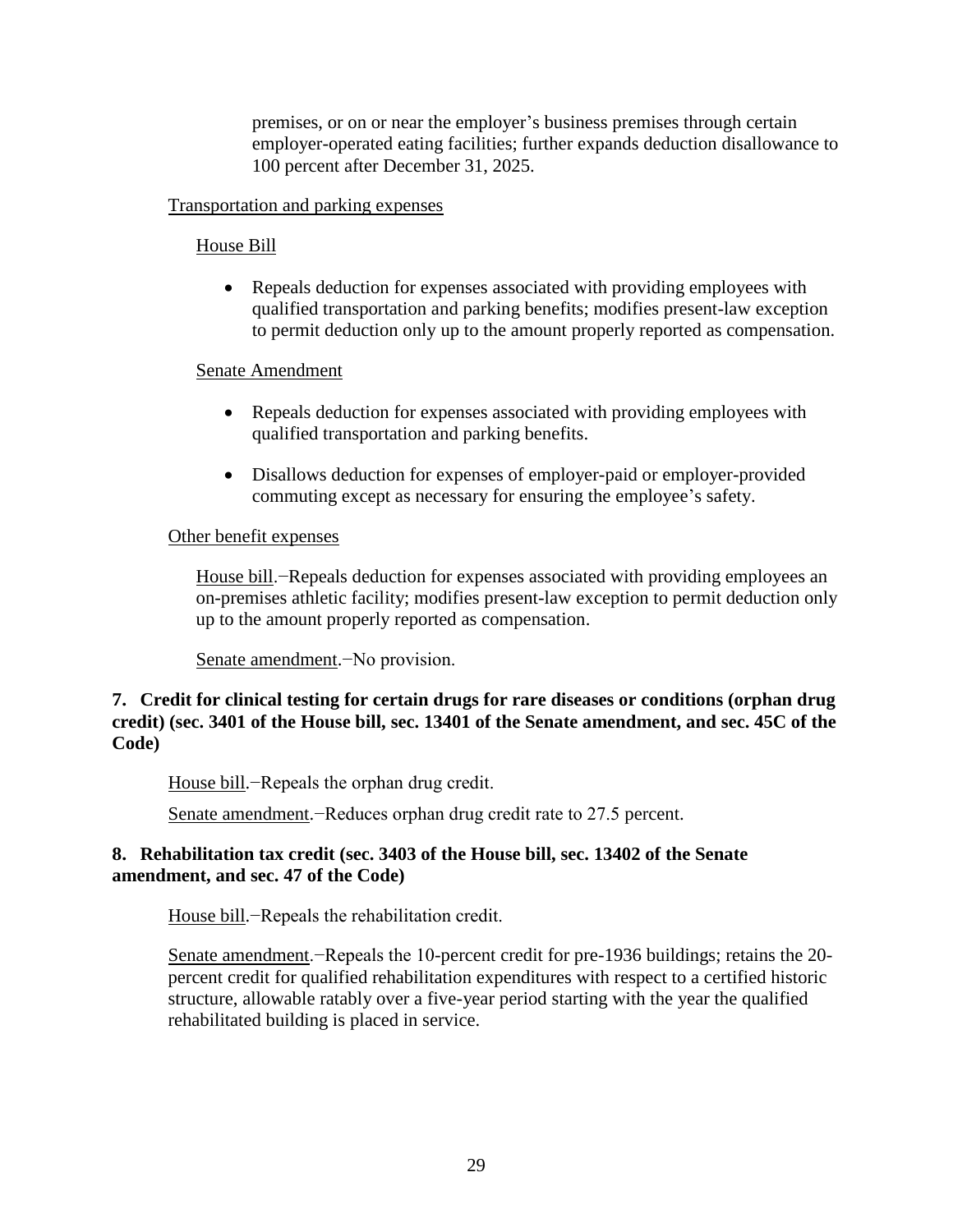## **9. Modification of proration rules for property and casualty insurance companies (sec. 3706 of the House bill, sec. 13515 of the Senate amendment, and sec. 832(b)(5)(B) of the Code)**

House bill.−Replaces the 15-percent reduction with a 26.25-percent reduction.

Senate amendment.−Replaces the 15-percent reduction with a reduction equal to 5.25 percent divided by the top corporate tax rate.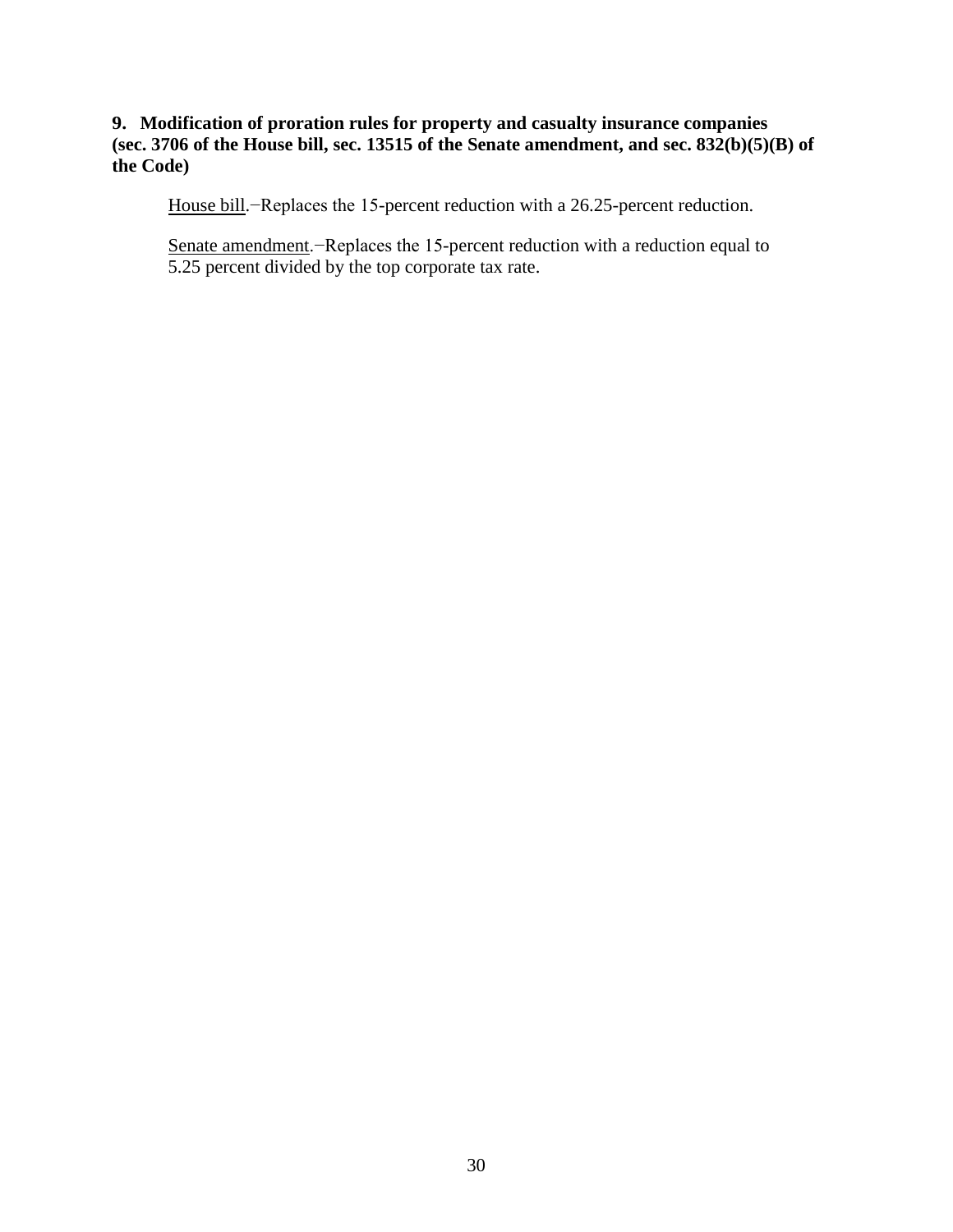# **C. Provisions Unique to Each Bill**

# **House Bill**

- Repeal of corporate alternative minimum tax ("AMT") and provision to make AMT credits refundable (sec. 2001 of the House bill and secs. 55 and 53 of the Code)
- Revision of treatment of contributions to capital (sec. 3304 of the House bill and sec. 118) of the Code)
- Unrelated business taxable income increased by amount of certain fringe benefit expenses for which deduction is disallowed (sec. 3308 of the House bill and sec. 512 of the Code)
- Repeal of rollover of publicly traded securities gain into specialized small business investment companies (sec. 3310 of the House bill and sec. 1044 of the Code)
- Certain self-created property not treated as a capital asset, including a patent, invention, model or design, or a secret formula or process (sec. 3311 of the House bill and sec. 1221 of the Code)
- Repeal of special rule for sale or exchange of patents (sec. 3312 of the House bill and sec. 1235 of the Code)
- Repeal of technical terminations of partnerships (sec. 3313 of the House bill and sec. 708(b) of the Code)
- Uniform treatment of expenses in contingency fee cases (sec. 3316 of the House bill and new sec. 162(r) of the Code)
- Repeal of employer-provided child care credit (sec. 3402 of the House bill and sec. 45F of the Code)
- Repeal of work opportunity tax credit (sec. 3404 of the House bill and sec. 51 of the Code)
- Repeal of deduction for certain unused business credits (sec. 3405 of the House bill and sec. 196 of the Code)
- Termination of new markets tax credit (sec. 3406 of the House bill and sec. 45D of the Code)
- Repeal of credit for expenditures to provide access to disabled individuals (sec. 3407 of the House bill and sec. 44 of the Code)
- Modification of credit for portion of employer social security taxes paid with respect to employee tips (sec. 3408 of the House bill and sec. 45B of the Code)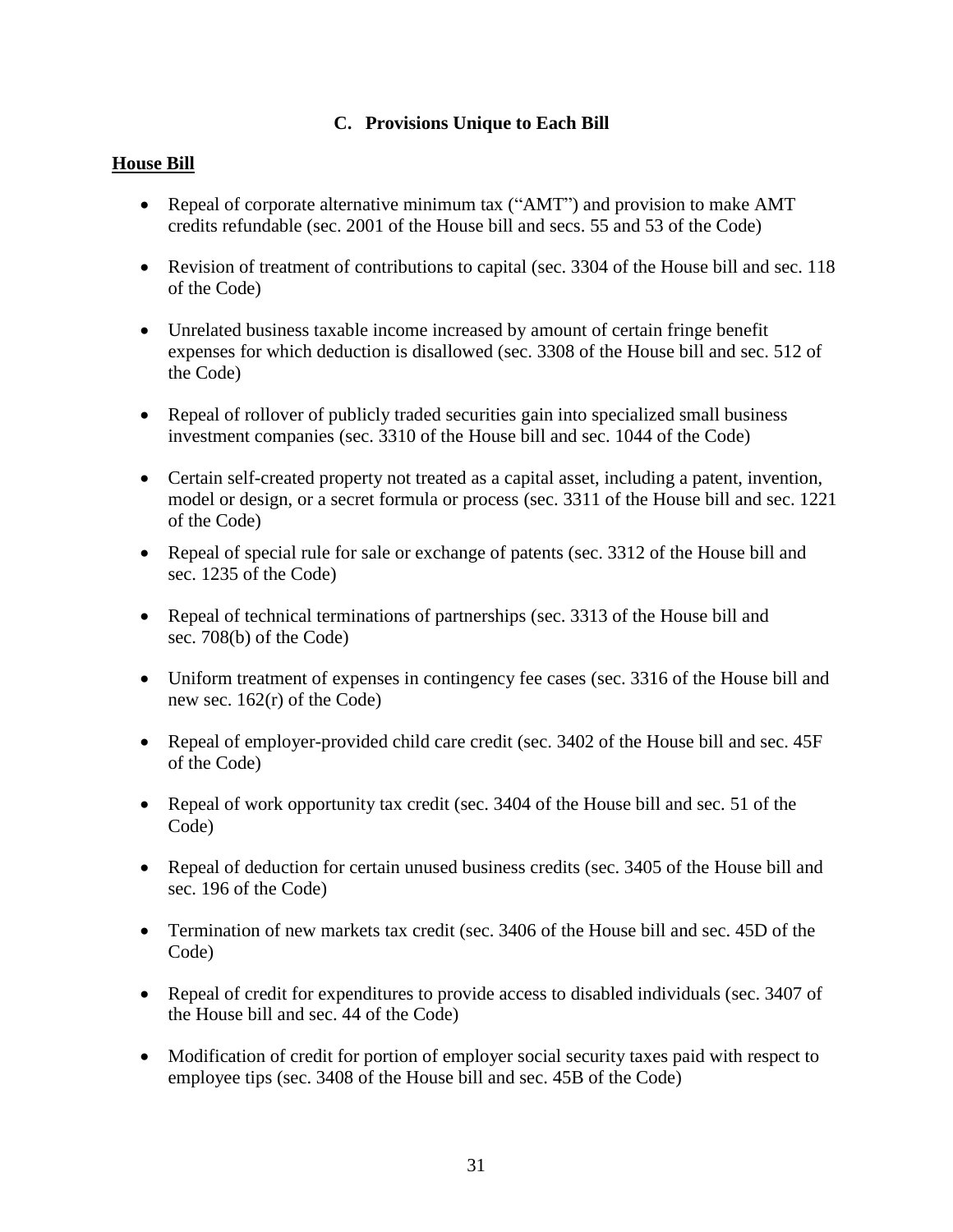- Modifications to credit for electivity produced from certain renewable resources (sec. 3501 of the House bill and sec. 45 of the Code)
- Modification of the energy investment tax credit (sec. 3502 of the House bill and sec. 48 of the Code)
- Extension and phaseout of residential energy efficient property credit (sec. 3503 of the House bill and sec. 25D of the Code)
- Repeal of enhanced oil recovery credit (sec. 3504 of the House bill and sec. 43 of the Code)
- Repeal of credit for producing oil and gas from marginal wells (sec. 3505 of the House bill and sec. 45I of the Code)
- Modification of credit for production from advanced nuclear power facilities (sec. 3506 of the House bill and sec. 45J of the Code)
- Termination of private activity bonds (sec. 3601 of the House bill and sec. 103 of the Code)
- Repeal of tax credit bonds (sec. 3603 of the House bill and secs. 54A, 54B, 54C, 54D, 54E, 54F, and sec. 6431 of the Code)
- No tax-exempt bonds for professional stadiums (sec. 3604 of the House bill and sec. 103 of the Code)
- Surtax on life insurance company taxable income (sec. 3703 of the House bill and sec. 801 of the Code)
- Modification of discounting rules for property and casualty insurance companies (sec. 3707 of the House bill and sec. 846 of the Code)

- Modifications to depreciation limitations on luxury automobiles and personal use property (sec. 13202 of the Senate amendment and sec. 280F of the Code)
- Modifications of treatment of certain farm property (sec. 13203 of the Senate amendment and sec. 168 of the Code)
- Modification of the applicable recovery period for real property and qualified improvement property; new single definition for qualified improvement property; modification of the depreciation method used for qualified improvement property; and requirement that a real property trade or business electing out of the business interest limitation use the alternative depreciation system (sec. 13204 of the Senate amendment and sec. 168 of the Code)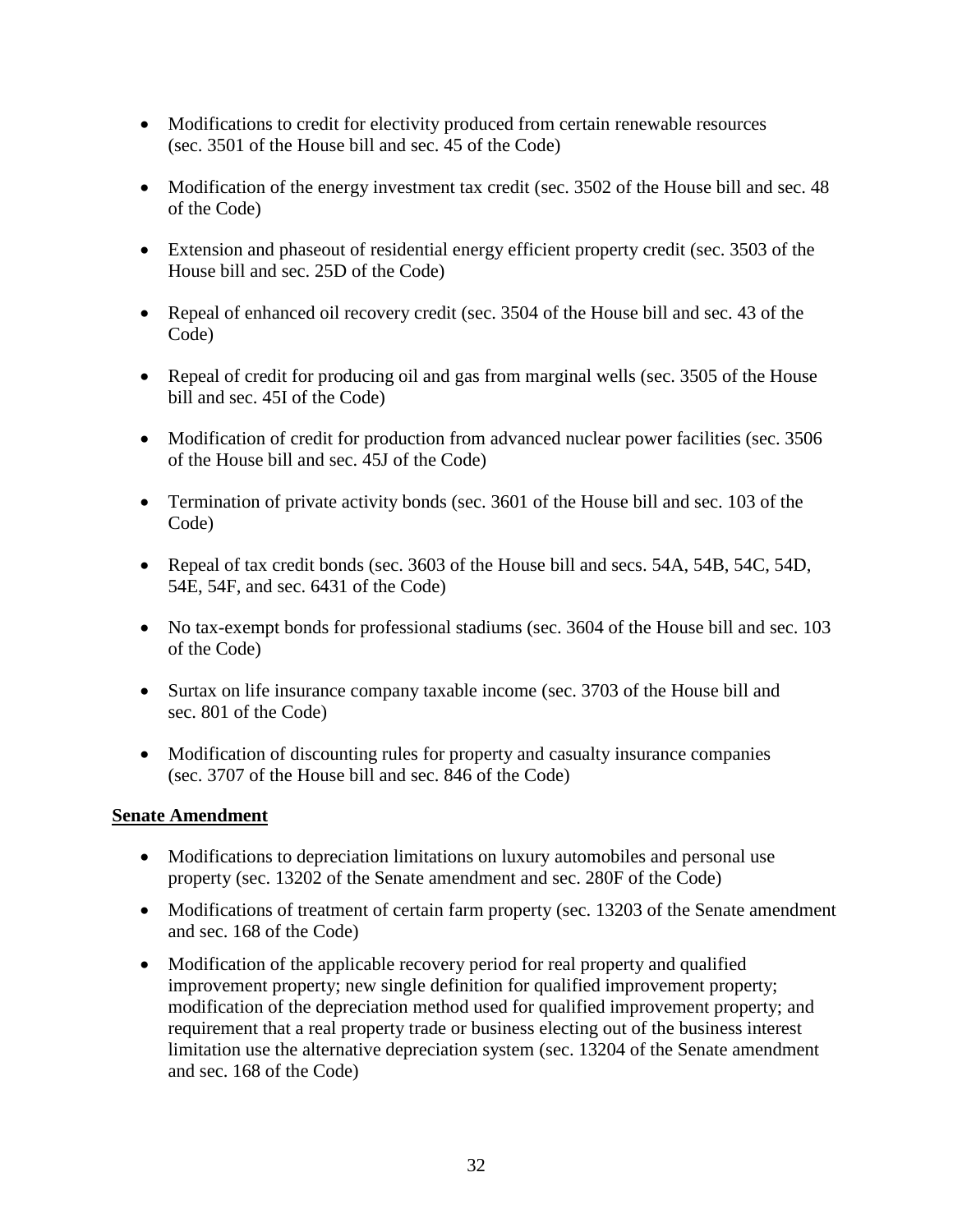- Use of alternative depreciation system for electing farming businesses (sec. 13205 of the Senate amendment and sec. 168 of the Code)
- Expensing of certain costs of replanting citrus plants lost by reason of casualty (sec. 13207 of the Senate amendment and sec. 263A of the Code)
- Provides special rules for taxable year of inclusion for items of gross income subject to the all events test or subject to the special rules under part V of subchapter P of Chapter 1 (excluding items of gross income in connection with a mortgage servicing contract) and codifies the deferral method of accounting for advanced payments provided by Revenue Procedure 2004-34 (sec. 13221 of the Senate Amendment and sec. 451 of the Code)
- Denial of deduction for certain fines, penalties, and other amounts (sec. 13306 of the Senate amendment and sec. 162(f) and new sec. 6050X of the Code)
- Denial of deduction for settlements subject to nondisclosure agreements paid in connection with sexual harassment or sexual abuse (sec. 13307 of the Senate amendment and new sec. 162(q) of the Code)
- Prohibition on cash, gift cards, and other nontangible personal property as deductible employee achievement awards (sec. 13310 of the Senate amendment and sec. 274 of the Code)
- Elimination of deduction for living expenses incurred by members of Congress (sec. 13312 of the Senate amendment and sec. 162 of the Code)
- Employer credit for certain paid family and medical leave (sec. 13403 of the Senate amendment and new sec. 45S of the Code)
- Low-income housing credit modifications (veterans and rural housing) (secs. 13411 and 13412 of the Senate amendment and sec. 42 of the Code)
- Treatment of gain or loss of foreign persons from sale or exchange of interests in partnerships engaged in trade or business within the United States (sec. 13501 of the Senate amendment and secs. 864 and 1446 of the Code)
- Modification of the definition of substantial built-in loss in the case of transfer of partnership interest (sec. 13502 of the Senate amendment and sec. 743 of the Code)
- Charitable contributions and foreign taxes taken into account in determining limitation on allowance of partner's share of loss (sec. 13503 of the Senate amendment and sec. 704 of the Code)
- Computation of life reserves (sec. 13517 of the Senate amendment and sec. 807 of the Code)
	- o Tax reserves are the greater of net surrender value (cash value) or 92.87 percent of the statutory reserve.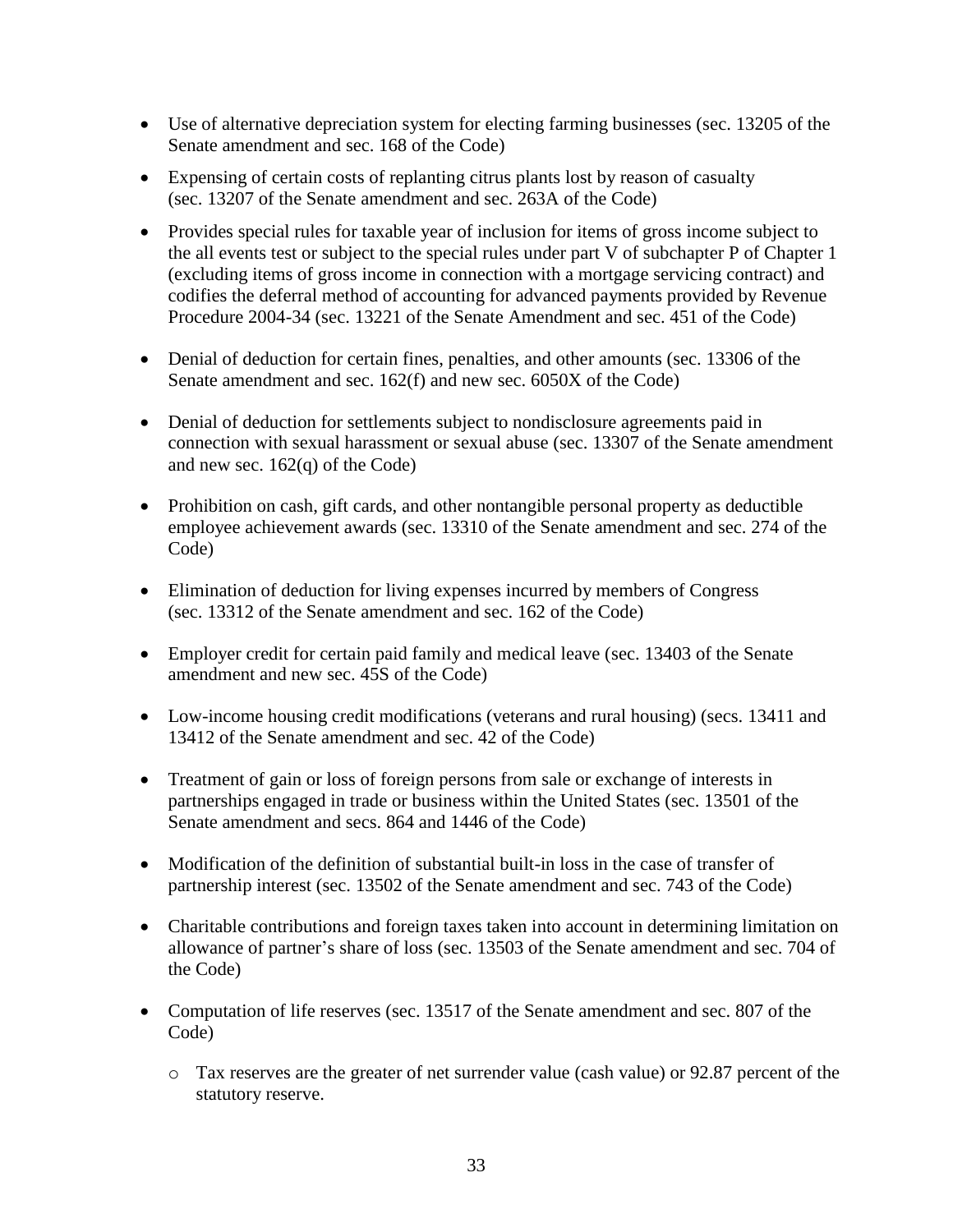- o Eight-year spread of difference in the amount of reserve under new and old method.
- Modification of rules for life insurance company proration for purposes of determining the dividends received deduction (sec. 13518 of the Senate amendment and sec. 812 of the Code)
	- o Replaces section 812 with a provision setting company share at 70 percent and policyholder share at 30 percent.
- Capitalization of certain policy acquisition expenses (sec. 13519 of the Senate amendment and sec. 848 of the Code)
	- o Extends capitalization period from 120 months to 180 months.
	- o Increases percentages of net premiums that are capitalized to 2.1 percent for annuity contracts, 2.46 percent for group life insurance contracts, and 9.24 percent for all other specified insurance contracts.
- Tax reporting for life settlement transactions (sec. 13520 of the Senate amendment and new sec. 6050X of the Code)
- Clarification of tax basis of life insurance contracts (sec. 13521 of the Senate amendment and sec. 1016 of the Code)
- Exception to transfer for valuable consideration rules (sec. 13522 of the Senate amendment and sec. 101 of the Code)
- Cost basis of specified securities determined without regard to identification (sec. 13533) of the Senate amendment and secs. 1012 and 6045 of the Code)
- Expansion of qualifying beneficiaries of an electing small business trust (sec. 13541 of the Senate amendment and sec. 1361 of the Code)
- Charitable contribution deduction for electing small business trusts (sec. 13542 of the Senate amendment and sec. 641(c) of the Code)
- Increase in excise tax rate for stock compensation of insiders in expatriated corporations (sec. 13604 of the Senate amendment and sec. 4985 of the Code)
- Craft beverage modernization and tax reform (secs. 13801 through 13808 of the Senate amendment and secs. 263A, 5051, 5141, 5414, 5041, 5001, and 5212 of the Code)
- Modification of tax treatment of Alaska Native Corporations and Settlement Trusts (sec. 13821 of the Senate amendment and new secs. 139G and 247 and sec. 6039H of the Code)
- Amounts paid for aircraft management services (sec. 13822 of the Senate amendment and sec. 4261 of the Code)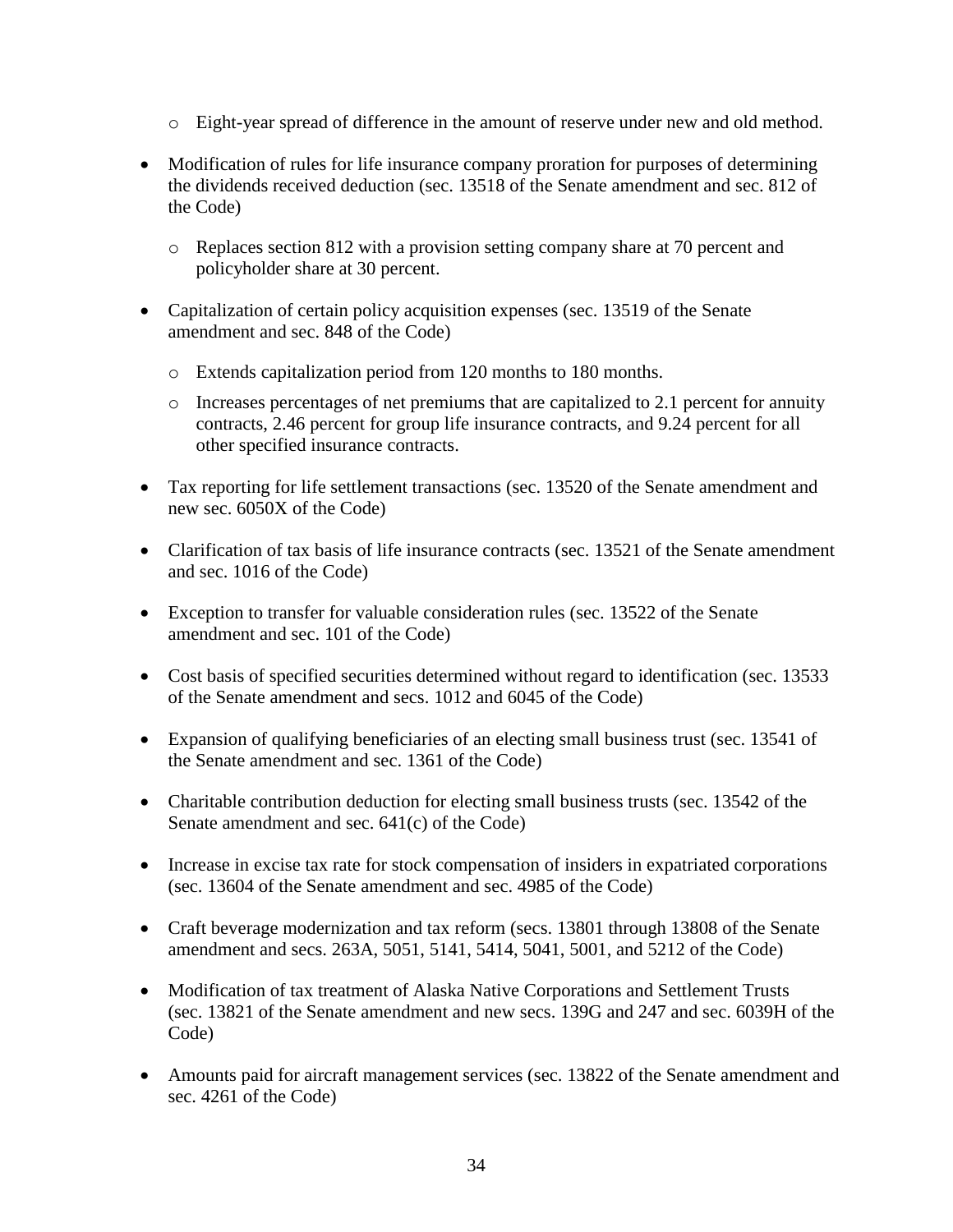Opportunity zones (sec. 13823 of the Senate amendment and new secs. 1400Z-1 and 1400Z-2 of the Code)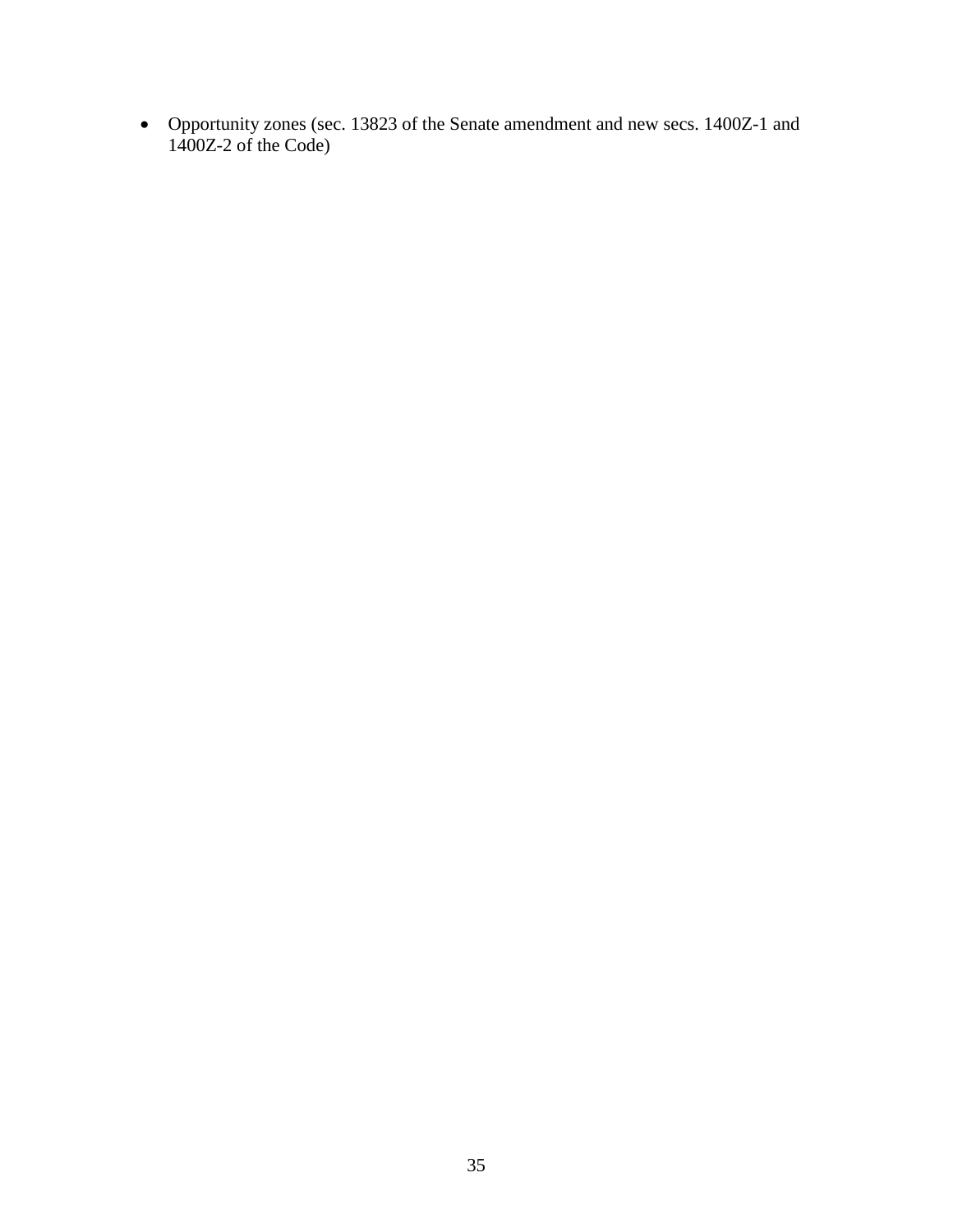## **TAXATION OF FOREIGN INCOME AND FOREIGN PERSONS**

### **A. Provisions without Differences**

- Repeal of section 902 indirect foreign tax credits; determination of section 960 credit on current year basis (sec. 4101 of the House bill, sec. 14301 of the Senate amendment, and secs. 902 and 960 of the Code)
- Source of income from sales of inventory determined solely on basis of production activities (sec. 4102 of the House bill, sec. 14304 of the Senate amendment, and sec. 863(b) of the Code)
- Repeal of inclusion based on withdrawal of previously excluded subpart F income from qualified investment (sec. 4201 of the House bill, sec. 14213 of the Senate amendment, and sec. 955 of the Code)
- Repeal of treatment of foreign base company oil related income as subpart F income (sec. 4202 of the House bill, sec. 14211 of the Senate amendment, and sec. 954(a) of the Code)
- Inflation adjustment of *de minimis* income exception for foreign base company (sec. 4203 of the House bill, sec. 14212 of the Senate amendment, and sec. 954(d)(3) of the Code)
- Look-thru rule for related controlled foreign corporations ("CFCs") made permanent (sec. 4204 of the House bill, sec. 14217 of the Senate amendment, and sec.  $954(c)(6)$  of the Code)
- Elimination of requirement that corporation must be controlled for 30 days before subpart F inclusions apply (sec. 4206 of the House bill, sec. 14216 of the Senate amendment, and sec.  $951(a)(1)$  of the Code)
- Restriction on insurance business exception to passive foreign investment company rules (sec. 4501 of the House bill, sec. 14501 of the Senate amendment, and sec. 1297 of the Code)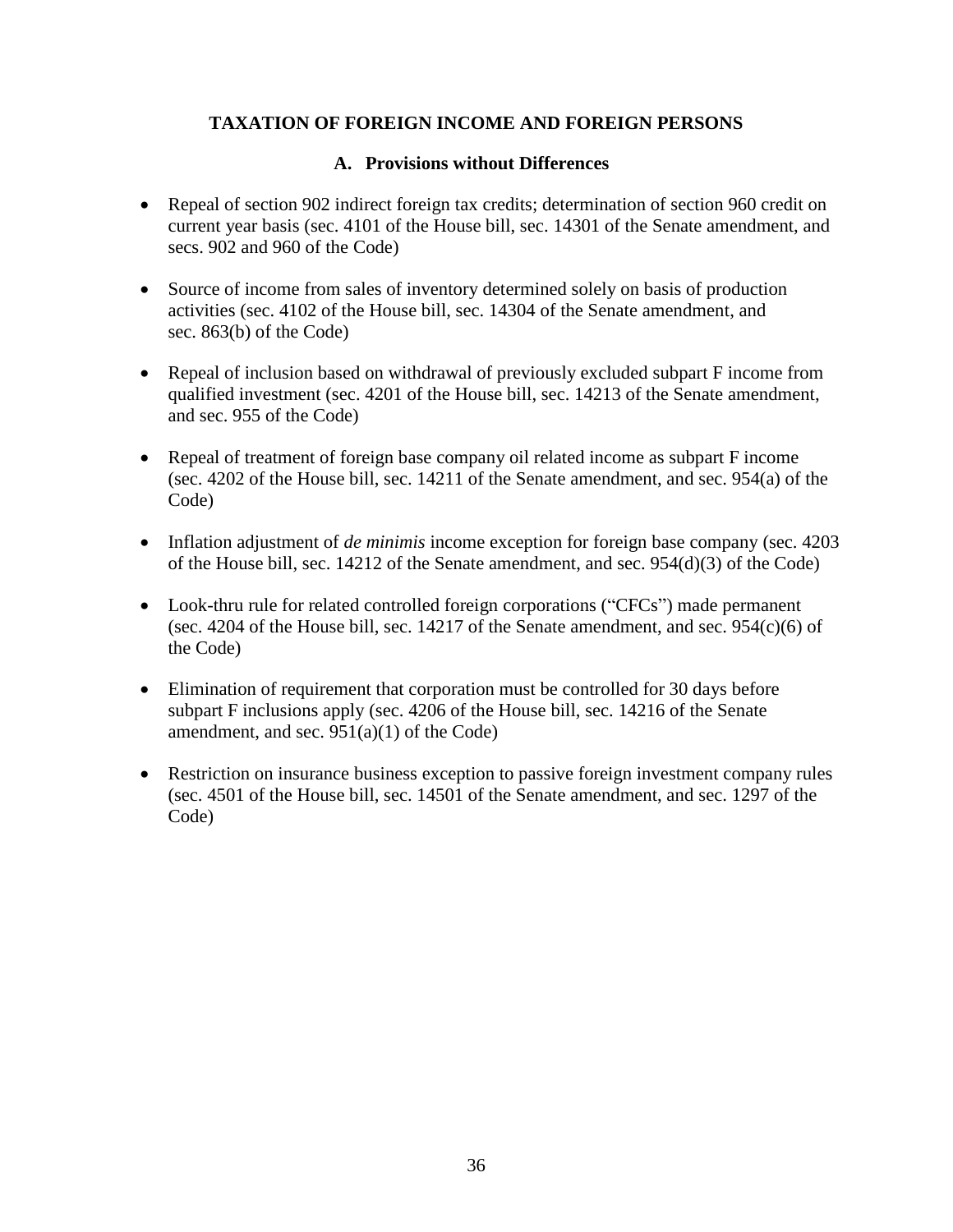## **B. Provisions with Differences**

## **1. Deduction for foreign-source portion of dividends received by domestic corporations from specified 10-percent owned foreign corporations (sec. 4001 of the House bill, sec. 14101 of the Senate amendment, and new sec. 245A of the Code)**

Both the House and Senate legislation provide a 100-percent dividends-received deduction for domestic corporations, with the following differences.

### Hybrid dividends

House Bill

No provision.

Senate Amendment

The dividends received deduction ("DRD") is not available for any dividend received by a U.S. shareholder from a CFC or by a CFC from another CFC if the dividend is a hybrid dividend. A hybrid dividend is an amount received from a CFC for which a deduction would be allowed under this provision and for which the specified 10-percent owned foreign corporation received a deduction (or other tax benefit) from taxes imposed by a foreign country.

Holding period requirement

House Bill

Minimum holding period to be eligible for DRD: holding the stock for more than 180 out of 361 days.

### Senate Amendment

Minimum holding period to be eligible for DRD: holding the stock for more than 365 out of 731 days.

### **2. Modification of subpart F inclusion for increased investments in United States property (sec. 4002 of the House bill, sec. 14218 of the Senate amendment, and sec. 956 of the Code)**

### House Bill

- Provides that the amount of inclusion required under section 956 is zero for U.S. shareholders that are domestic C corporations.
- Extends regulatory authority for applying section 956 to U.S. shareholders that are partnerships with corporate partners.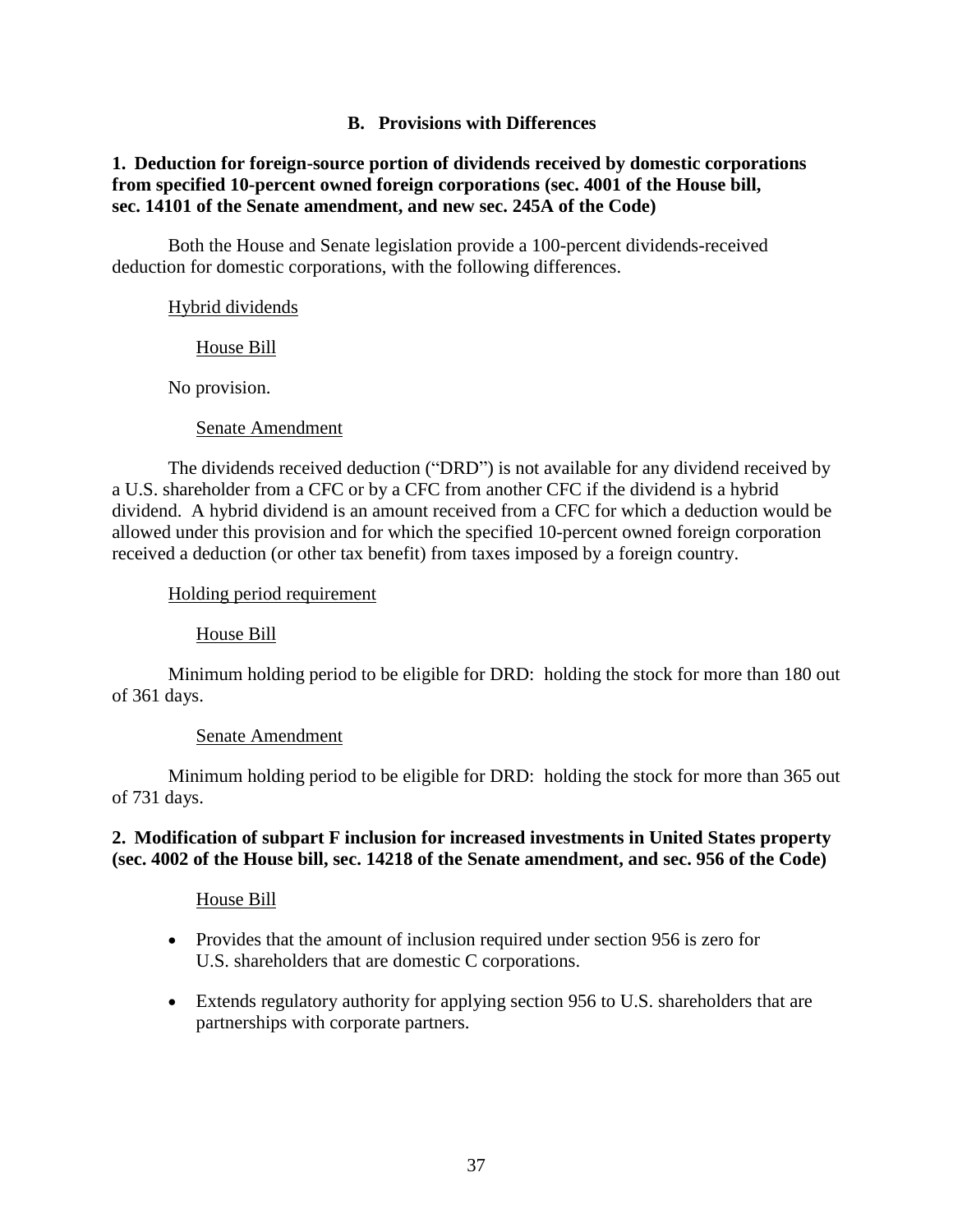Rather than restate the computation of the inclusion under section 956, the Senate amendment adds a specific exception from the scope of section 956 for taxpayers that are domestic corporations.

### **3. Rules relating to sales or transfers involving specified 10-percent owned foreign corporations (sec. 4003 of the House bill, sec. 14102 of the Senate amendment, and secs. 367(a)(3)(C), 961, 1248, and new sec. 91 of the Code) 21**

The House bill and Senate amendment provide generally that a domestic corporate shareholder's adjusted basis in the stock of a 10-percent owned foreign corporation is reduced by an amount equal to the portion of any dividend received with respect to such stock from such foreign corporation that was not taxed by reason of a dividends received deduction allowable under section 245A in any taxable year of such domestic corporation. In addition, if a U.S. corporation transfers substantially all of the assets of a foreign branch to a foreign corporation which, after such transfer, is a 10-percent owned foreign corporation, the U.S. corporation includes in gross income an amount equal to the transferred loss amount.

#### Sales of CFC stock by U.S. persons or another CFC

#### House Bill

The House Ways and Means committee report provides, "…a distribution from a foreign subsidiary that is eligible for a DRD would reduce the value of the foreign subsidiary, reducing any built-in gain or increasing any built-in loss in the shareholder's stock of the subsidiary. Reducing gain in this manner is consistent with the application of section 1248(a) (or section 964(e)) to recharacterize gain as a dividend for which a DRD may be allowed. Increasing loss in this manner, however, creates a double U.S. tax benefit for receiving a tax-free distribution from a foreign subsidiary."<sup>22</sup>

#### Senate Amendment

 $\overline{a}$ 

Any amount received by the domestic corporation which is treated as a dividend for purposes of section 1248, is treated as a dividend for purposes of applying the provision.

If an amount is treated as a dividend because of a sale or exchange by a CFC of stock in another foreign corporation held for a year or more, then the foreign-source portion of the dividend is treated as subpart F income of the selling CFC and a U.S. shareholder of the selling CFC includes in income an amount equal to the shareholder's pro rata share of the amount

<sup>&</sup>lt;sup>21</sup> The House bill heading is "Limitation on losses with respect to specified 10-percent owned foreign corporations."

 $22$  House Ways and Means Committee Report on H.R.1, Tax Cuts and Jobs Act, H.R. Rep. No. 115-409, Nov. 13, 2017, pp. 373-75.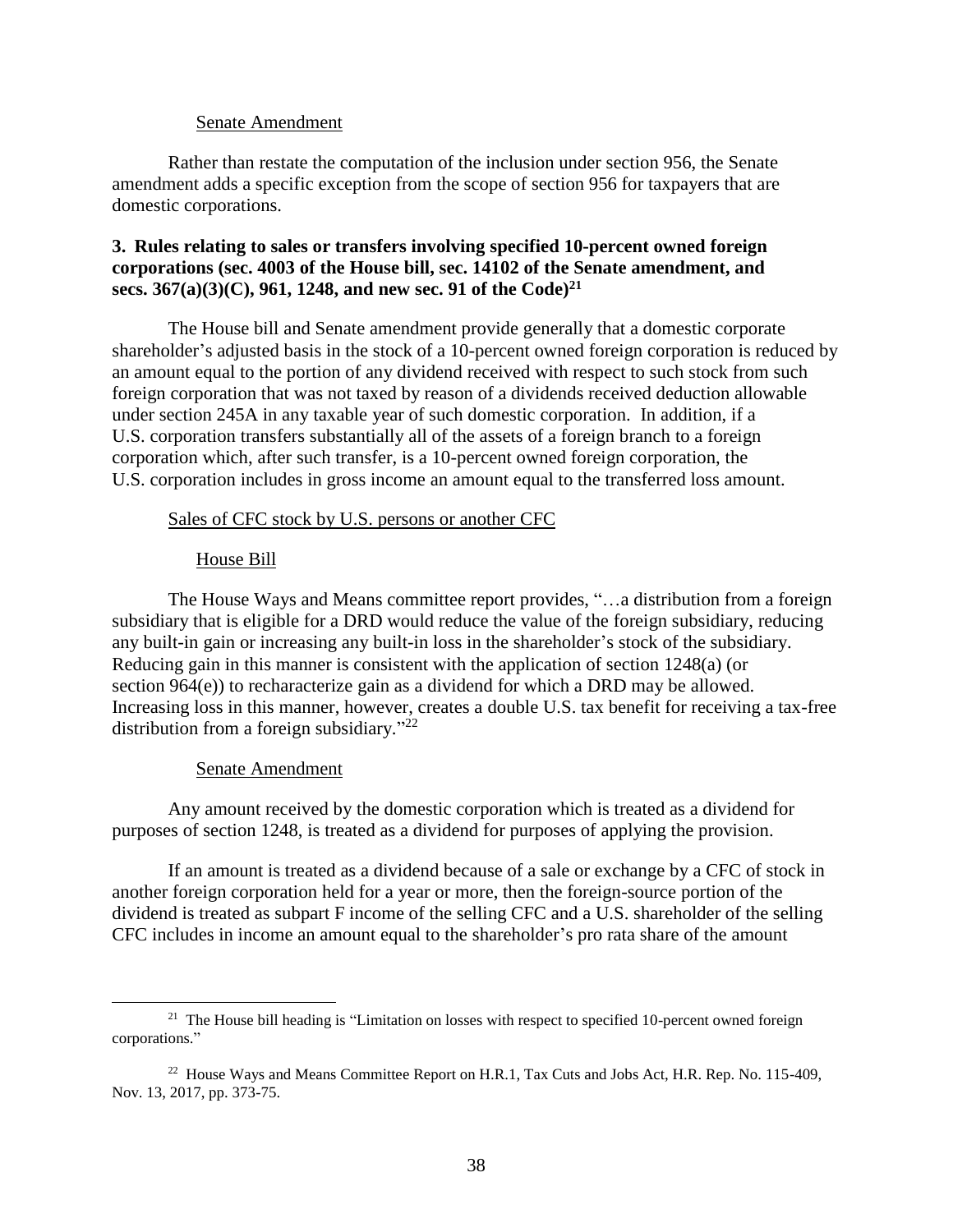treated as subpart F income. A DRD is allowed by the U.S. shareholder with respect to the inclusion.

## Repeal of active trade or business exception

# House Bill

No provision.

# Senate Amendment

Section 367 is amended to provide that in the case of transfers of property used in the active conduct of a trade or business from a U.S. corporation to a foreign corporation, the foreign corporation is not considered a foreign corporation, for purposes of determining the extent to which gain is recognized on such transfer.

## **4. Treatment of deferred foreign income upon transition to participation exemption system of taxation and deemed repatriation at two-tier rate (sec. 4004 of the House bill, sec. 14103 of the Senate amendment, and sec. 965 of the Code)**

## Scope of earnings and profits subject to the transition tax

# House Bill

- Tax is based on the greater of the aggregate post-1986 accumulated foreign earnings and profits as of November 2, 2017 or December 31, 2017, not reduced by distributions during the taxable year ending with or including the measurement date, and increased by any qualified deficit that is treated as a qualified deficit for taxable years beginning after December 31, 2017.
- Deferred earnings of a U.S. shareholder are reduced (but not below zero) by the shareholder's share of deficits from any specified foreign corporations, including netting against deficits of another U.S. shareholder in a different U.S. ownership chain within the same U.S. affiliated group.

- Tax is based on the greater of the aggregate post-1986 accumulated foreign earnings and profits as of November 9, 2017 or December 31, 2017, not reduced by distributions during the taxable year ending with or including the measurement date.
- In determining the post-1986 earnings and profits subject to the transition tax, earnings and profits accumulated by a company prior to attaining its status as a specified foreign corporation are not included.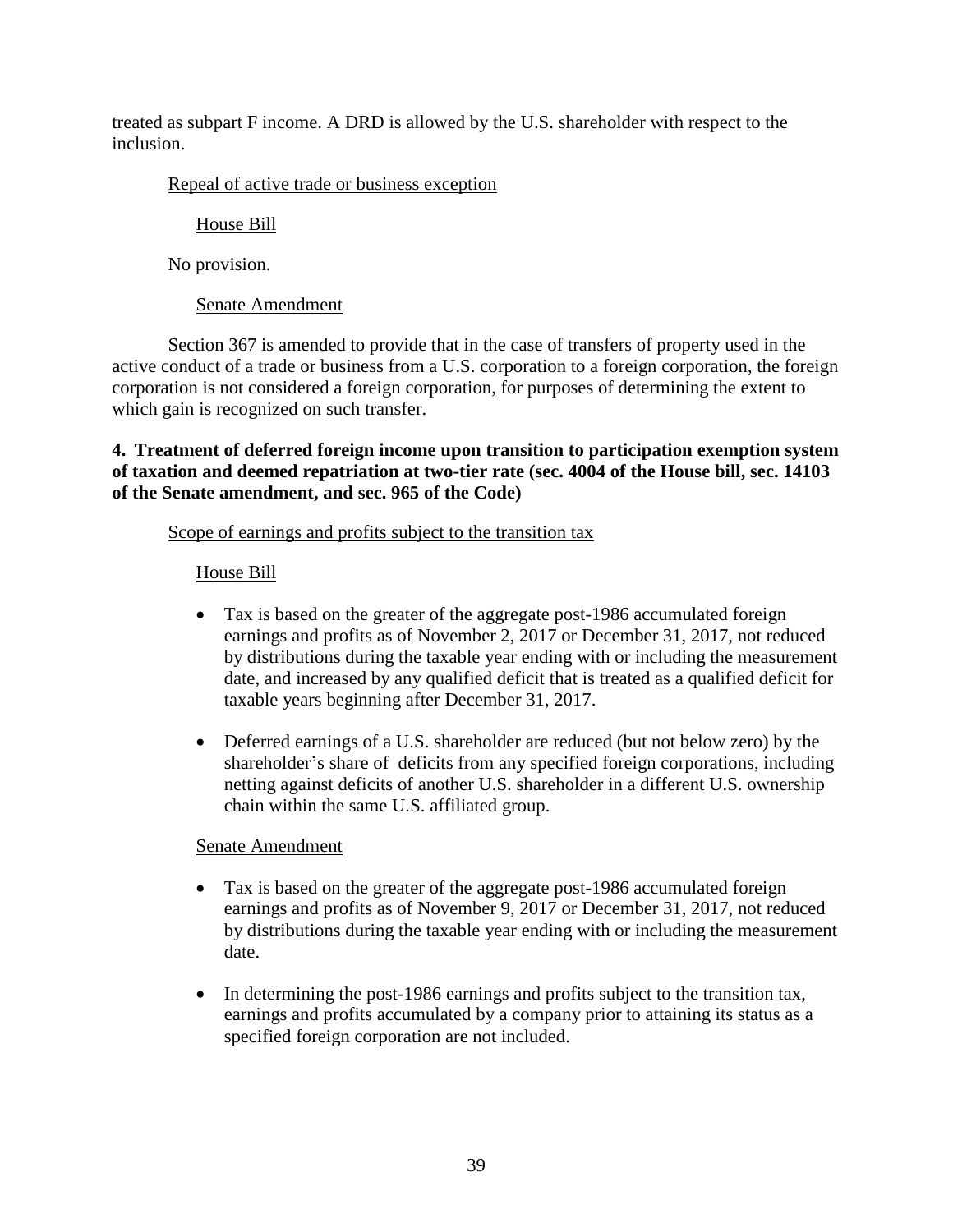- Deficits may reduce the aggregate foreign earnings of a U.S. shareholder, but cannot be used to offset earnings of another U.S. shareholder in a different chain of U.S. ownership within the same U.S. affiliated group.
- Qualified deficits must be used in reducing the pool of earnings subject to the transition tax; any excess qualified deficits must be identified and may be carried over to the following year.

## Partial dividend-received deduction and related foreign tax credits

### House Bill

- A deduction from the amount of the section 951 inclusion is based on equivalent percentages required to achieve a 14-percent rate of tax on accumulated post-1986 foreign earnings held in the form of cash or cash equivalents, and 7-percent rate of tax on all other earnings.
- Disallows a portion of foreign tax credits attributable to the nontaxable portion of the income inclusion, in the fixed percentages of 80 percent of foreign taxes paid with respect to noncash earnings, and 60 percent of the credits paid with respect to earnings held in cash.
- Suspends otherwise applicable recapture provisions for overall foreign losses and foreign oil and gas losses in computing foreign tax credits.
- Carryover period for excess credits is increased from 10 to 20 years.

### Senate Amendment

- The bill authorizes a 78.6-percent deduction of deferred foreign income held in cash or cash equivalents, and a 58.6-percent deduction of deferred foreign income held in cash assets. Foreign tax credits are disallowed to the extent that a deduction was permitted for the income to which the credits are attributable.
- Permits a U.S. shareholder of a deferred foreign income corporation to elect not to take into account the section 951 inclusion and related foreign taxes deemed paid with respect to such income, for purposes of computing the net operating loss for the taxable year of the section 951 inclusion.

### Cash position

Both the House and Senate amendments differentiate between earnings held in the form of cash or cash equivalents, and those held in illiquid assets, including authority for the Secretary to disregard transactions that lack economic substance, with the following differences.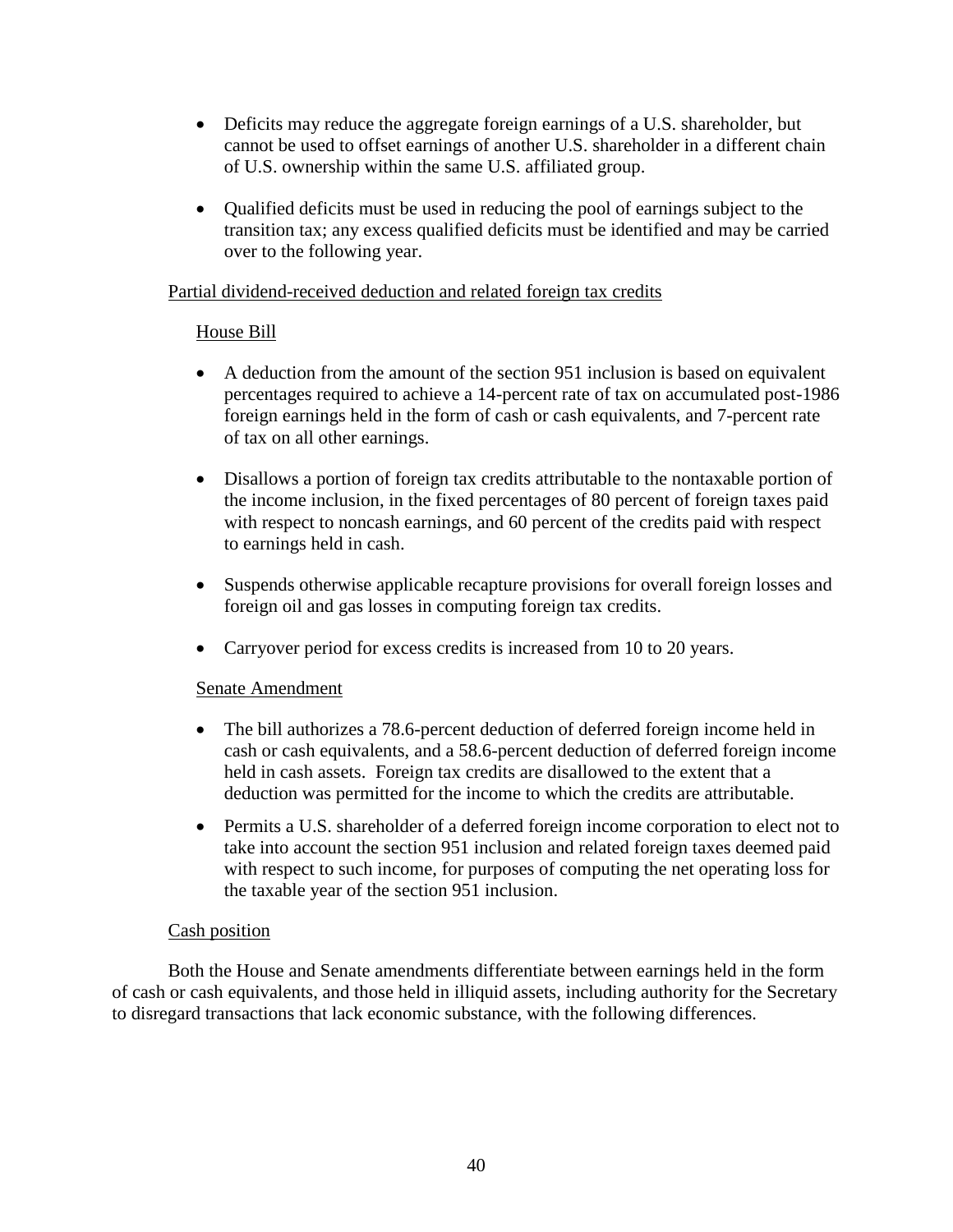## House Bill

- Cash position is the average of the aggregate cash position measured as of the date of introduction and as of the year-end of the last two taxable years ending before date of introduction.
- Publicly traded stock of a specified foreign corporation is excluded from cash position to the extent of the U.S. shareholder pro rata share of cash.
- Related party loans are generally excluded from the computation of cash position of a specified foreign corporation.
- Blocked income is not included in the cash position of a specified foreign corporation, but is included in the pool of earnings on which the transition tax is based.

### Senate Amendment

- Cash position is the greater of the aggregate cash position as of the last day of the last taxable year beginning before January 1, 2018 and the average aggregate cash position as of the last day of each of the last two years ending before date of introduction.
- Personal property actively traded on an established market is excepted from the cash position of a specified foreign corporation if the property is stock in the specified foreign corporation.
- Related party loans are excluded from the computation of cash position, to the extent it is treated as such by another specified foreign corporation.

### Schedule of installment payments over eight years

## House Bill

• Minimum installment payment is 12.5 percent of the net tax liability.

### Senate Amendment

 Payments are due in amounts of 8 percent for each of the first five years, followed by payments of 15 percent, 20 percent and 25 percent in the last three years.

### Additional provisions in Senate Amendment

- Provides that real estate investment trusts ("REITs") are not required to take into account the section 951 inclusions for purposes of determining qualified REIT gross income, and further permits the REIT to elect to include the section 951 amount in income over eight years, with a proportionate share of the partial dividends-received deduction.
- Extends the limitations period for assessment of tax deficiencies from three years to six years for issues related to determination of the net tax liability.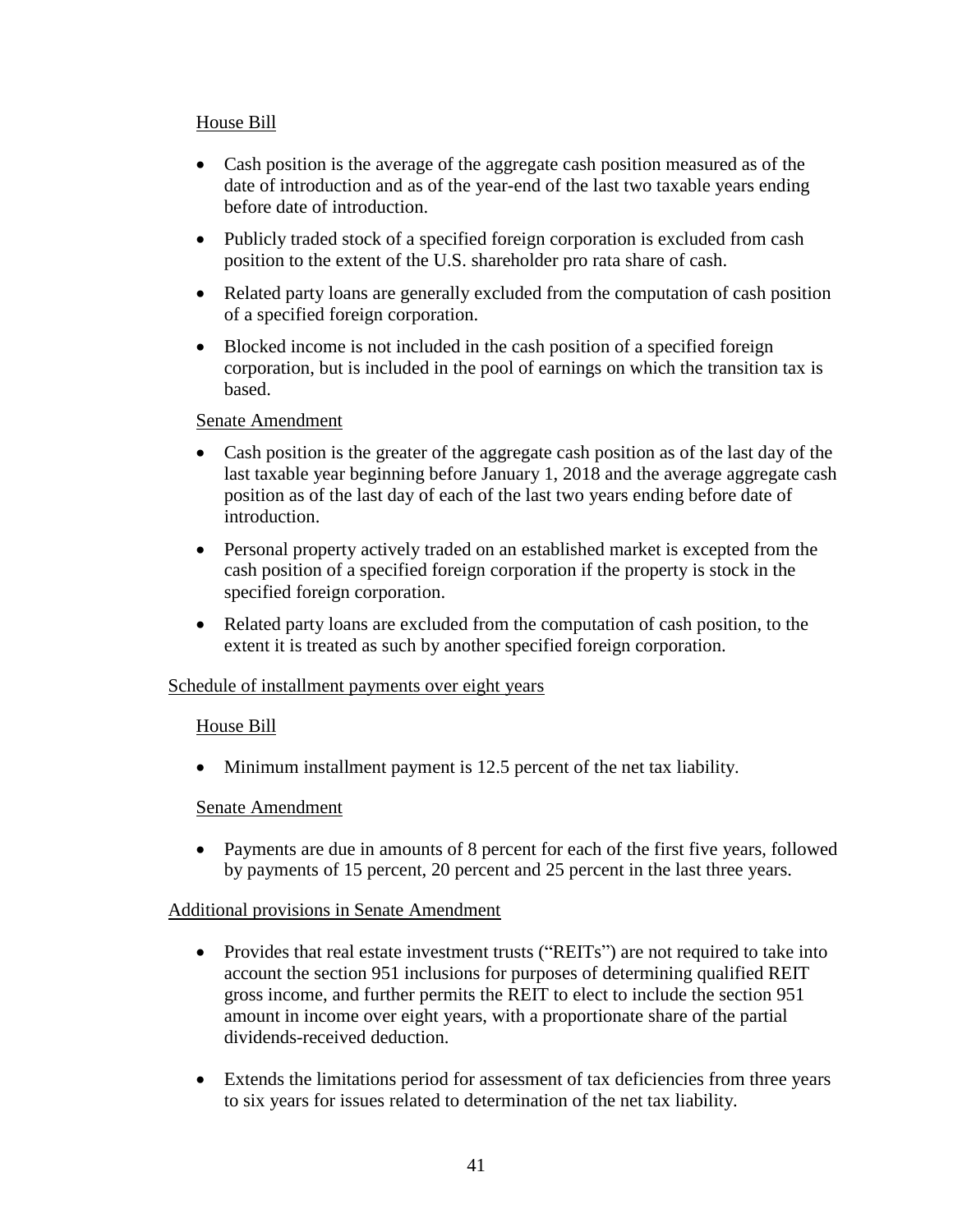- Denies any deduction with respect to the section 951 inclusion if an entity becomes an expatriated entity within the meaning of section 7874(a)(2) within ten years of the date if enactment, and imposes a tax of 35 percent tax in the year of expatriation, with no foreign tax credits.
- Grants specific authority to the Secretary to address double-counting of profits, manipulation of measurement dates for determining earnings and profits subject to the provision and to deter abuse.

## **5. Current year inclusion of foreign high-return amounts or global intangible low-taxed income (sec. 4301 of the House bill, sec. 14201 of the Senate amendment, and new sec. 951A of the Code)**

## House Bill

- The provision provides U.S. shareholders a 50-percent exclusion on their foreign high-return amount.
- In computing their foreign high return amount, U.S. shareholders subtract from net CFC tested income an amount equal to the excess (if any) of (1) the applicable percentage of the aggregate of the shareholder's pro rata share of qualified business asset investment over (2) the amount of interest expense taken into account in determining the shareholder's net CFC tested income. The applicable percentage is 7 percent plus the Federal short-term rate.
- Tested income does not include active finance income, active insurance income, or commodities gross income.
- Tested foreign income taxes are foreign income taxes paid or accrued with respect to tested income or tested loss.
- Qualified business asset investment for a taxable year is based on CFCs' adjusted basis in specified tangible property as of the close of the taxable year.
- For purposes of computing qualified business asset investment, specified tangible property is any tangible property to the extent the property is used the production of tested income or tested loss.

## Senate Amendment

 $\overline{a}$ 

• The provision provides corporate U.S. shareholders a 50-percent deduction on their global intangible low-taxed income for taxable years beginning after December 31, 2017, and before January 1, 2026.<sup>23</sup> For taxable years beginning after December 31, 2025, the deduction is reduced to 37.5 percent.

 $2<sup>23</sup>$  The deduction is described in sec. 14202 of the Senate amendment and new sec. 250 of the Code as amended by the Senate amendment.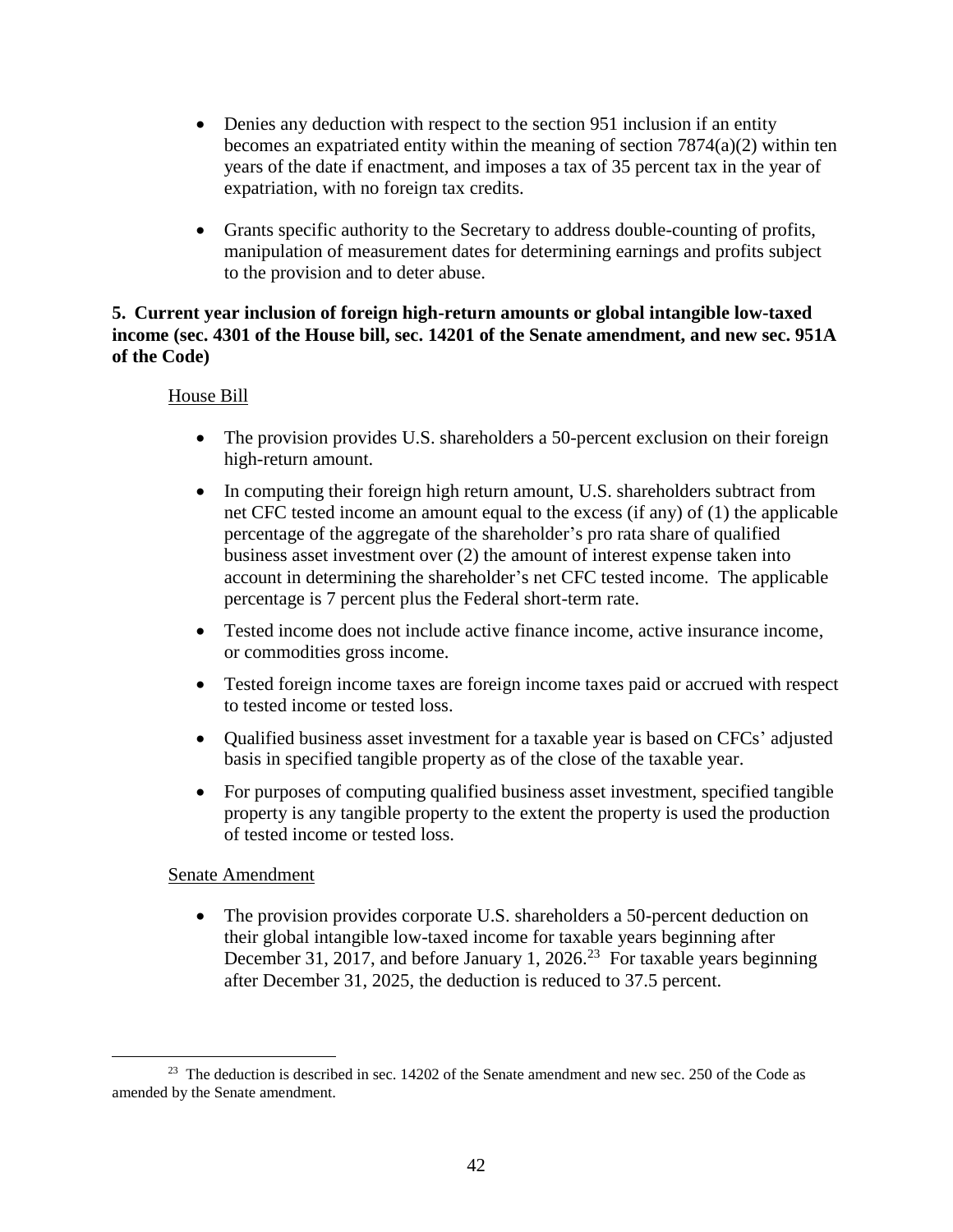- In computing their global intangible low-taxed income, corporate U.S. shareholders subtract from net CFC tested income an amount equal to 10 percent multiplied by the aggregate of the shareholder's pro rata share of qualified business asset investment.
- Tested income includes active finance income and active insurance income, and does not include foreign oil and gas extraction income.
- Tested foreign income taxes are foreign income taxes paid or accrued with respect to tested income but not tested loss.
- Oualified business asset investment for a taxable year is based on the average of CFCs' adjusted basis in specified tangible property as of the close of each quarter of the taxable year.
- For purposes of computing qualified business asset investment, specified tangible property is any tangible property to the extent the property is used in the production of tested income. For specified tangible property used in the production of tested and non-tested income, a formula applies for allocating the adjusted basis in the property.

# **6. Modification of stock attribution rules for determining CFC status (sec. 4205 of the House bill, sec. 14214 of the Senate amendment, and secs. 318 and 958 of the Code)**

## House Bill

- Amends the subpart F rules on application of the constructive ownership provisions of section 318 by repealing the provision of section 958(b)(4) that precludes attribution of stock held by a foreign person to a U.S. person.
- Conforms section 6038 reporting requirements to require that entities that are treated as CFCs by reason of the rules on constructive ownership are within the scope of the reporting requirements.
- Provision is effective for taxable years of foreign corporations beginning after December 31, 2017, and to the taxable years of U.S. shareholders in which or with which such taxable years of foreign corporations end.

- Amends the subpart F rules on application of the constructive ownership provisions of section 318 by repealing the provision of section 958(b)(4) that precludes attribution of stock held by a foreign person to a U.S. person.
- Provision is effective for the last taxable year of foreign corporations beginning before January 1, 2018, and all subsequent years, as well as to the taxable years of U.S. shareholders in which or with which such taxable years of foreign corporations end.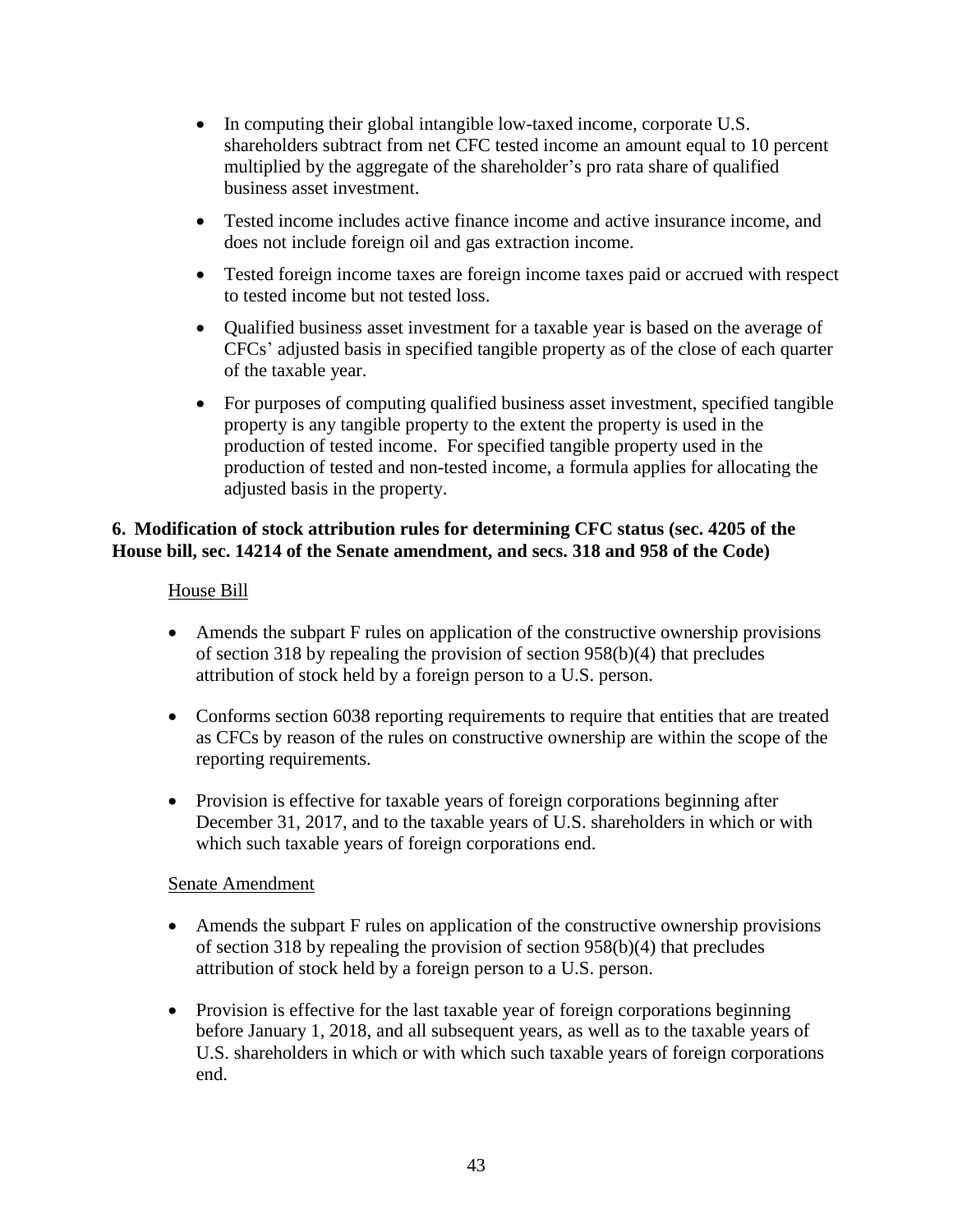**7. Limitation on deductibility of interest from members of an international group (sec. 4302 of the House bill, sec. 14221 of the Senate amendment, and new sec. 163(n) of the Code)**

### Scope

## House Bill

 Limits amount of net interest expense that may be deducted by a domestic corporation that is a member of an international financial reporting group.<sup>24</sup> For this purpose, an international financial reporting group is a group of entities that: (1) includes at least one foreign corporation engaged in a trade or business in the United States or at least one domestic corporation and foreign corporation; (2) prepares consolidated financial statements for the reporting year; and (3) reports annual gross receipts in excess of \$100 million.

### Senate Amendment

 Limits amount of net interest expense that may be deducted by a domestic corporation that is a member of a worldwide affiliated group.<sup>25</sup> For this purpose, affiliated group is defined by reference to section 1504, but substituting a 50 percent ownership threshold (by vote and value) for the 80 percent threshold of section  $1504(a)(2)$ , and by disregarding section  $1504(b)(3)$  so as to permit inclusion of foreign corporations in the affiliated group.

## Limitation on deductibility

## House Bill

 Disallows a deduction for interest expense to the extent the domestic corporation's share of the group's global net interest expense exceeds 110 percent of the U.S. corporation's share of the group's global earnings before interest, taxes, depreciation, and amortization ("EBITDA"). Disregarded entities are included for this purpose. EBITDA is computed according to financial accounting records.

### Senate Amendment

 $\overline{a}$ 

 Reduces the deduction for interest paid or accrued by the domestic corporation's net interest expense and the "debt-to-equity differential percentage" of the worldwide affiliated group. The debt-to-equity differential percentage of the worldwide affiliated group is defined as the "excess domestic indebtedness" of the group divided by the total indebtedness of the domestic corporations that are members of the group. "Excess domestic indebtedness" is the amount by which the total indebtedness of the U.S. members exceeds 110 percent of the total indebtedness those members would hold if their total indebtedness to total equity

<sup>&</sup>lt;sup>24</sup> A U.S. consolidated group is considered a single corporation under this provision.

 $25$  All U.S. corporate members of the worldwide affiliated group are treated as one member when determining whether the group has excess domestic indebtedness as a result of a debt-to-equity differential.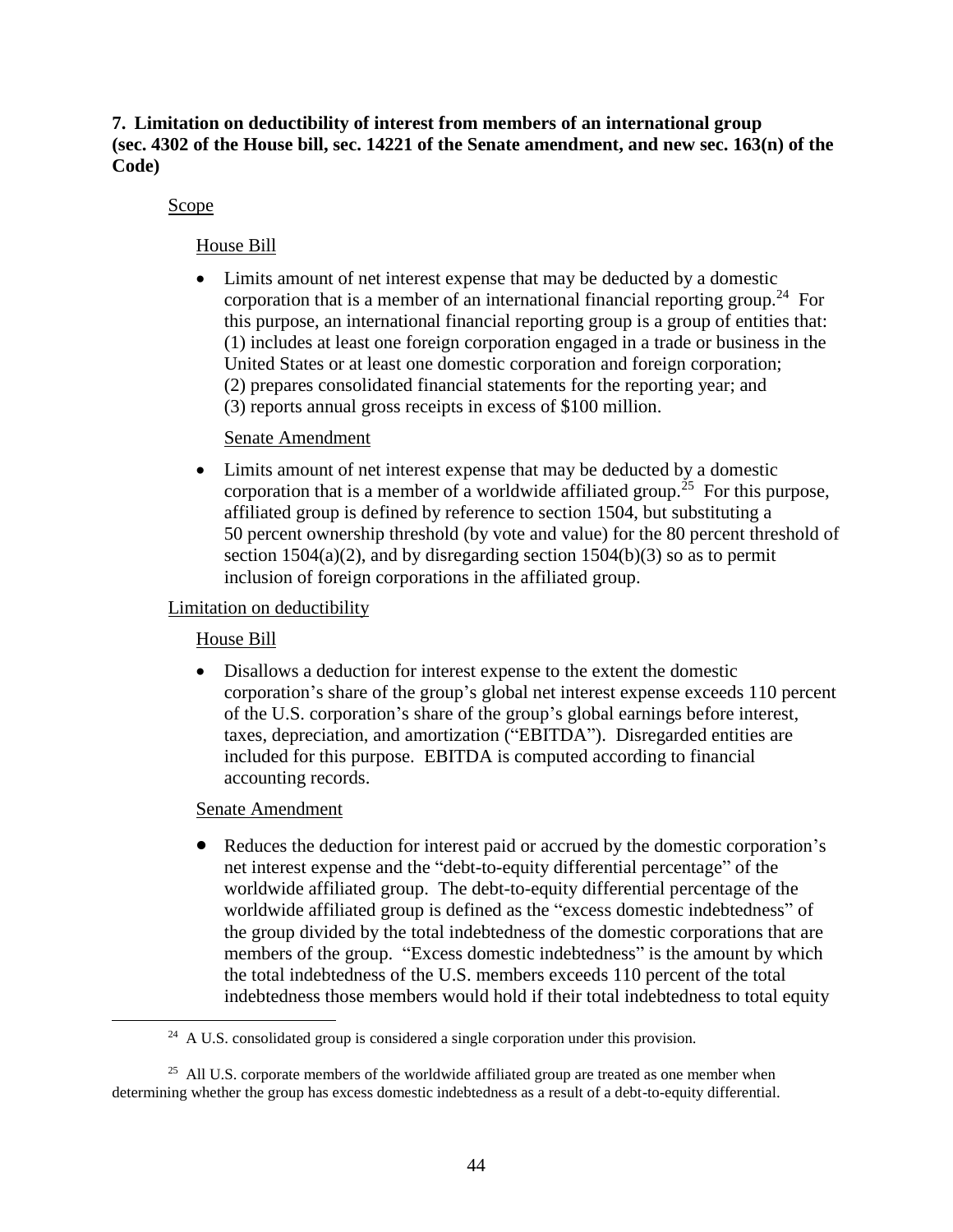ratio were proportionate to the ratio of total indebtedness to total equity in the worldwide group. Total equity generally means the sum of the money and all other assets of such corporation, reduced by (but not below one) the total indebtedness of the corporation. Assets and indebtedness are computed according to U.S. tax basis amounts.

 Phases in the new provision such that it applies if excess indebtedness of the domestic corporation exceeds 130 percent of total indebtedness of the worldwide affiliated group in 2018, 125 percent in 2019, 120 percent in 2020, 115 percent in 2021, and 110 percent in 2022 and thereafter.

#### Carryover of disallowed deduction

#### House Bill

 Where applicable, disallowed interest deductions pursuant to whichever provision denies a greater amount of interest deductions (between revised section 163(j) and new section 163(n)). Disallowed interest can be carried forward for five years.

#### Senate Amendment

 Where applicable, disallowed interest deductions pursuant to whichever provision denies a greater amount of interest deductions (between revised section 163(j) and new section 163(n)). Disallowed interest can be carried forward indefinitely.

### **8. Base erosion using deductible cross-border payments between affiliated companies (sec. 4303 of the House bill and new secs. 4491 and 6038E of the Code; sec. 14401 of the Senate amendment and secs. 6038A and 6038C and new secs. 59A and 59B of the Code)**

### House Bill

Imposes an excise tax on specified amounts paid by U.S. payors to related foreign recipients to the extent the amounts are deductible by the U.S. payor. The provision applies to payments between entities in a group that files a consolidated financial statement with at least \$100 million of annual outbound deductible payments to affiliated entities. The excise tax does not apply if the foreign recipient elects to be subject to U.S. income tax on the amounts received. In calculating the U.S. income tax liability imposed under such an election, deemed expenses are allowed as a deduction. A foreign tax credit of 80 percent of applicable foreign credits are allowed.

#### Exclusions

A specified amount is any amount which is allowable by the payor as a deduction or includible in costs of goods sold, or inventory, or in the basis of an amortizable or depreciable asset. A specified amount does not include: (i) interest, (ii) an amount paid or incurred for the acquisition of a or a commodity, or (iii) for a payor which has elected to use a services cost method under section 482, an amount paid or incurred for services if such amount is the total services cost with no markup.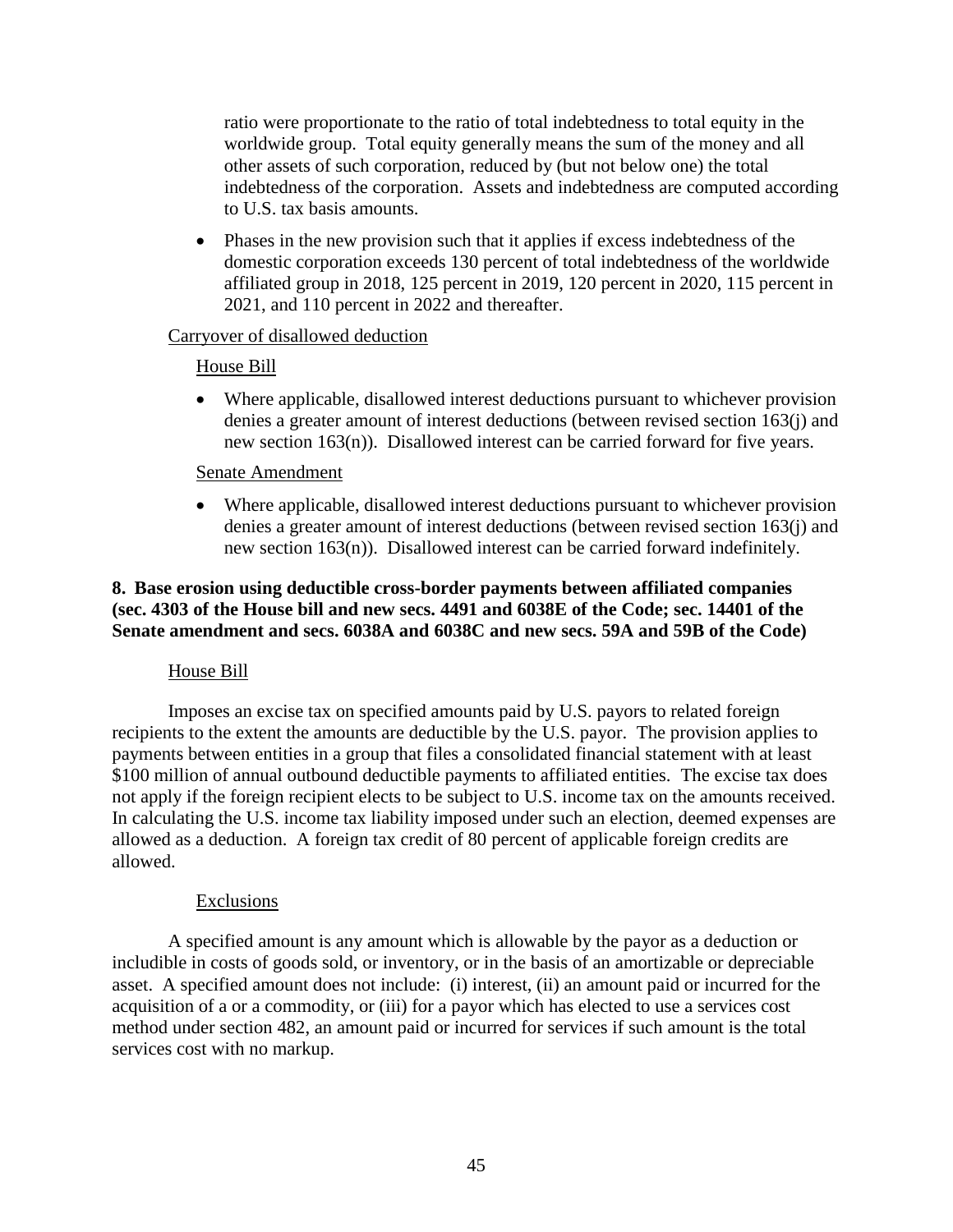A base erosion tax applies to taxpayers with annual gross receipts of \$500 million or more. The tax is 10 percent (12.5 percent after 2025) of modified taxable income, reduced by the regular tax liability. Modified taxable income is taxable income increased by any deductible payments made to a related foreign person including depreciation deductions on assets purchased from a related foreign person and adjusted by all credits other than R&D credits (and all credits after 2025). The tax does not apply if the total add-backs are no more than four percent of the total deductions of the taxpayer.

#### Exclusions

The provision only applies to deductions, not any amount that constitutes reductions in gross receipts of the taxpayer unless it is paid or accrued by the taxpayer with respect to a surrogate foreign corporation. Costs of goods sold are excluded. Payments with respect to derivatives as defined are excluded. Any amount paid or accrued by a taxpayer for services is excluded if the services meet the requirements for eligibility for use of the services cost method determined without regard to the requirement that the services not contribute significantly to fundamental risks of business success or failure and such amount constitutes the total services cost with no markup.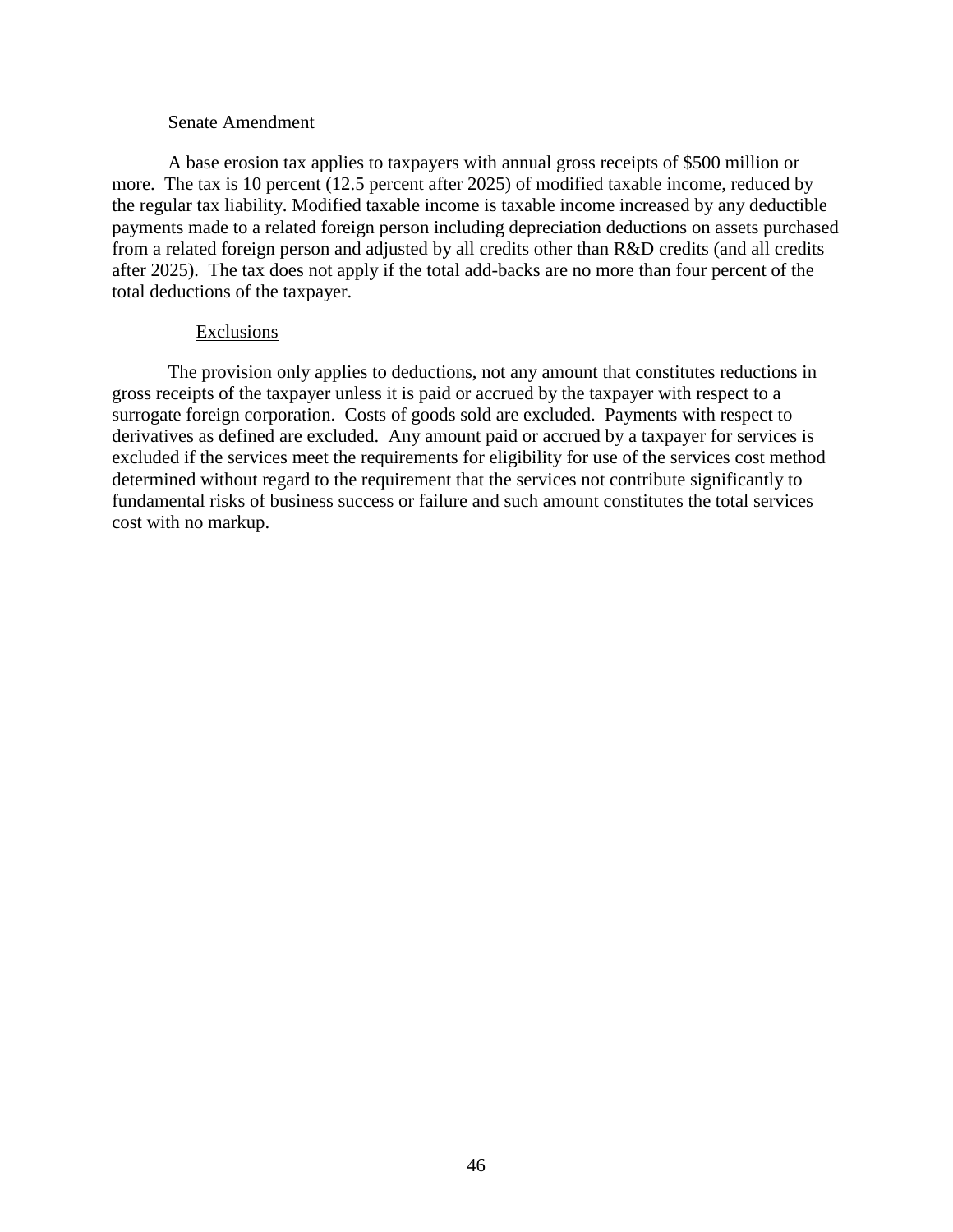# **C. Provisions Unique to Each Bill**

## **House Bill**

- Extension of deduction allowable with respect to income attributable to domestic production activities in Puerto Rico (sec. 4401 of the House bill and sec. 199 of the Code)
	- o The provision temporarily (and retroactively) extends the section 199 deduction for domestic production activities in Puerto Rico for one additional year.
- Extension of temporary increase in limit on cover over of rum excise taxes to Puerto Rico and the U.S. Virgin Islands (sec. 4402 of the House bill and sec. 119(d) of the Code)
	- o The provision temporarily (and retroactively) increases the limit on cover of rum excises taxes (from \$10.50 to \$13.25 per proof gallon) to Puerto Rico and the U.S. Virgin Islands for six additional years.
- Extension of American Samoa economic development credit (sec. 4403 of the House bill and sec. 119 of Pub. L. No. 109-432)
	- o The provision temporarily (and retroactively) extends the American Samoa economic development credit for six additional years.

- Deduction for foreign-derived intangible income derived from trade or business within the United States (sec. 14202 of the Senate amendment and new sec. 250 of the Code)
	- o The provision provides domestic corporations a 37.5-percent deduction for foreignderived intangible income for taxable years beginning after December 31, 2017, and before January 1, 2026. For taxable years beginning after December 31, 2025, the deduction is reduced to 21.875 percent.
	- o Foreign-derived intangible income equals a domestic corporation's deemed intangible income multiplied by the percentage of its deduction-eligible income that is foreignderived.
	- o Deduction-eligible income is defined similarly to tested income (which is used in determining global intangible low-taxed income). Deemed intangible income is the difference between deduction-eligible income and a 10-percent return on qualified business asset investment.
- Special rules for transfers of intangible property from CFCs to United States shareholders (sec. 14203 of the Senate amendment and new sec. 966 of the Code)
	- $\circ$  For distributions of intangible property held by a CFC on the date of enactment of the provision and made to a corporate U.S. shareholder over a limited period of time, the fair market value of the property on the date of the distribution is treated as not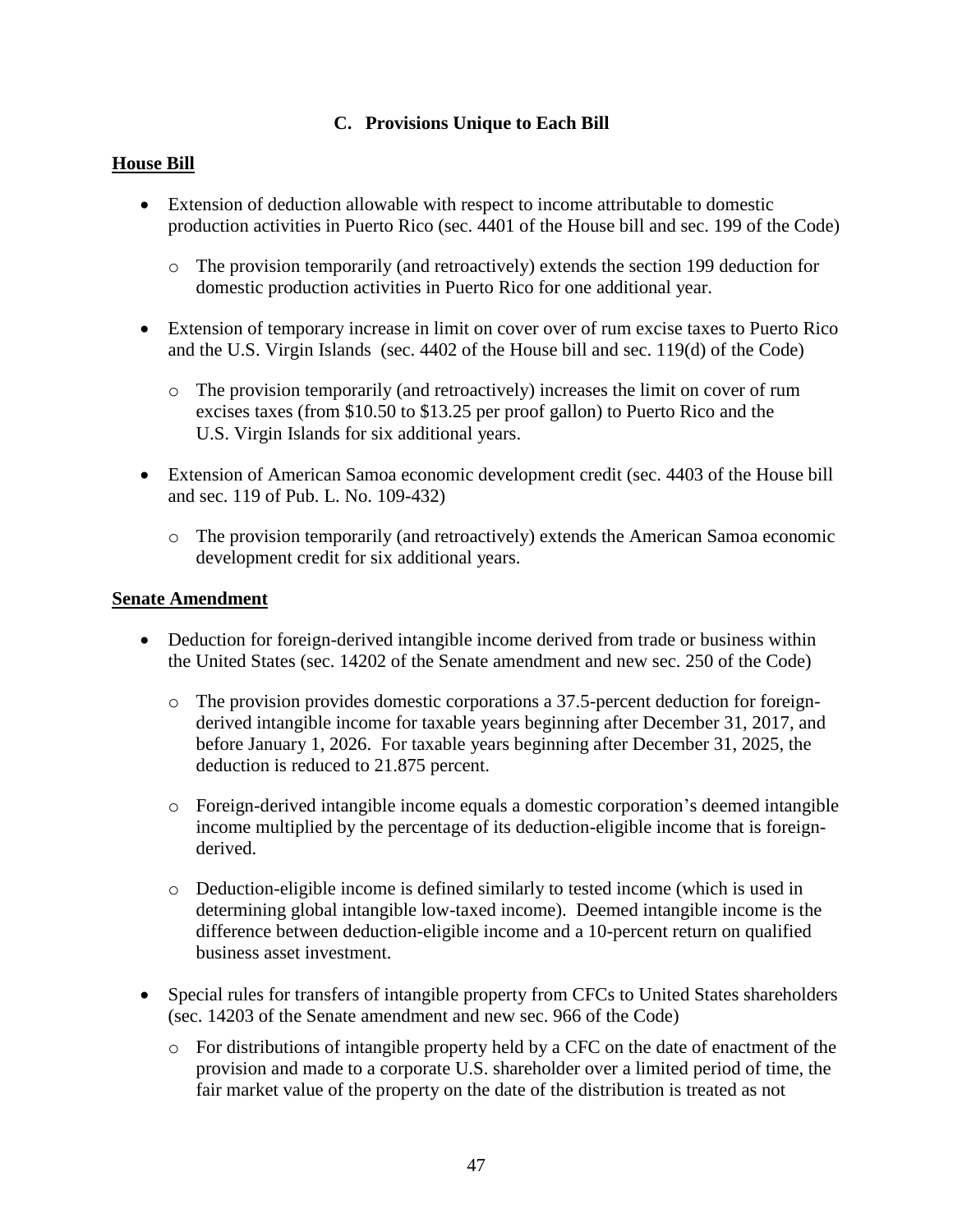exceeding the adjusted basis of the property immediately before the distribution. Intangible property is intangible property described in section 936(h)(3)(B) and computer software described in section 197(e)(3)(B).

- Modification of definition of U.S. shareholder (sec. 14215 of the Senate amendment and sec. 951 of the Code)
	- o The provision expands the definition of U.S. shareholder to include any U.S. person who owns at least 10 percent of the total value of shares of all classes of stock in the CFC.
- Limitations on income shifting through intangible property transfers (sec. 14222 of the Senate amendment and secs. 367 and 482 of the Code).
	- o Scope of the definition of intangible property is clarified to include goodwill, going concern value and workforce-in-place.
	- o Use of aggregate methods of valuing transfers of intangibles codified.
- Certain related party amounts paid or accrued in hybrid transactions or with hybrid entities (sec. 14223 of the Senate amendment and new sec. 267A of the Code)
	- o The provision denies a deduction for interest or royalties paid or accrued to a related party in connection with a hybrid transaction or with a hybrid entity, to the extent that the related party does not have a corresponding inclusion or is allowed a deduction with respect to the amount paid for foreign tax purposes.
- Shareholders of surrogate foreign corporations not eligible for reduced rate on dividends (sec. 14224 of the Senate amendment and sec.  $1(h)(11)$  of the Code)
- Separate foreign tax credit limitation basket for foreign branch income (sec. 14302 of the Senate amendment and sec. 904(d) of the Code)
	- o The provision adds a separate foreign tax credit limitation basket for foreign branch income.
- Acceleration of election to allocate interest, etc., on a worldwide basis (sec. 14303 of the Senate amendment and sec. 864 of the Code).
	- $\circ$  The provision would accelerate the effective date of section 864(d), which would permit taxpayers to apportion the interest expense of U.S. members of a worldwide affiliated group on a worldwide basis.
- Election to increase percentage of domestic taxable income offset by overall domestic loss treated as foreign source (sec. 14305 of the Senate amendment and sec. 904(g) of the Code).
	- o The provision permits an election to use up to 100 percent of a pre-2018 unused overall domestic loss in computing the foreign tax credit limitations to be taken into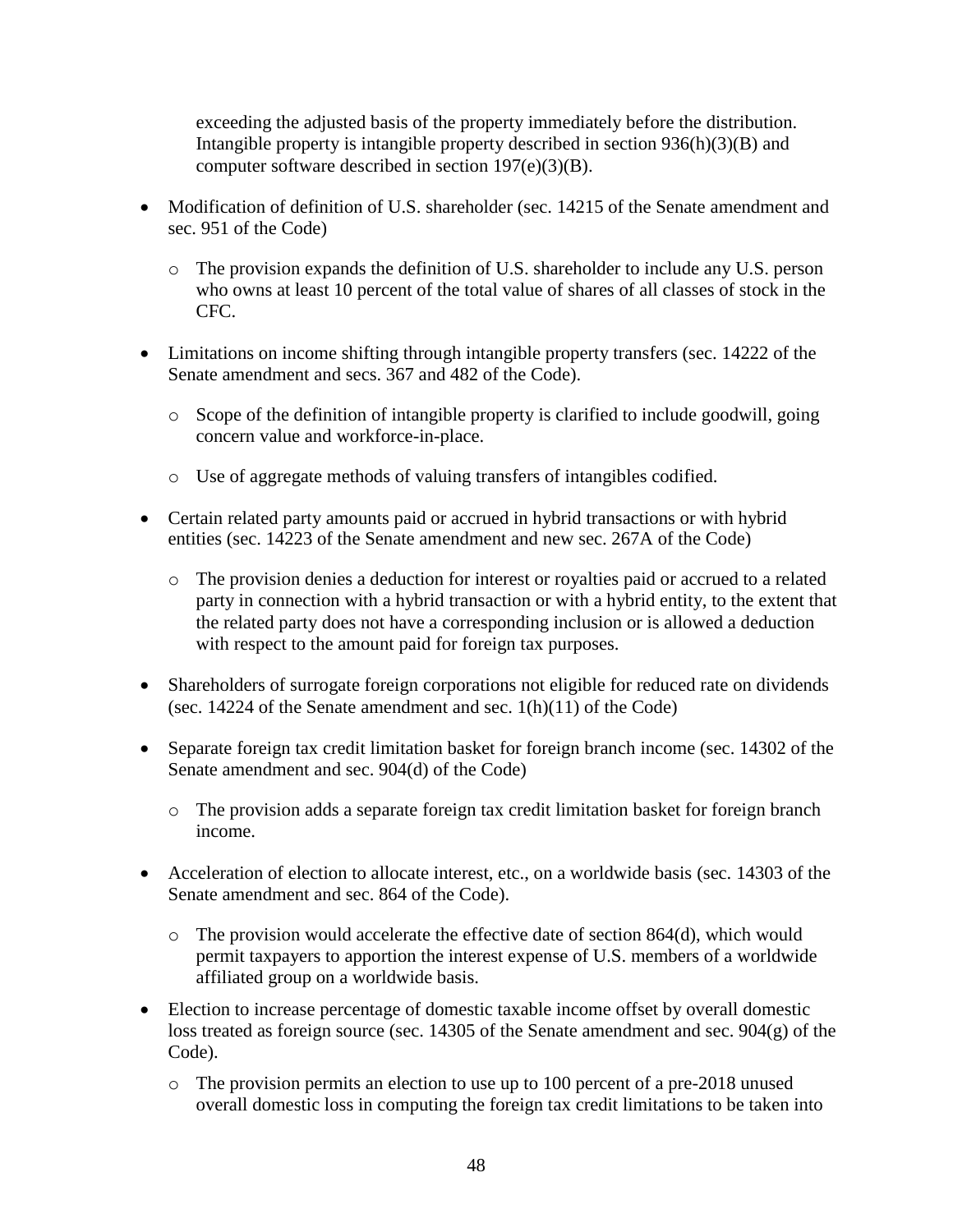account in a taxable year beginning after December 31, 2017 and before January 1, 2028.

- Repeal of fair market value method of interest expense apportionment (sec. 14502 of the Senate amendment and sec. 864 of the Code)
- Modification to source rules involving U.S. Virgin Islands (sec. 14503 of the Senate amendment and secs. 865 and 937 of the Code)
	- $\circ$  The provision modifies the sourcing rule in section 937(b)(2) by modifying the U.S. income limitation to exclude only U.S. source (or effectively connected) income attributable to a U.S. office or fixed place of business. The provision also modifies section  $865(j)(3)$  by providing Treasury with the authority to waive the 10 percent foreign tax requirement for source treatment of capital gains income earned by a U.S. Virgin Islands resident.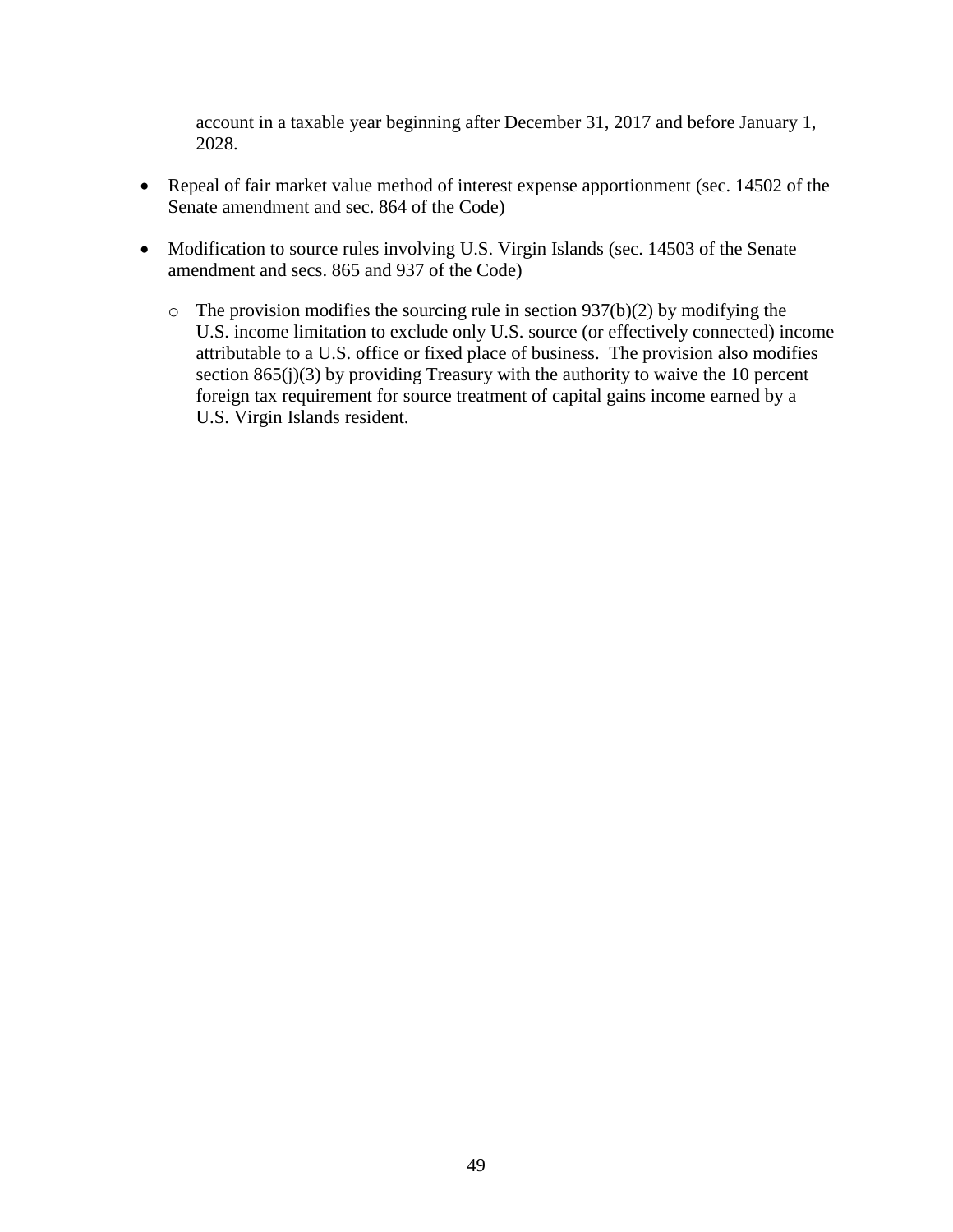### **EXEMPT ORGANIZATIONS**

#### **A. Provisions without Differences**

• None. $^{26}$ 

#### **B. Provisions with Differences**

### **1. Excise tax based on investment income of private colleges and universities (sec. 5103 of the House bill, sec. 13701 of the Senate amendment, and new sec. 4969<sup>27</sup> of the Code)**

House bill.−Imposes an excise tax at a rate of 1.4 percent on the net investment income of certain private colleges and universities with at least 500 students and with endowment assets of at least \$250,000 per student. For these purposes, assets and investment income of related entities are treated as assets and investment income of the educational institution.

Senate amendment.−Follows the House bill with the following modifications. First, the education institution must have at least 500 *tuition paying* students. Second, the endowment-per-student threshold is increased from \$250,000 to \$500,000. Third, the provision clarifies that the related-party rule generally applies only to assets and investment income intended or available for the use or benefit of the educational institution, and that an amount held by a related party cannot be taken into account with respect to more than one educational institution.

### **C. Provisions Unique to Each Bill**

### **House Bill**

- Clarification that an organization (such as a State pension fund) that is described in section 511(a) and thus is subject to the tax on unrelated business income ("UBIT") does not fail to be so treated by reason of exercising an essential government function (within the meaning of section 115) (sec. 5001 of the House bill and sec. 511 of the Code)
- Exclusion of research income from unrelated business taxable income for certain organizations limited to income from publicly available research (sec. 5002 of the House bill and sec.  $512(b)(9)$  of the Code)

 $26$  Two provisions relating to charitable contributions that are included with the exempt organizations provisions (in the business title) of the Senate amendment, are included in the individual income tax title of the House bill. These provisions—(1) denial of deduction for college athletic event seating rights and (2) repeal of substantiation exception in the case of contributions reported by the donee organization—are described in the section of this document relating to individual tax reform.

<sup>&</sup>lt;sup>27</sup> The House bill creates new section 4969 of the Code. The Senate amendment creates new section 4968 of the Code.